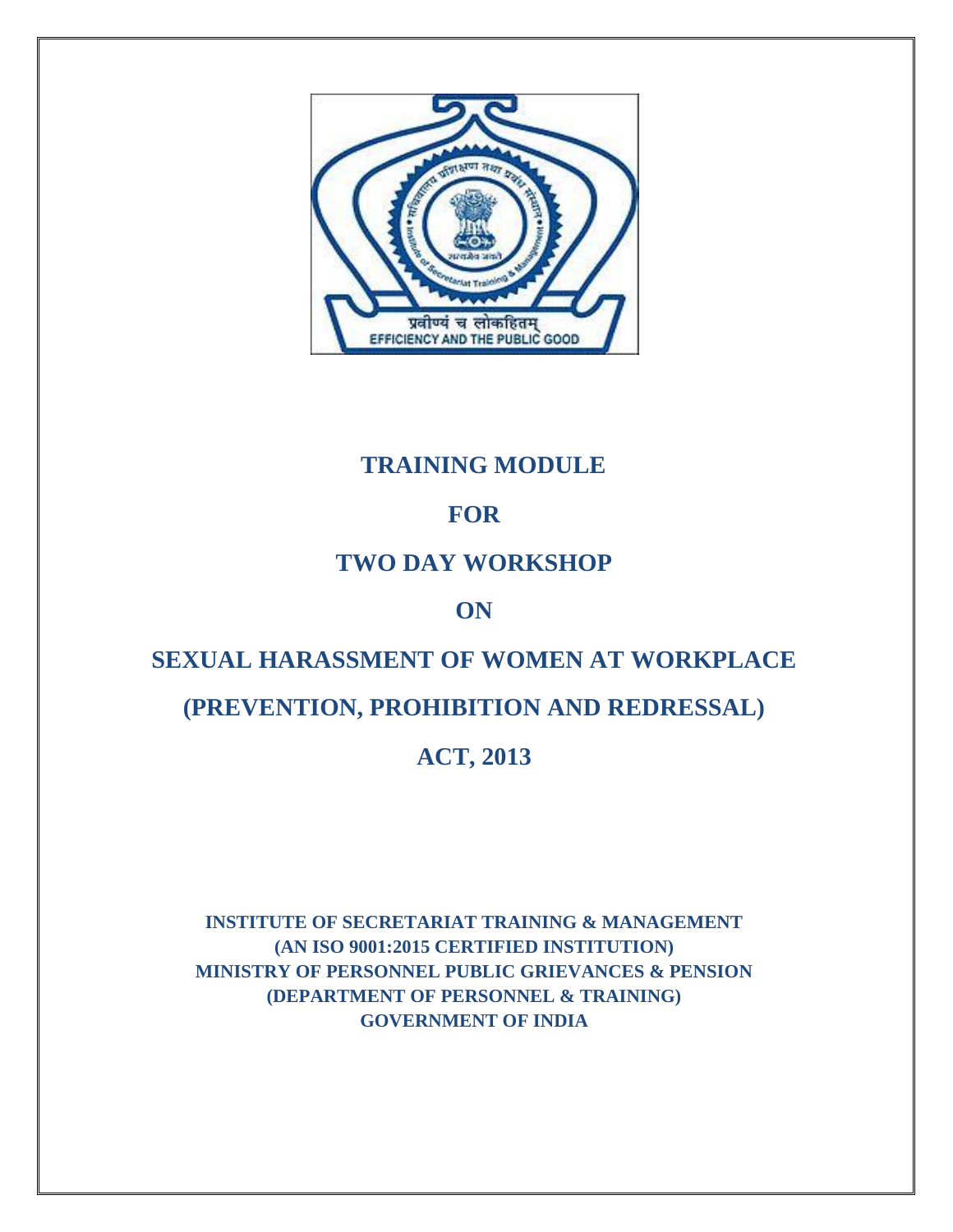#### **PREFACE**

Sexual Harassment at Workplace (Prevention, Prohibition and Redressal) Act, 2013 and the subsequent Rules have been framed and put to operations on  $9<sup>th</sup>$  December, 2013. However, the effective use of this legislation is possible only through awareness generations among the masses. A large chunk of Government work force is still in the dark about the provisions and effectiveness of the statute.

While training intervention is certainly not a panacea to this problem, we believe regular training programmes will create awareness among the people. There are not many organizations who have the capacity to conduct quality training programme covering topics as varied as rights of the victims at one end and duties of representatives of employer while processing subject complaints – on the other. HR Managers also need to be trained to be responsible for sensitizing all the employees about the fine line between healthy mixing of colleagues of different sexes and the behaviour amounting to sexual harassment. ISTM has been conducting Gender Sensitization programmes for a long time. This time, the focus is on the specific issue of sexual harassment at workplace – its prevention and redressal of complaints if it happens.

The ISTM invites all Ministries and Departments of Government of India to get their officials handling with this subject as well as others trained, whenever a training programme on this subject is announced.

I would like to convey my sincere thanks to Ms. Risha Syed, Legal Consultant, Ministry of WCD, Mr. M. S. Kasana, Retd. Joint Director (ISTM), Dr. L.R Aggarwal, Retd. Director, Government of India, and others for their contribution and valuable input in the development of this training module.

#### **Dr. Sunita H Khurana**

Director, ISTM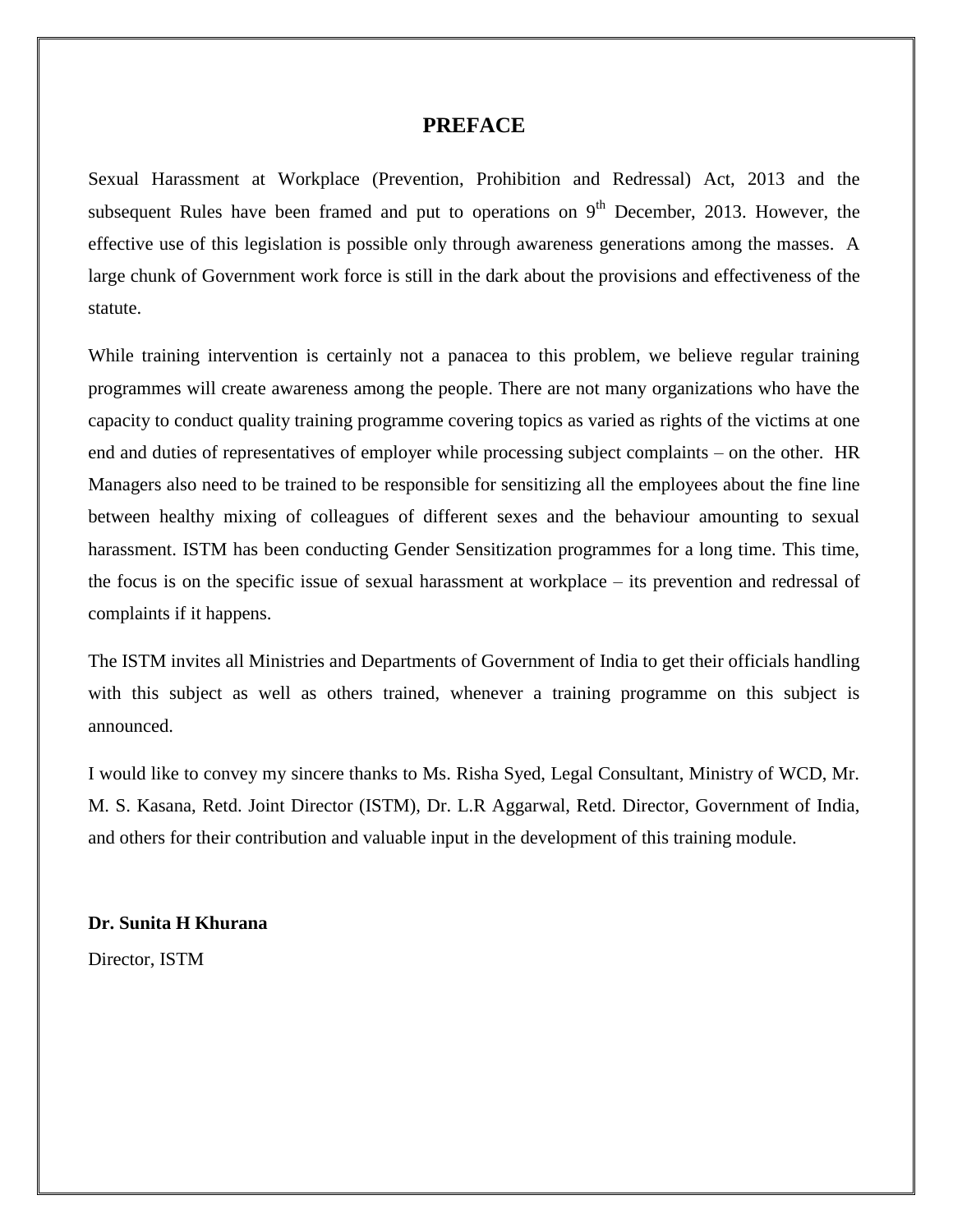## **TWO DAYS WORKSHOP ON SEXUAL HARASSMENT OF WOMEN AT WORKPLACE (PREVENTION, PROHIBITION AND RERDRESSAL) ACT, 2013**

- Aim: To equip the government officers with knowledge on the subject to prevent sexual harassment and develop in them professional competence for implementation of the statute i.e. the Sexual Harassment of Women at Workplace (Prevention, Prohibition and Redressal) Act, 2013.
- **Objectives:** Participants will be able to list out / describe / define:
	- 1) Gender Issues
	- 2) Gender Discrimination
	- 3) Sexual Harassment
	- 4) Workplace
	- 5) Related Judicial Pronouncements
	- 6) Recommendations of Department Related Parliamentary Standing Committee
	- 7) Provisions of the Act
	- 8) Constitution of Internal Complaints Committee (ICC)
	- 9) Duties and Roles of ICC Presiding Officer / Member
	- 10) Third Party Harassment
	- 11) Role of an Employer
	- 12) Preventive Policies (organization)
	- 13) Organizational Best Practices
	- 14) Conduct and Service Rules
	- 15) Steps to Conduct Inquiry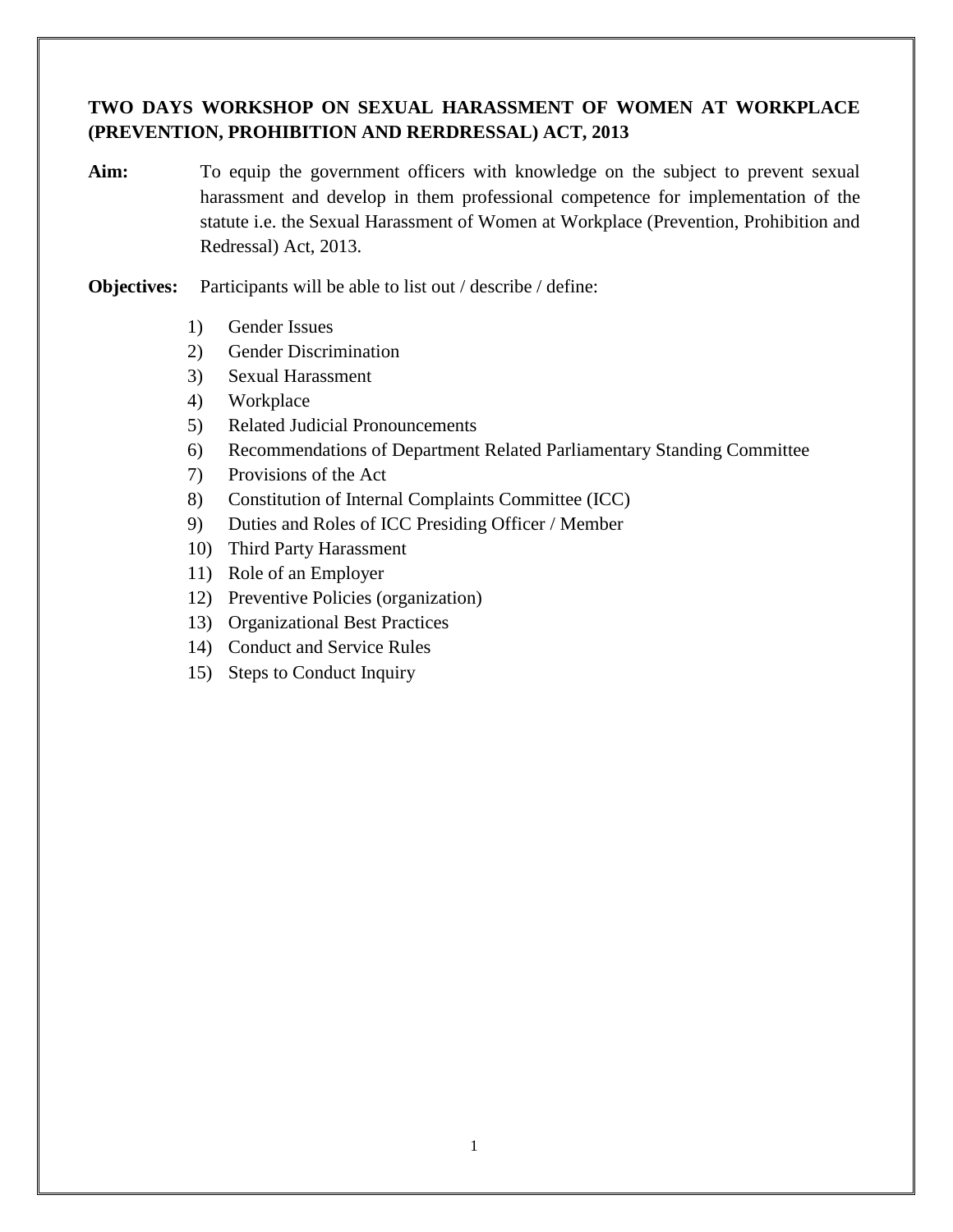## **SESSION PLAN**

| <b>DAY</b>          | <b>SESSION</b>                                                                                                                                        |                                                                        | <b>TOPIC</b>                                                                                                                                                                                   | <b>Faculty</b>                                                   |  |
|---------------------|-------------------------------------------------------------------------------------------------------------------------------------------------------|------------------------------------------------------------------------|------------------------------------------------------------------------------------------------------------------------------------------------------------------------------------------------|------------------------------------------------------------------|--|
| Day                 | Forenoon<br>(3 Sessions)                                                                                                                              | $9.15$ am to<br>10.30 am                                               | Registration, Inauguration/Introduction<br>$\bullet$<br>Workshop overview and expectation sharing                                                                                              | $\ast$                                                           |  |
| $\bf{I}$            |                                                                                                                                                       |                                                                        | TEA BREAK 10.30 AM TO 10.45 AM                                                                                                                                                                 |                                                                  |  |
|                     |                                                                                                                                                       | <b>SESSION - II</b><br>10.45 am to<br>$12.00$ noon                     | Gender Issues including Gender Discrimination<br>٠<br>Sexual Harassment and Gender Discrimination<br>$\bullet$<br>Dimensions and types of SHWP<br>Concept and importance of prevention of SHWP | *                                                                |  |
|                     |                                                                                                                                                       | <b>SESSION - III</b><br>$12.15$ pm to<br>1.30 pm                       | Vishaka Guidelines and other important judicial<br>$\bullet$<br>pronouncements                                                                                                                 | $\ast$                                                           |  |
|                     |                                                                                                                                                       |                                                                        | <b>LUNCH BREAK 1.30 PM TO 2.30 PM</b>                                                                                                                                                          |                                                                  |  |
|                     | Afternoon<br>(2 Sessions)                                                                                                                             | <b>SESSION - IV</b><br>$2.30$ pm to<br>3.30 pm                         | SHWWP (PPR) Act, 2013<br>$\bullet$                                                                                                                                                             | $\ast$                                                           |  |
|                     |                                                                                                                                                       | TEA BREAK 3.30 PM TO 3.45 PM                                           |                                                                                                                                                                                                |                                                                  |  |
|                     |                                                                                                                                                       | <b>SESSION - V</b><br>3.45 pm to<br>4.45 pm                            | SHWWP (PPR) Act, 2013 (contd)<br>$\bullet$<br>Relevant provisions in the Act (with or without Service<br>Rules)<br>Fair Procedure                                                              | $\ast$                                                           |  |
| Day<br>$\mathbf{I}$ | <b>SESSION - I</b><br>Forenoon<br>SHWWP Act, 2013 in the light of Service and Conduct<br>$\bullet$<br>(3 Sessions)<br>9.15 am to<br>Rules<br>10.30 am |                                                                        | $\ast$                                                                                                                                                                                         |                                                                  |  |
|                     |                                                                                                                                                       |                                                                        | TEA BREAK 11.00 AM TO 11.30 AM                                                                                                                                                                 |                                                                  |  |
|                     |                                                                                                                                                       | <b>SESSIONS-</b><br><b>II</b> & <b>III</b><br>10.45 am to<br>$1.30$ pm | Medha Kotwal Lele case - implications<br>٠<br>Steps to conduct inquiry as per DoPT<br>No.11013/2/2014 Estt (A-III) dated 16 <sup>th</sup> July, 2015 and other<br>subsequent decisions         | OM <sub>.</sub>                                                  |  |
|                     |                                                                                                                                                       | LUNCH BREAK 1.30 PM TO 2.30 PM                                         |                                                                                                                                                                                                |                                                                  |  |
|                     | Afternoon<br>(2 Sessions)                                                                                                                             | <b>SESSION - IV</b><br>$2.30$ pm to<br>3.30 pm                         | Mock Inquiry Session of ICC<br>$\bullet$                                                                                                                                                       | $\ast$                                                           |  |
|                     |                                                                                                                                                       |                                                                        | TEA BREAK 3.45 PM TO 4.45 PM                                                                                                                                                                   |                                                                  |  |
|                     |                                                                                                                                                       | <b>SESSION - V</b><br>3.45 pm to<br>5.30 pm                            | Mock Inquiry Session of ICC<br>Valediction                                                                                                                                                     | * faculty to be<br>decided on<br>programme to<br>programme basis |  |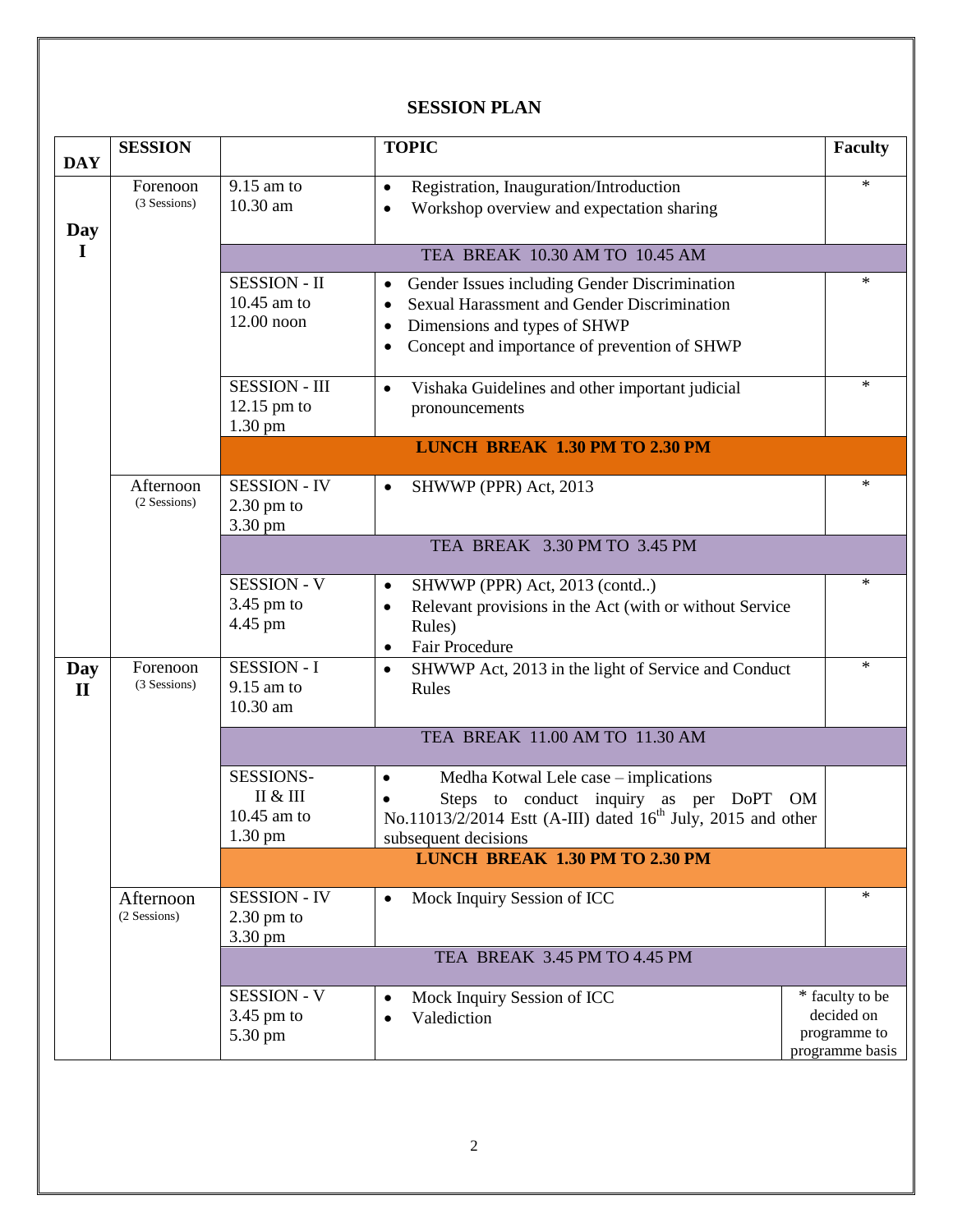# **DAY 1**

# **DAY 1 – SESSION 1**

| <b>REGISTRATION</b>                                      | <b>REGISTRATION OF TRAINEES AND DISTRIBUTION</b><br><b>OF KITS</b>                                                                                                                                               |  |  |
|----------------------------------------------------------|------------------------------------------------------------------------------------------------------------------------------------------------------------------------------------------------------------------|--|--|
| <b>SESSION 1</b>                                         | Introductory Session: Welcome and Introduction to the Course                                                                                                                                                     |  |  |
| <b>INTRODUCTORY SESSION</b>                              | Welcome the Trainees<br>Introductory address by Director, ISTM<br>Briefing on objectives, schedule and activities<br>Self introduction and expectation sharing by trainees<br>Briefing on trainers' expectations |  |  |
| <b>ICE-BREAKING EXERCISE</b>                             | Ice-breaking exercise / games                                                                                                                                                                                    |  |  |
| <b>DURATION</b>                                          | 75 minutes                                                                                                                                                                                                       |  |  |
| <b>TRAINING</b><br><b>METHOD&amp;</b><br><b>MATERIAL</b> | Self-information dissemination, pen and paper, pre-written flip-<br>charts, material for ice-breaking exercise                                                                                                   |  |  |
| <b>LEARNING OUTCOME</b>                                  | The trainees will be able to describe the objectives of the course                                                                                                                                               |  |  |

## **ICE BREAKING EXERCISE**

### **Pre-training activity for Trainers**

- Get catch words relating to each of the objectives of the Course printed in bold big font capital letters on hard A4 size colour sheets (use four light colours: yellow, pink, blue and green)
- Cut each of the sheets diagonally to get two halves of triangular shape, with incomplete writings on them
- Mix all such triangular halves in a box together
- Make sure, there are as many halves as number of trainees if their number is odd, keep one half for you

### **Activity**

- Request each of the trainees to come and pick up one triangular half randomly from the box
- Ask them to look for their respective partners having the matching triangular half
- Once they find their partners, give them two minutes to know each other
- Request them to come forward in pair and introduce the partner and show the objective
- All with same colour will form a group thus there will be four groups who will sit together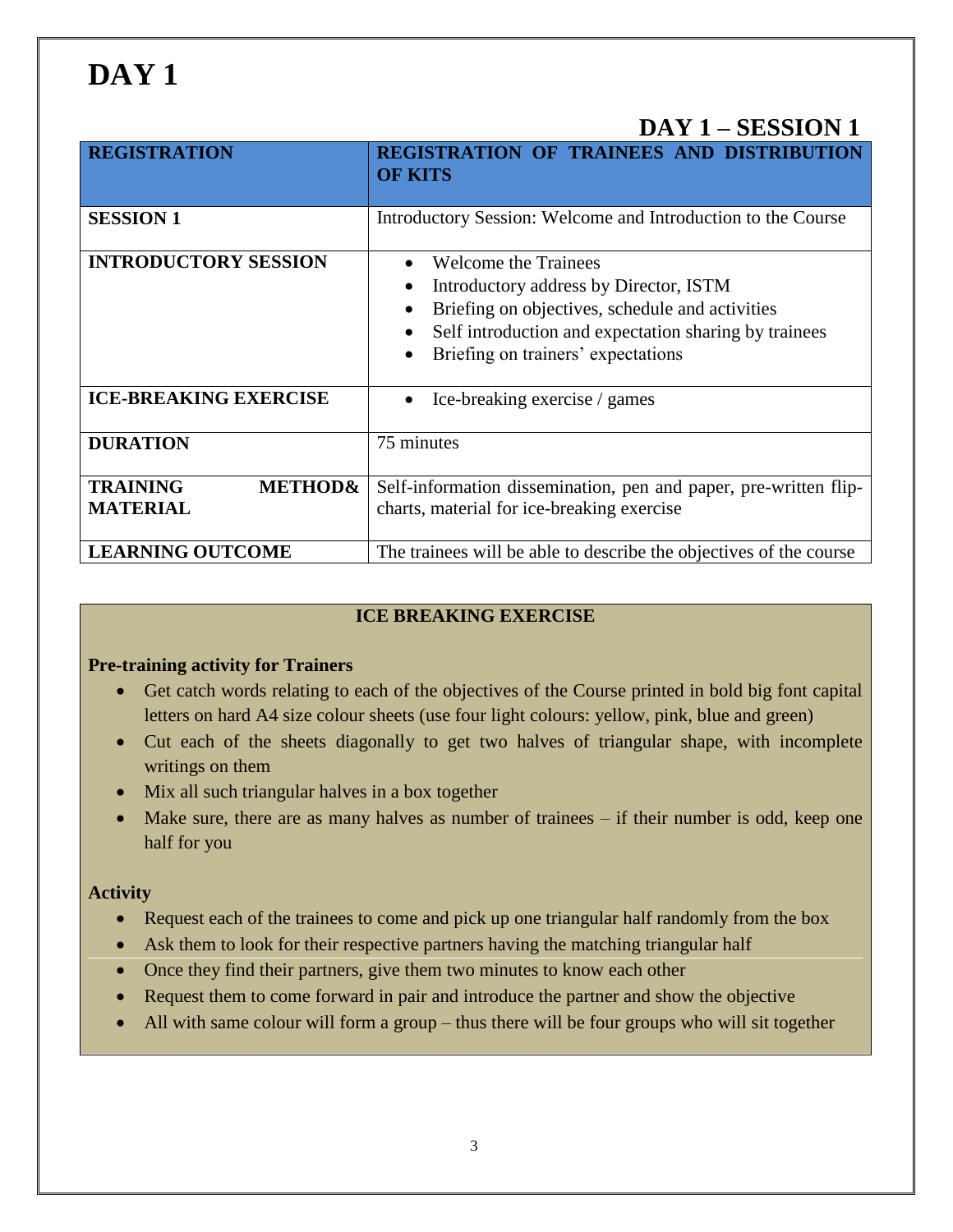# **DAY 1 – SESSION 2**

| <b>SESSION 2</b>                                         | <b>SEXUAL HARASSMENT AT WORKPLACE IS A FORM</b><br>OF GENDER DISCRIMINATION                                                                                                                                                                                                                                                                                                                                                                                                       |
|----------------------------------------------------------|-----------------------------------------------------------------------------------------------------------------------------------------------------------------------------------------------------------------------------------------------------------------------------------------------------------------------------------------------------------------------------------------------------------------------------------------------------------------------------------|
| <b>OBJECTIVE</b>                                         | To understand the concept of gender discrimination, sexual<br>harassment, workplace and two basic types of sexual<br>harassment at workplace and how it is related to gender<br>discrimination                                                                                                                                                                                                                                                                                    |
| <b>CONTENT</b>                                           | Gender<br>$\bullet$<br>Gender role perceptions / stereotypes<br>Gender discrimination<br>Harassment – per se<br><b>Sexual Harassment</b><br>$\bullet$<br>Quid Pro Quo and Hostile Environment<br>How Sexual Harassment at Workplace is a form of<br>Gender discrimination<br>Two fold benefit of organizations in avoiding such<br>$\bullet$<br>discriminations<br>Watch an incident and tell whether it's a case of sexual<br>harassment<br>Impact is more important than intent |
| <b>DURATION</b>                                          | 75 minutes                                                                                                                                                                                                                                                                                                                                                                                                                                                                        |
| <b>TRAINING</b><br><b>METHOD</b><br>&<br><b>MATERIAL</b> | Lecture cum discussion, Video clips "Aab Khamoshi Kyun?"<br>Group exercise to decide whether there was an instance of<br>Sexual harassment at work place in the incident depicted; if<br>yes, what type was it. Each group has to present their views in<br>plenary. Debriefing to establish that impact is more important<br>than intent. Group discussion on why organizations should take<br>steps to avoid sexual harassment at work place                                    |
| <b>LEARNING OUTCOME</b>                                  | The trainees will be able to describe:-<br>What is SHWP?<br>What are types SHWP and identify them in a given<br>situation and<br>How organizations are benefitted avoiding SHWP?                                                                                                                                                                                                                                                                                                  |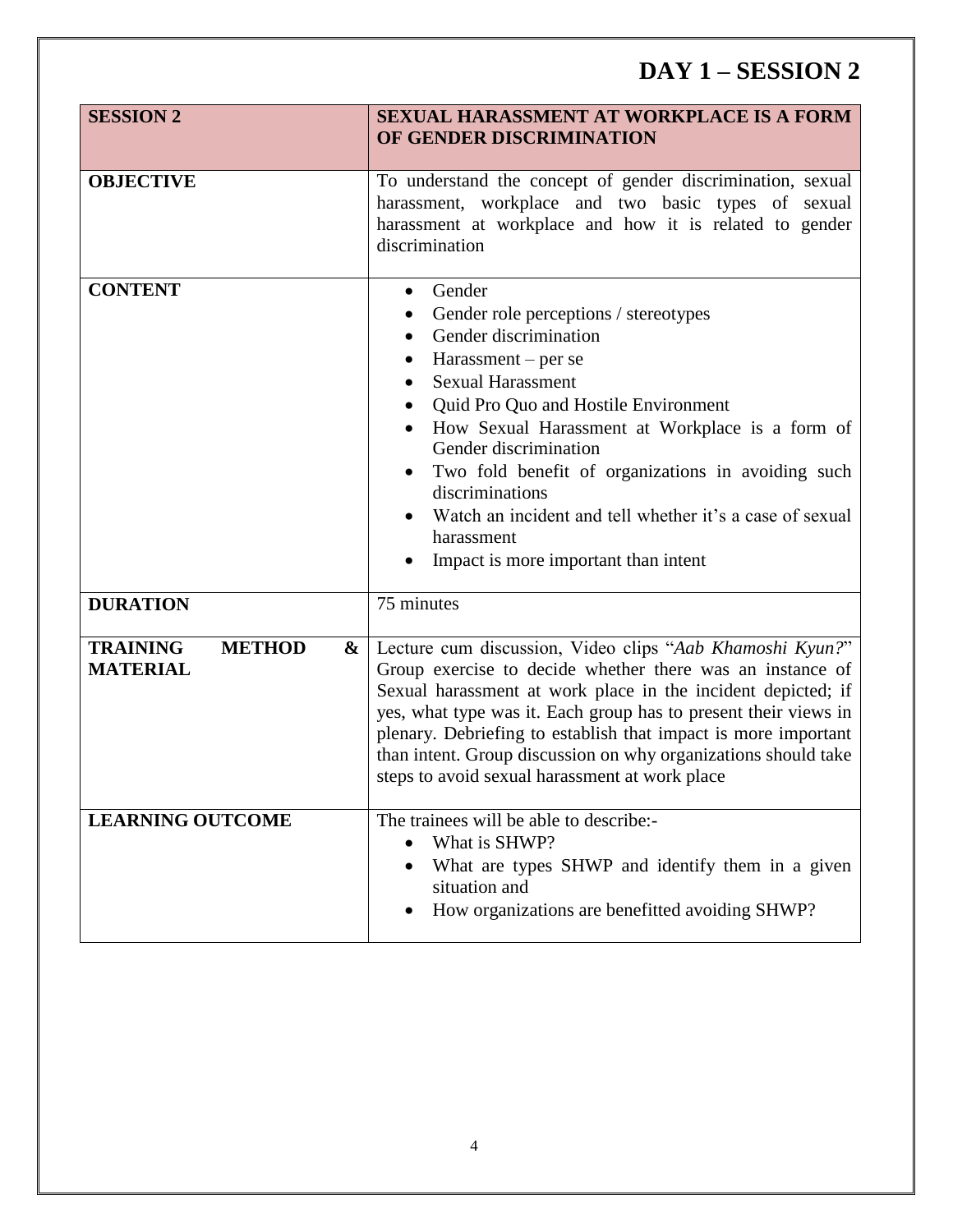# **Material<sup>i</sup> for Day-1 Session-2**

#### **Gender Concepts**

**Sex**: The biological difference between men and women, boys and girls – the physical attributes with which we are born.

**Gender**: Culturally and socially constructed roles, responsibilities, privileges, relations and expectations of women, men, boys and girls. Gender is not another word for women. Gender is also not another word for sexual difference.

**Gender roles**: The different tasks and responsibilities and expectations that society defines and allocates to men, women, boys and girls. These are not necessarily determined by biological differences and therefore can change with time and in different situations.

**Gender bias**: An approach that treats boys and girls differently. For instance differential treatment seeking behaviour in case of illness.

Gender equity: An approach that results in just fair treatment of women and men, and recognition and appreciation of both women's and men's potential. For instance giving bicycles to girls to enable them to travel to a distant school and thereby reduce gender gaps in the drop-out rate.

**Gender mainstreaming**: The process of assessing the implications for women and men of any planned action, including legislation, policies or programmes, in any area and at all levels. It is a strategy for making the concerns and experiences of women as well as of men an integral part of the design, implementation, monitoring and evaluation of policies and programmes in all political, economic and societal spheres, so that women and men benefit equally, and inequality is not perpetuated. The ultimate goal of mainstreaming is to achieve gender equality.

**Gender neutral**: An approach to planning and policy making that assumes that the impact on women, men, girls and boys as if they were part of one homogeneous group. For instance, although men are usually taller than women, fixing the height of the podium in conference halls on the basis of the height of men.

**Practical gender needs**: Needs which are related to satisfying basic and material needs of women and men, girls and boys for their day-to-day survival, and which do not change gender patterns. For instance public provisioning of water inside the home or providing access to creche facilities at the workplace.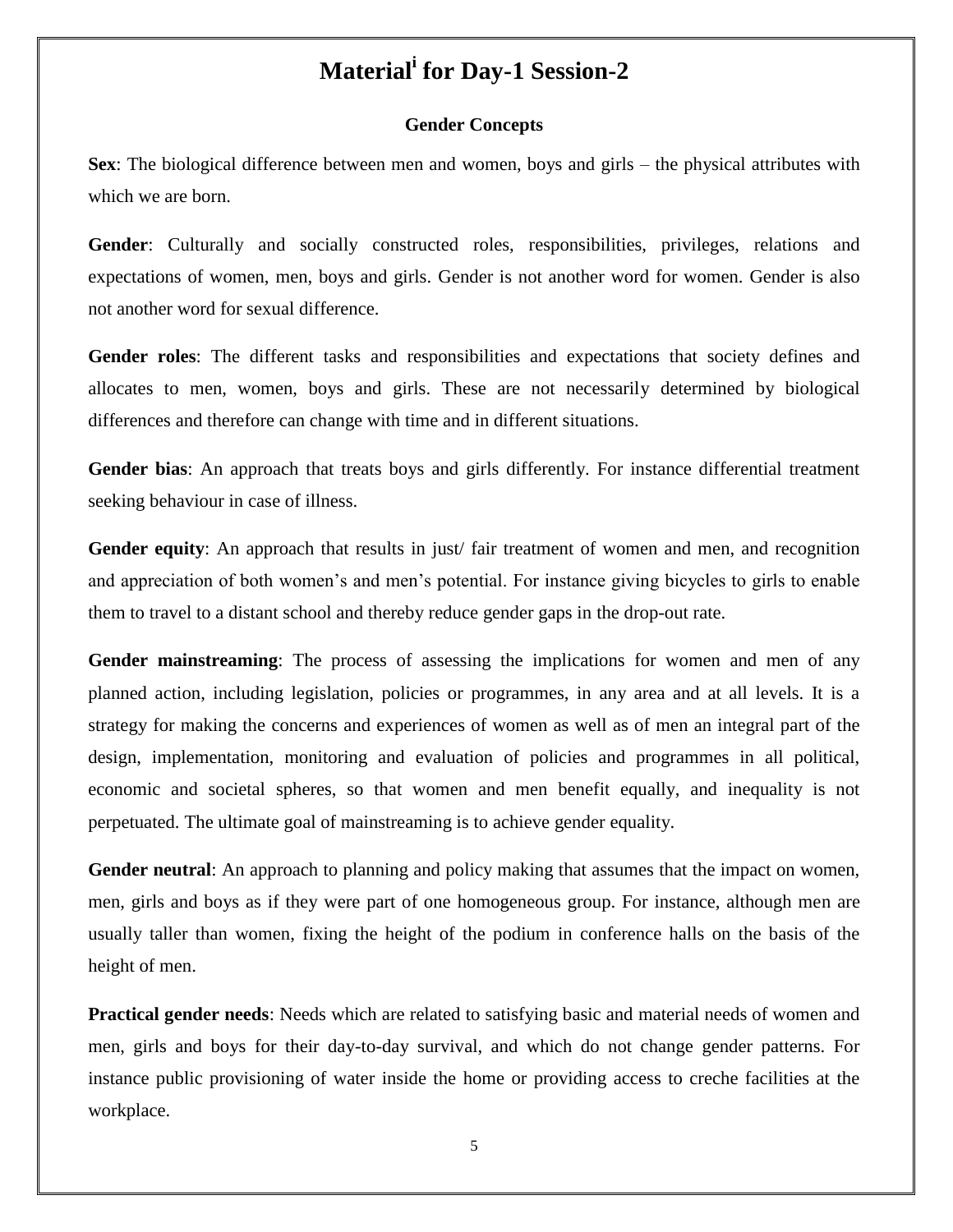**Strategic gender needs**: Needs that are related to changing the situation of marginalised people, especially women. Strategic needs may include training women to become Mates at MGNREGA worksites or giving registering land in the name of women and men as with joint *pattas* or addressing issues of domestic violence, legal rights, equal wages, and women's control over resources.

**Gender gap**: Differences between men and women in levels of achievement or access. This could for example be access to education or health care and treatment services or differentials in wages paid to women and men. These differentials may result from customary practices, religious biases, social assumption, myths or taboos, among others. Gender discrimination: Where one gender is favoured and the other becomes disadvantaged e.g. sex selective abortion. Gender oppression: Where one gender dominates the other unjustly or even cruelly. For instance, domestic violence, rape, sexual harassment.

**Gender stereotyping**: The assignment of roles, tasks and responsibilities to a particular gender on the basis of preconceived prejudices. For instance the assumption that masons can only be men or that nurses are necessarily women<sup>1</sup>.

**A note on third gender**: Transgender (TG) is generally described as an umbrella term for persons whose gender identity, gender expression or behavior does not conform to their biological sex. TG may also take in persons who do not identify with their sex assigned at birth, which include Hijras/Eunuchs who describe themselves as "third gender" and they do not identify as either male or female. Hijras are not men by virtue of anatomy appearance and psychologically, they are also not women, though they are like women with no female reproduction organ and no menstruation. Since Hijras do not have reproduction capacities as either men or women, they are neither men nor women and claim to be an institutional "third gender". Among Hijras, there are emasculated (castrated, nirvana) men, non-emasculated men (not castrated/akva/akka) and inter-sexed persons (hermaphrodites). TG also includes persons who intend to undergo Sex Re-Assignment Surgery (SRS) or have undergone SRS to align their biological sex with their gender identity in order to become male or female. They are generally called transsexual persons. Further, there are persons who like to crossdress in clothing of opposite gender, i.e. transvestites. Resultantly, the term "transgender", in contemporary usage, has become an umbrella term that is used to describe a wide range of identities and experiences, including but not limited to pre-operative, post-operative and non-operative

l

<sup>&</sup>lt;sup>1</sup> Source of the above definitions: Ministry of Women and Child Development, Government of India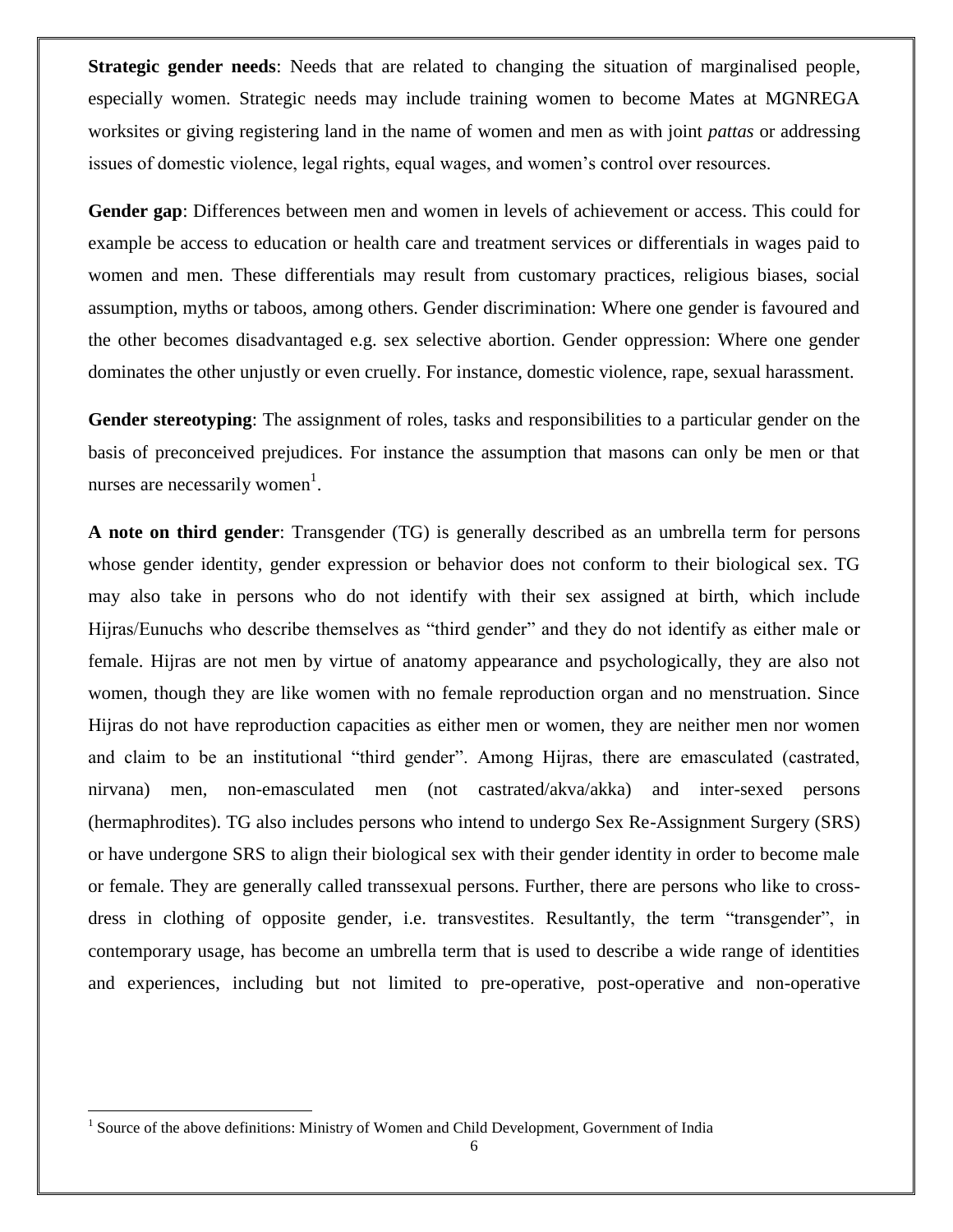transsexual people, who strongly identify with the gender opposite to their biological sex; male and female<sup>2</sup>.

**A working definition of Gender**: People are born female or male or transgender, but are forced to learn to be girls and boys who grow into women and men. They are taught appropriate behaviour and attitudes according to defined gender roles and activities. This learned behaviour is what makes up gender identity, and determines gender roles.

**Gender Role Perception**: Gender is a dynamic concept. Gender roles for women and men vary greatly from one culture to another; and from one social group to another within the same culture. Race, class, economic circumstances, age — all of these influence what is considered appropriate for women and men. Furthermore, as culture is dynamic and socio-economic conditions change over time, so gender patterns change with them. Different roles and characteristics are assigned to people not only on the basis of their gender, but of their race, caste, class, ethnic background and age. Our social analysis becomes finer, our social interventions more finely tuned, when we are aware of all the complex ways in which society slots people into different categories and roles, and of the ways these roles can be the basis of both cooperation and conflict. For neither women nor men form a homogeneous group in any society. Women may come into conflict with each other because of racial difference, or women of different nationalities or class groups may find solidarity in their gender identity.

**Gender Discrimination**: As the worst fall out of disparity and mind blocks in the area of role perception, comes the vice of gender discrimination. The three most prominent facets of sexual discrimination are a) Societal Perpetration; b) Domestic Violence and c) Sexual Harassment at Workplace. There are socially accepted expressions like *"boys are boys"* and norms supporting dowry, still prevalent in society. They highlight the unfortunate social approval towards sexual discrimination. So far as domestic violence is concerned, even after a decade since the Protection of Women from Domestic Violence Act was passed in 2005, there is no significant change in the crime rate against women. As per data published by National Crime Records Bureau (NCRB), dowry death was 0.3% of the total number of crimes, as defined under Indian Penal Code (IPC), in 2013. The figure remains the same in 2014. In fact, crime against women as percentage of total number of crimes committed in India has increased from 11.7% in 2013 to 11.9% in 2014. However, perhaps the most

<sup>&</sup>lt;sup>2</sup> Source: National Legal Service Authority vs Union of India & Ors WP(C) No.604 of 2013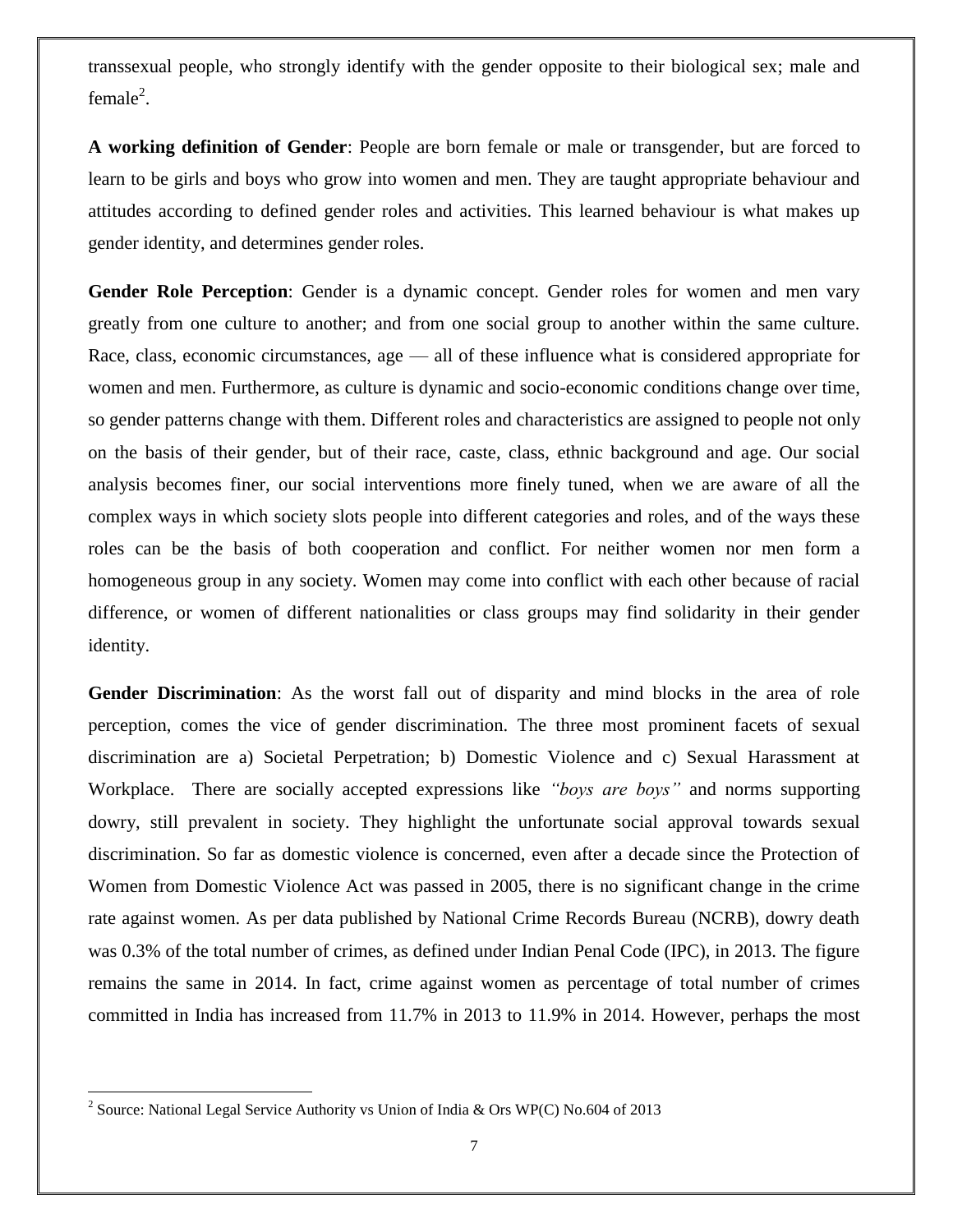unreported amongst these crimes are the ones amounting to "sexual harassment at workplace". For one, there was no clear law on the subject before 2013 and for the other, many women used to desist reporting. Even now, it is believed that a good number of them don't report incidents of sexual harassment for reasons ranging from love to terror.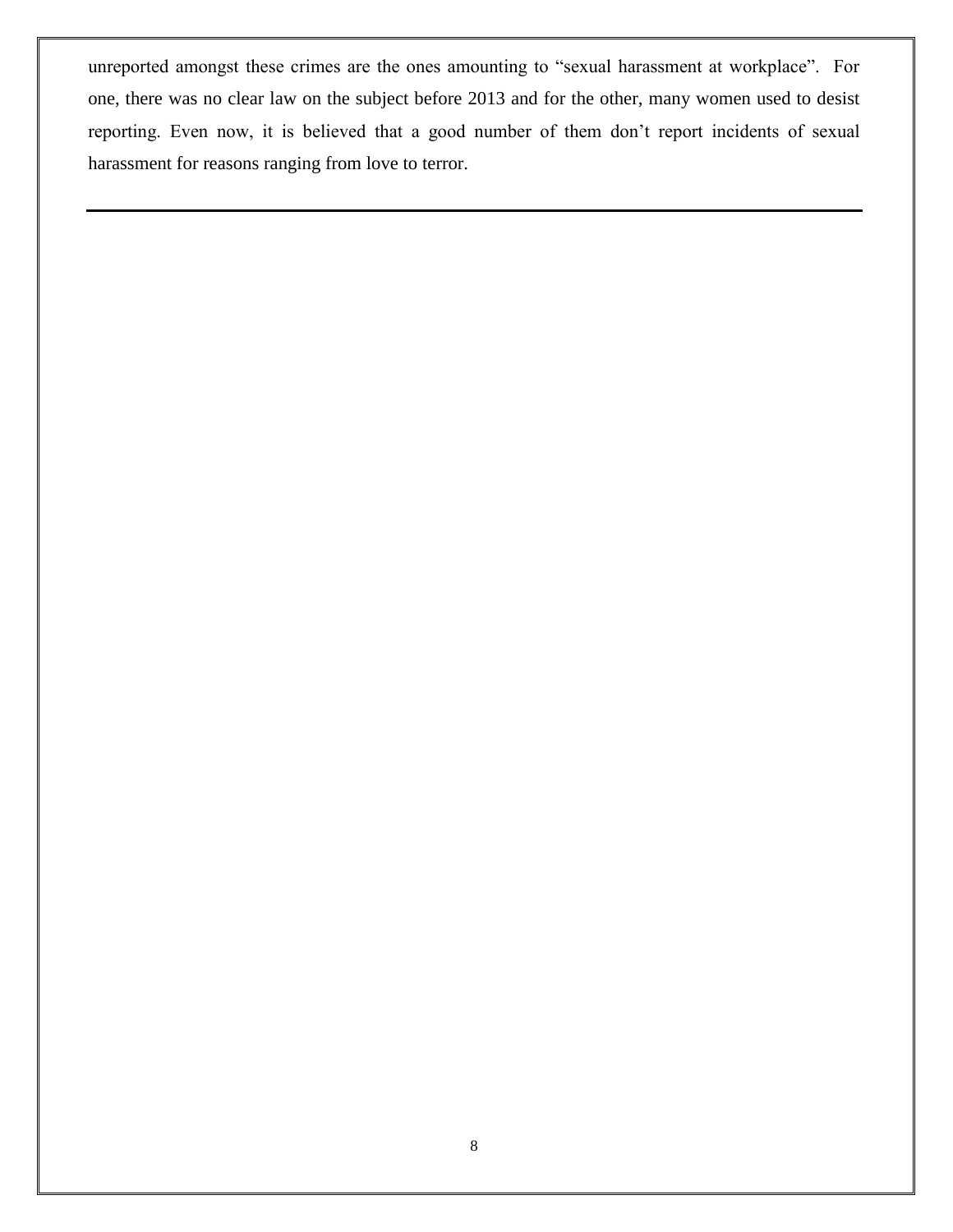#### **SEXUAL HARASSMENT AT WORKPLACE**

#### **Forms of Sexual Harassment at Workplace**

Sexual Harassment has traditionally been divided into two well-known forms: -

- Quid pro Quo;
- Hostile work environment
- **i. 'Quid Pro Quo'** literally means 'this for that'. Applying this to sexual harassment, it means seeking sexual favours or advances in exchange for work benefits such as promises of promotion, higher pay, academic advancements etc. This type of sexual harassment mostly holds a woman to ransom as her refusal to comply with a 'request' can be met with retaliatory action such as dismissal, demotion, memos, tarnished work record and difficult work conditions.
- **ii. 'Hostile work environment'** is a less clear yet more pervasive form of sexual harassment. It commonly involves conditions of work or behaviour towards a female worker, which make it unbearable for her to be there. While the worker is never promised or denied anything in this context, unwelcome sexual harassment occurs simply because she is a woman.

#### **Understanding Instances of Sexual Harassment**

A number of surveys revealed that a number of unwelcome actions by fellow colleagues are causing harassment among women workers. Prominent of them are:

- a) Derogatory comments of sexual nature or based on gender;
- b) Presence of sexual visual material or pornographic material such as posters, cartoons, drawings, calendars, pinups, pictures, computer programs of sexual nature;
- c) Written material that is sexual in nature, such as notes or e-mail containing sexual comments;
- d) Comments about clothing, personal behavior, or a person's body;
- e) Patting, stroking grabbing or pinching one's body;
- f) Obscene phone calls;
- g) Telling lies or spreading rumors about a person's personal or sex life;
- h) Rape or attempted rape and so on.

#### **Impact and Consequences**

While it was being increasingly found difficult to find any legal remedy against such sexual overtures, nobody could deny the ill effects they cause on overall work atmosphere and productivity of any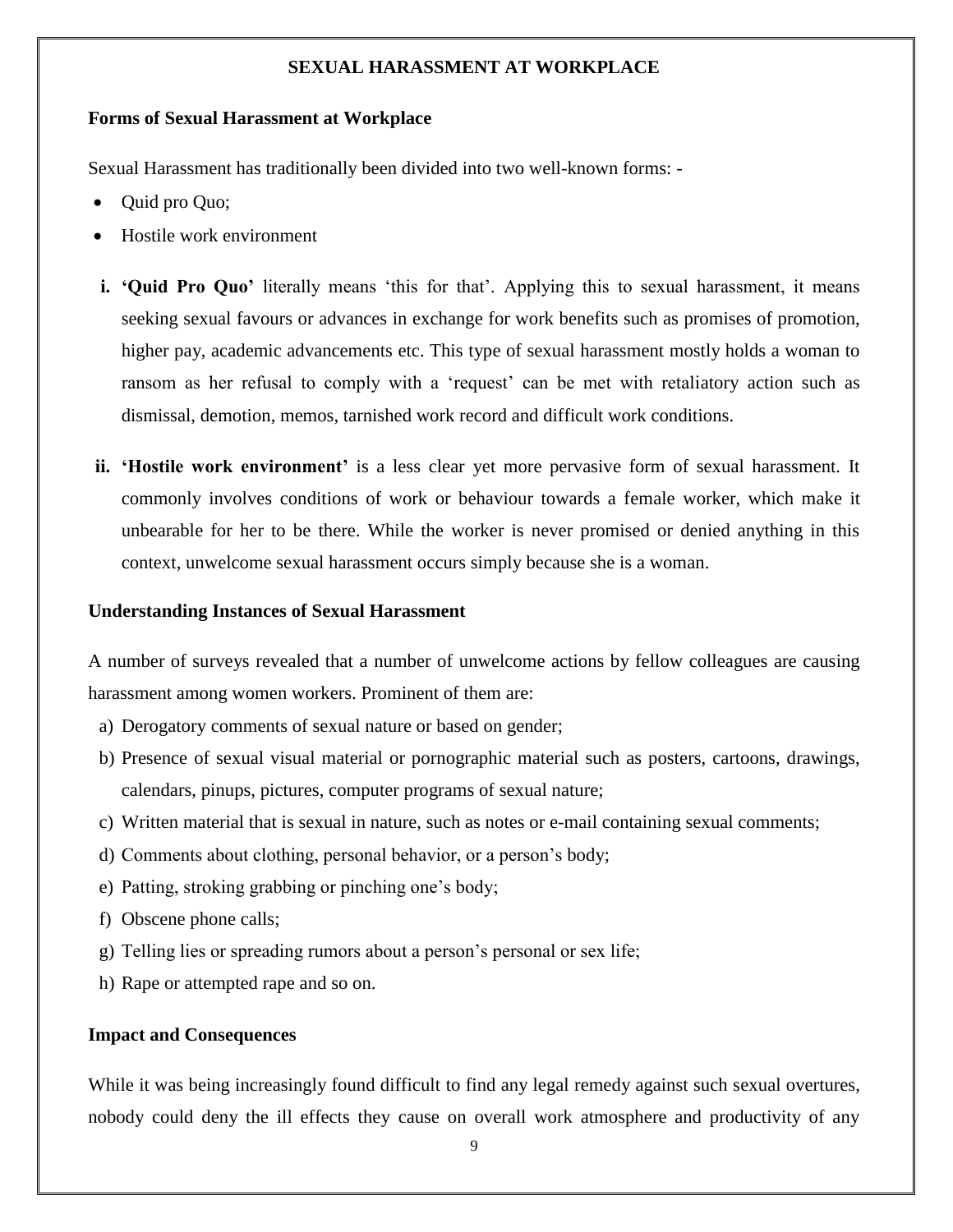organization. The menace was causing innumerable incidents of harassment also in the unorganized sectors. Any workplace coming under the grip of this growing evil had cumulative effects on the whole organization; its impact on individual women was multiple and added up to losses for the organization as a whole.

Whenever sexual harassment had become so unpleasant and make a worker's life miserable, she would seek redressal under the extant law such as Section 354 (outraging of modesty) or Section 509 (insulting of modesty) of the Indian Penal Code, 1890. She would also seek alternative employment. The employer would on its part, incur significant costs in defending its image and in finding suitable replacements for both the errant and the harassed members of its workforce. Generally, therefore, it had been in the interest of employers that the working environment provides that the workers are treated with dignity.

Looking from the angle of human resources, sexual harassment causes a range of ill effects like:

- a) Self-blame and guilt;
- b) Insomnia or other sleep disturbances;
- c) Depression;
- d) Anxiety, fear, decreased interest in work;
- e) Restlessness, uncertainty about future;
- f) Physical or emotional withdrawal from friends, family and co-workers and so on.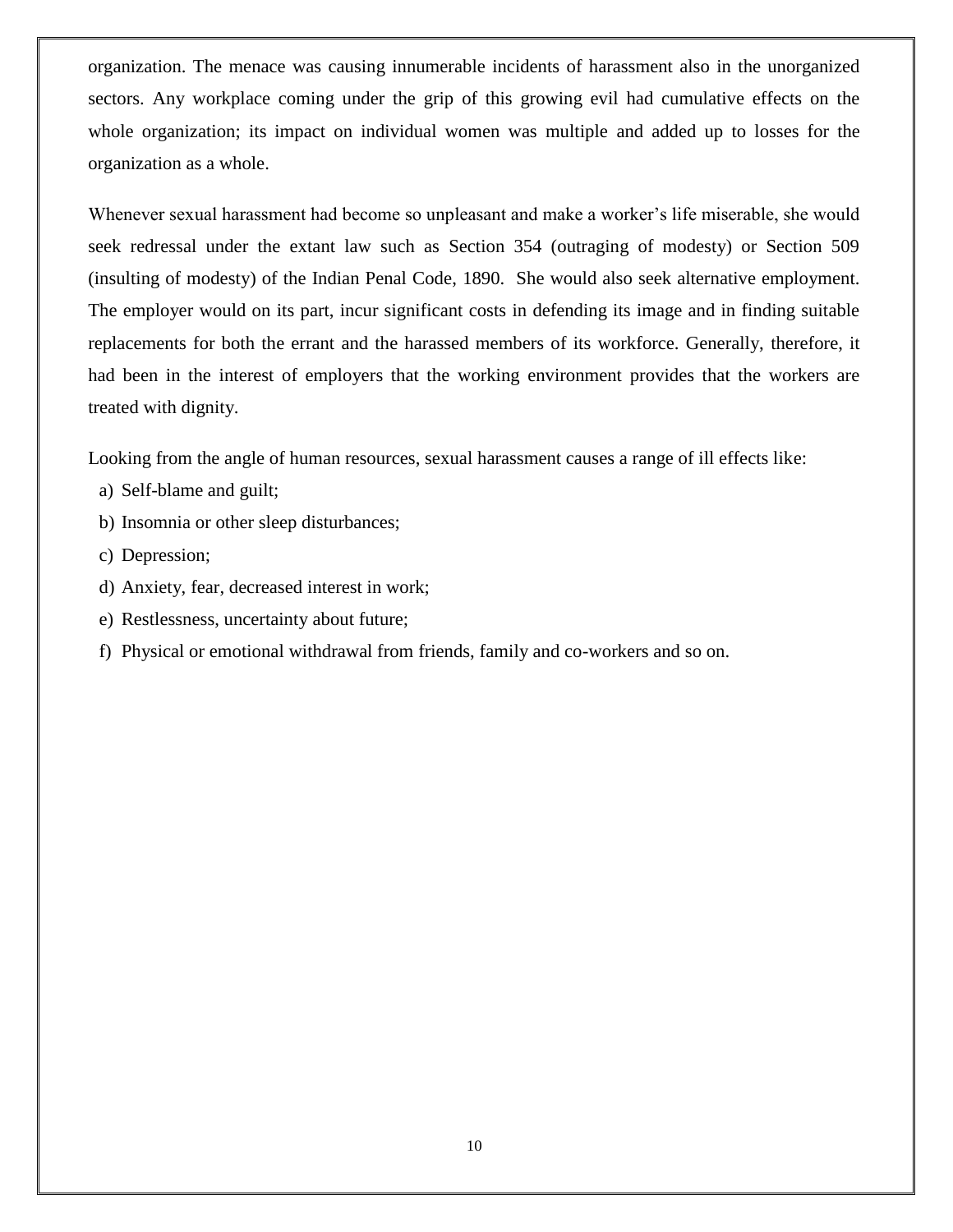# **DAY 1 – SESSION 3**

| <b>SESSION 3</b>                                         | VISHAKA GUIDELINES AND OTHER IMPORTANT<br><b>JUDICIAL PRONOUCEMENTS</b>                                                                                                                                                                                                                                                                                                                                                              |
|----------------------------------------------------------|--------------------------------------------------------------------------------------------------------------------------------------------------------------------------------------------------------------------------------------------------------------------------------------------------------------------------------------------------------------------------------------------------------------------------------------|
| <b>OBJECTIVE</b>                                         | To understand the genesis of Sexual Harassment of Women at<br>Workplace Act and judicial interventions                                                                                                                                                                                                                                                                                                                               |
| <b>CONTENT</b>                                           | Promulgation of the Law<br>$\bullet$<br>"Sexual Harassment" first time recognized as a crime -<br>outcome of Rupan Deol Bajaj Vs. K P S Gill Case<br>"Sexual Harassment at Workplace" defined – outcome<br>$\bullet$<br>of Vishaka Vs. State of Rajasthan Case<br>"Physical contact is not an essential ingredient" –<br>$\bullet$<br>Sexual Harassment further defined - outcome of<br><b>Apparel Export Promotion Council Case</b> |
| <b>DURATION</b>                                          | 75 minutes                                                                                                                                                                                                                                                                                                                                                                                                                           |
| <b>TRAINING</b><br><b>METHOD</b><br>&<br><b>MATERIAL</b> | Lecture, Power Point Presentation, Flip Chart, Audio-Video<br>Clips                                                                                                                                                                                                                                                                                                                                                                  |
| <b>LEARNING OUTCOME</b>                                  | Participants will understand: -<br>Gradual promulgation of law about "Sexual"<br>$\bullet$<br>Harassment" through various judicial interventions;<br>Definition of "Sexual Harassment at Workplace" given<br>$\bullet$<br>in the Vishaka case.                                                                                                                                                                                       |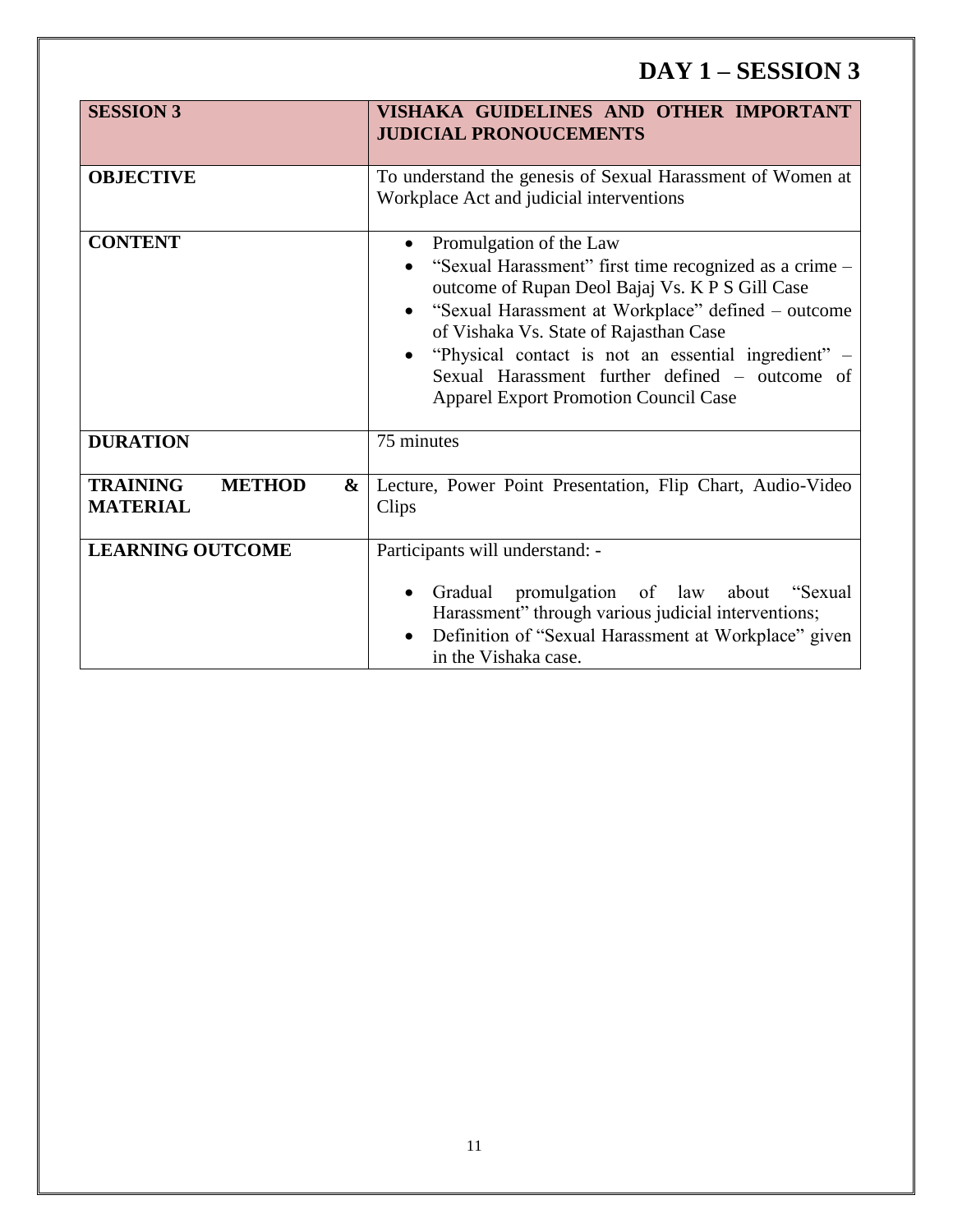# **Materialii for Day-1 Session-3**

#### **Promulgation of the Law**

Until the mid 1990s the concept of sexual harassment at workplace was not recognized by Indian Courts as such. There were, however, some notable exceptions. In Rupan Deol Bajaj vs. Kanwar Pal Singh Gill (1995) the Court recognized sexual harassment as a crime falling squarely under Section 354 of the Indian Penal Code, by interpreting "outraging the modesty of a woman" to include outraging the dignity of a woman. Later in 1997, in its landmark judgment in *Vishaka vs State of Rajasthan and Ors* case, Supreme Court for the first time defined sexual harassment at workplace. In yet another important case Apparel Export Council Vs. A. K. Copra case, Supreme Court clarified that physical contact is not an essential ingredient of sexual harassment. We shall understand the synopsis of these matters in the following paragraph:

#### **Synopsis of Rupan Deol Bajaj Judgment [1996 AIR 309, 1995 SCC (6) 194]**

On 29<sup>th</sup> July, 1988 a senior lady officer of the Indian Administrative Service belonging to the Punjab Cadre and working at the relevant time as the Special Secretary, Finance lodged a complaint with the Inspector General of Police, Chandigarh that the accused, who was the Director General of Police, Punjab had outraged her modesty at a dinner party. As per the FIR lodged by the complainant, she along with her husband who was also a senior IAS officer of the Punjab cadre went on 18 July, 1988 in the evening to the residence of one K, a colleague of theirs, in response to an invitation for dinner. Reaching there about 9 p.m. they found 20-25 couples present, including the accused, who had come without his wife, and some other senior government officers. The party was arranged in the lawn at the back of the house. As per tradition in Indian homes, the ladies were sitting segregated in a large semicircle, and men in another large semi-circle with the groups facing each other. The complainant further alleged:

*"Around 10.00 p.m. Dr. (C) and (the accused) walked across to the circle of the ladies and joined them occupying the only two vacant chairs available, almost on opposite sides of the semi-circle. (The accused) took a vacant chair about 5 to 6 chairs to the left of him, got up, and started leaving and going into the house. I was talking to Mrs (B) and Mrs (Bh), sitting on my right, and did not notice, or come to know, that those ladies were getting up and vacating their chairs because he had misbehaved with them.*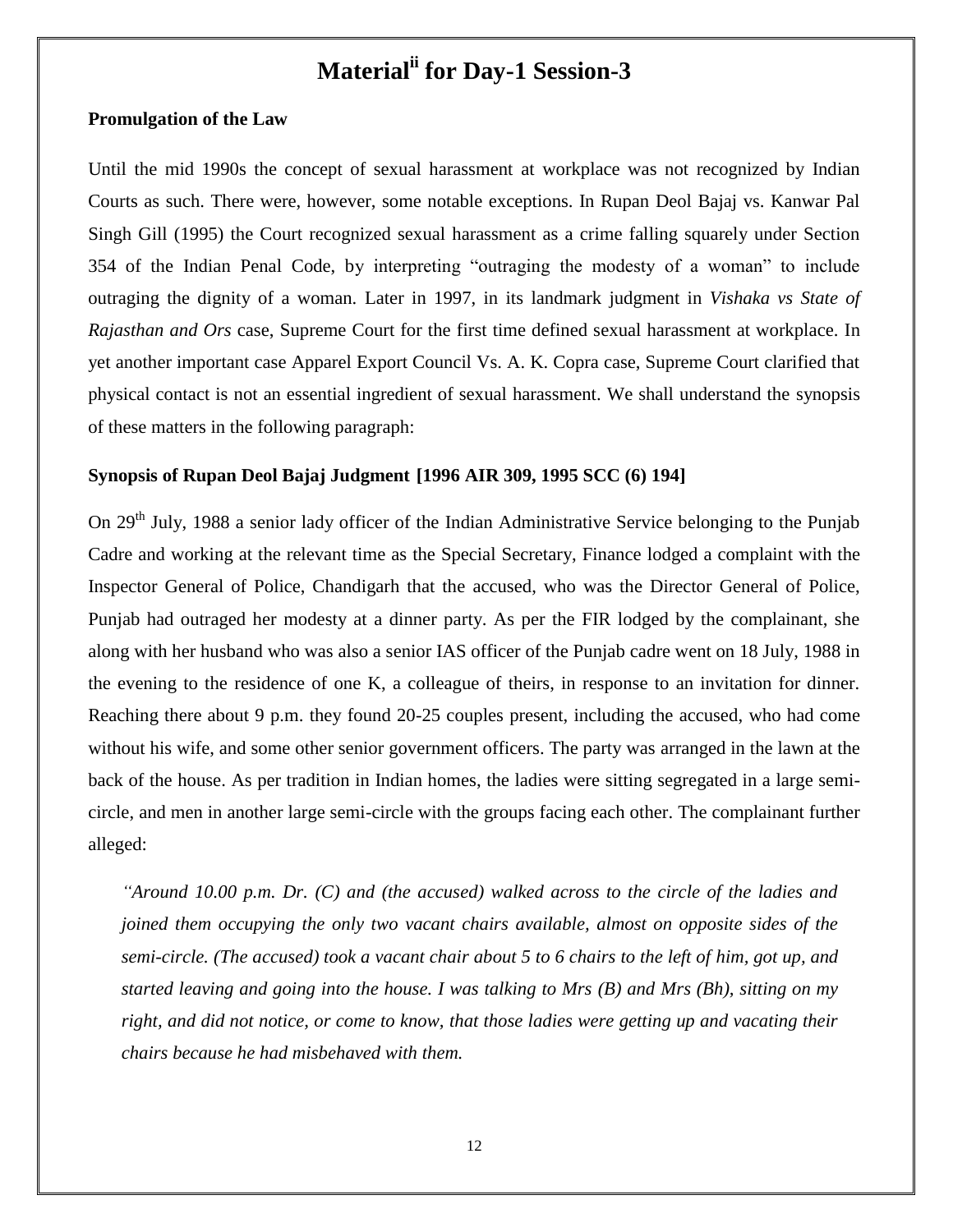*(The accused) called out to me where I was sitting and said: "Mrs… come and sit here, I want to talk to you about something." I got up from my chair to go and sit next to him. When I was about to sit down, he suddenly pulled the cane chair on which I was going to sit close to his chair. I felt a little surprised. I put the chair back at its original place and was about to sit down again when he repeated his action of pulling the chair close to his chair. I realized that something was very wrong and without sitting down I immediately left and went back and sat in my original place between the other ladies. Mrs (B), Mrs (Bh), Mrs (P) and Mrs (S) were occupying seats on my right and Mrs (N) was sitting to the left of me at that time.* 

*After about 10 minutes (the accused) got up from his seat and came and stood directly in front of me, standing straight but so close that his legs were about four inches from my knees. He made an action with the crook of his finger asking me to stand and said: "you get up. You come along with me." I strongly objected to his behaviour and told him: Mr….! How dare you! You are behaving in an obnoxious manner, go away from here." Whereupon he repeated his words like a command and said: "you get up! Get up immediately and come along with me." I looked to the other ladies, all the ladies looked shocked and speechless. I felt apprehensive and frightened, as he had blocked my way and I could not get up from my chair without my body touching his body. I then immediately drew my chair back about a foot and half, quickly got up and turned to get out of the circle through the space between mine and Mrs (B)"s chair whereupon he slapped me on the posterior. This was done in the full presence of the ladies and gentlemen."*

The complainant then made a complaint to the host and told him that the behaviour of the accused was obnoxious and that he was not fit for decent company. The accused was then gently removed from the place. The complainant made a complaint to the Joint Director, Intelligence Bureau who was present there. She also narrated the incident to her husband who was present there. The next day she met the Chief Secretary and recounted the entire incident to him and requested him to take suitable action against the accused. She also met the Advisor to the Governor in this regard. On 29 July 1988 she gave a written complainant to the police. The complaint was treated as the first information report (FIR), and a case was registered, but no further steps were taken. After about four months, the complainant's husband filed a complaint before the Chief Judicial Magistrate, Chandigarh alleging commission of offences punishable under section 341, 342, 352, 354, 355 and 509 IPC.

#### **Some relevant provisions**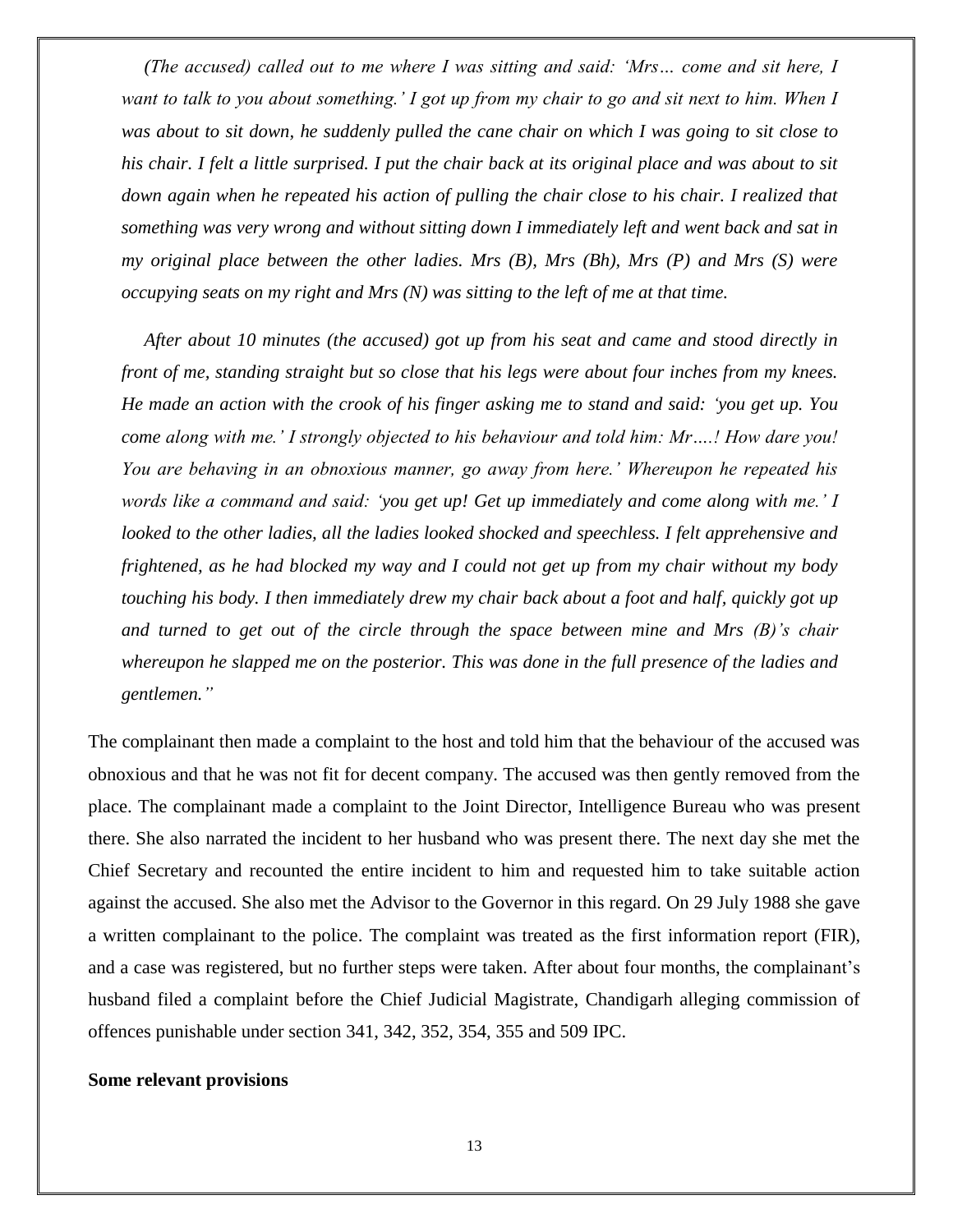Sections 354 and 509 IPC read as follows:

*354. Assault or criminal force to woman with intent to outrage her modesty: - Whoever assaults or uses criminal force to any woman, intending to outrage or knowing it to be likely that he will thereby outrage her modesty, shall be punished with imprisonment of either description for a term which shall not be less than one year but which may extend to five years, and shall also be liable to fine."*

*509. Word, gesture or act intended to insult the modesty of a woman. - Whoever, intending to insult the modesty of any woman, utters any word, makes any sound or gesture, or exhibits any object, intending that such word or sound shall be heard, or that such gesture or object shall be seen, but such woman, or intrudes upon the privacy of such woman, shall be punished with simple imprisonment for a term which may extend to three years, and also with fine.*

## **Punjab and Haryana High Court holds that allegations made in the FIR do not disclose any cognizable offences**

The accused moved the Punjab and Haryana High Court by filing a petition under Section 482 CrPC for quashing the FIR and the complaint. The High Court allowed the petition filed by the accused under Section 482 CrPC and quashed both the FIR and the complaint. The main reasons held by the High Court for this action were that the allegations made therein had not disclosed any cognizable offence; the allegations were unnatural and improbable; and the nature of harm allegedly caused to the complainant did not entitle her to complain about the same in view of Section 95 IPC.

#### **"A gross error of law", said the Supreme Court**

The complainant challenged the High Court's order before the Supreme Court where the main point was whether the above allegations would constitute any or all of the offences for which the case was registered.

In the absence of any definition of the world "modesty" in the IPC, the Supreme Court "*profitably look(ed) into its dictionary meaning*". According to Dictionary, modesty is the quality of being modest and in relation to woman "decorous in manner and conduct; not...lewd; shame fast"; "freedom from coarseness, indelicacy or indecency; a regard for propriety in dress, speech or conduct" etc.

The Supreme Court also relied on its decision in State of Punjab v. Major Singh (Major Singh) in which Mudholkar J, who along with Bachawat J spoke for the majority, held that when any act done to or in the presence of a woman is clearly suggestive of sex according to the common notions of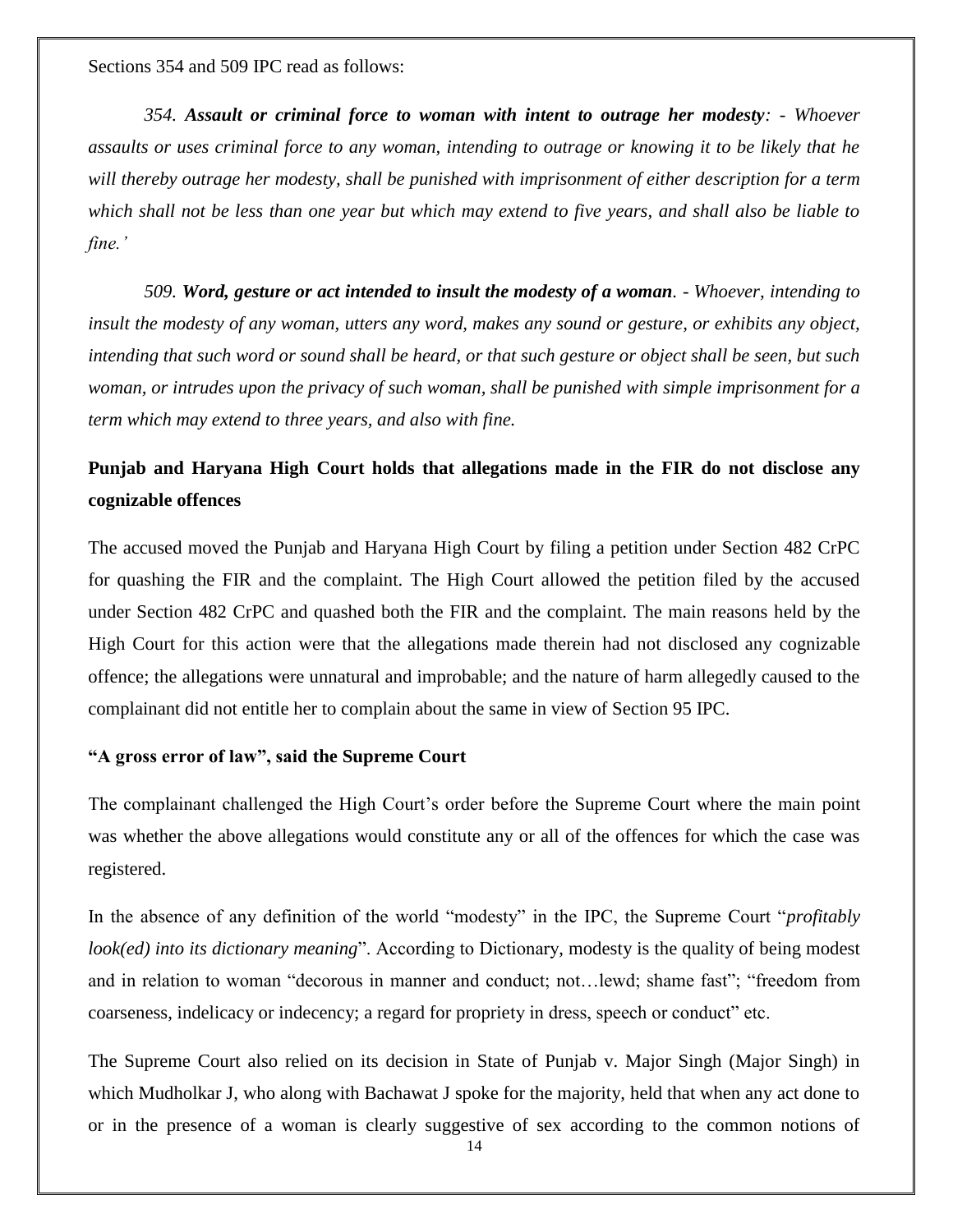mankind, that must fall within the mischief of Section 354 IPC. Bachawat J said that the essence of a woman's modesty is her sex and from her very birth she possesses the modesty, which is the attribute of her sex.

Finally, the Supreme Court held that *"[I]t cannot but be held that the alleged act of Mr… in slapping Mrs… on her posterior amounted to outraging of her modesty" for it was not only an affront to the normal sense of feminine decency but also an affront to the dignity of the lady- "sexual overtones" or not, notwithstanding"*.

## **Synopsis of Vishaka Judgment [(1997) 6 SCC 241, AIR 1997 SC. 3011]**

In 1992, Bhanwari Devi a woman employed as a Saathin in Government of Rajasthan, was working within the community to spread awareness about ending child marriage. Her brutal gang-rape was a revenge, a form of punishment for organizing the community to oppose child marriage.

―Vishaka‖ – conglomerate of women's organizations working in Rajasthan, along with three other women's organizations active in the campaign to bring the perpetrators to justice, filed a Writ Petition in the Supreme Court. The Supreme Court used the opportunity to address the one long pending issue – the glaring lacunae in the law which left the women workers in the country without any remedy, when sexually harassed at work.

In response to the increasing outrage regarding sexual harassment of working women and noting the dearth of legislative responses to such acts, the Supreme Court relied upon the UN Convention on Elimination of All Forms of Discrimination Against Women (CEDAW) which was ratified by India and created a binding and enforceable set of guidelines designed to eradicate sexual harassment of women at workplace.

In the matter of *Vishaka & Others* vs State of Rajasthan, Supreme Court defined sexual harassment at workplace, for the first time in 1997 and promulgated measures to curb it by strongly advocating a code of conduct in every workplace. Though often referred to as a set of guidelines, this was no less than a law. Because, the Supreme Court pronounced:

― …*(in) the absence of enacted law to provide for the effective enforcement of the basic human right of gender equality and guarantee against sexual harassment and abuse, more particularly against sexual harassment at work places, we lay down the guidelines and norms specified hereinafter for due observance at all work places or other institutions, until a legislation is enacted for the purpose. This*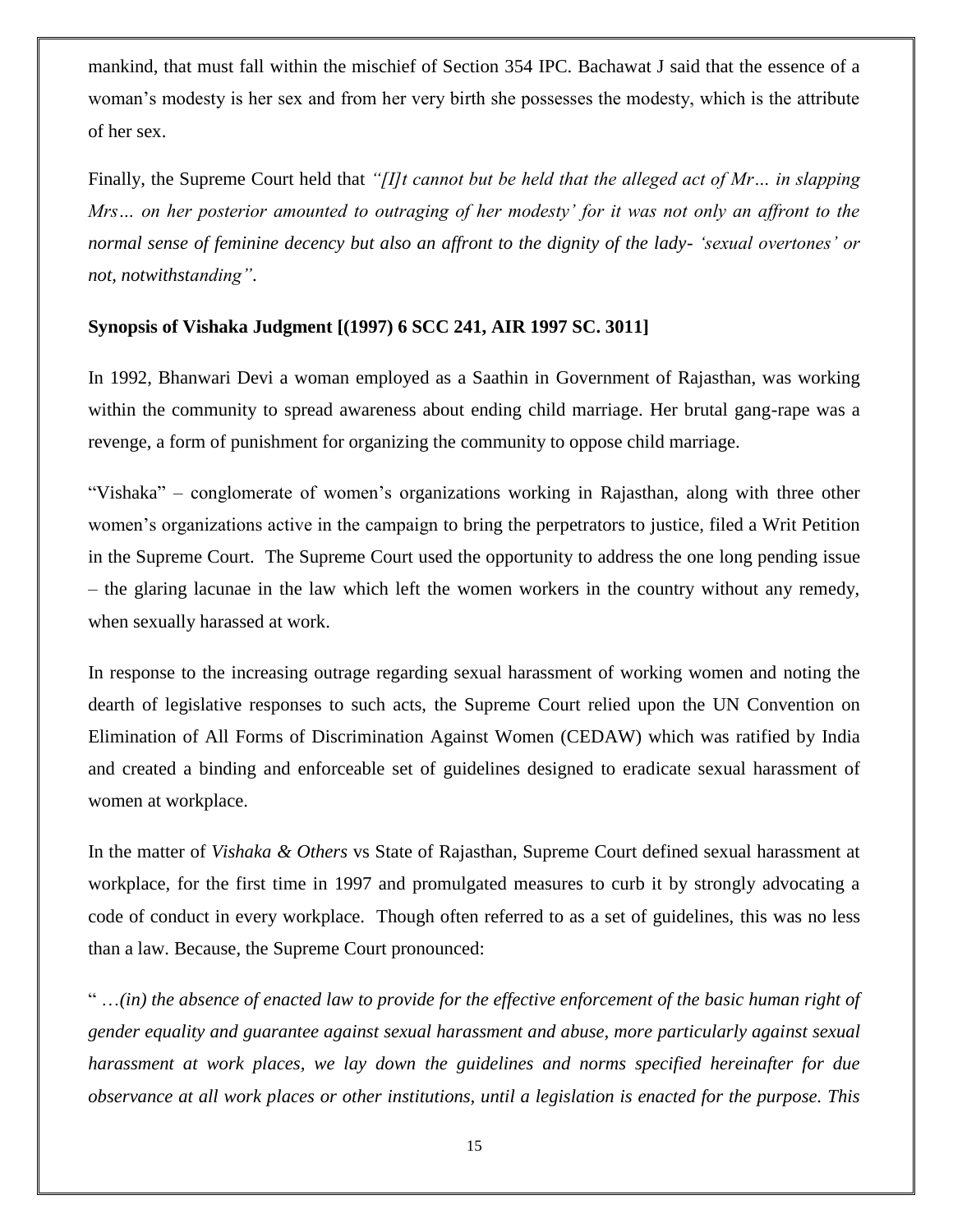*is done in exercise of the power available under [Article 32](http://indiankanoon.org/doc/981147/) of the Constitution for enforcement of the fundamental rights and it is further emphasised that this would be treated as the law declared by this Court under [Article 141](http://indiankanoon.org/doc/882644/) of the Constitution.*‖

In this epic judgment, the Supreme Court also recognized it as a Human Rights issue and pointed out the legal vacuum to address the concern of the sexually harassed women, when it pronounced:

―*HAVING REGARD to the definition of 'human rights' in [Section 2\(d\)](http://indiankanoon.org/doc/994266/) of the Protection of Human Rights Act, 1993, TAKING NOTE of the fact that the present civil and penal laws in India do not adequately provide for specific protection of women from sexual harassment in work places and that enactment of such legislation will take considerable time, It is necessary and expedient for employers in work places as well as other responsible persons or institutions to observe certain guidelines to ensure the prevention of sexual harassment of women:*

So far undefined term "Sexual Harassment" was unambiguously defined for the first time. As the Supreme Court defines:

―..*For this purpose, sexual harassment includes such unwelcome sexually determined behaviour (whether directly or by implication) as:*

- *a) physical contact and advances;*
- *b) a demand or request for sexual favours;*
- *c) sexually coloured remarks;*
- *d) showing pornography;*

*e) any other unwelcome physical verbal or non-verbal conduct of sexual nature.*

*Where any of these acts is committed in circumstances where under the victim of such conduct has a reasonable apprehension that in relation to the victim's employment or work whether she is drawing salary, or honorarium or voluntary, whether in government, public or private enterprise such conduct can be humiliating and may constitute a health and safety problem. It is discriminatory for instance when the woman has reasonable grounds to believe that her objection would disadvantage her in connection with her employment or work including recruiting or promotion or when it creates a hostile work environment. Adverse consequences might be visited if the victim does not consent to the conduct in question or raises any objection thereto.*‖

The complaint handling mechanism, complaints committee formation, awareness generation is the other aspects mentioned in this judgment as well. In an effect, a whole window of possibilities opened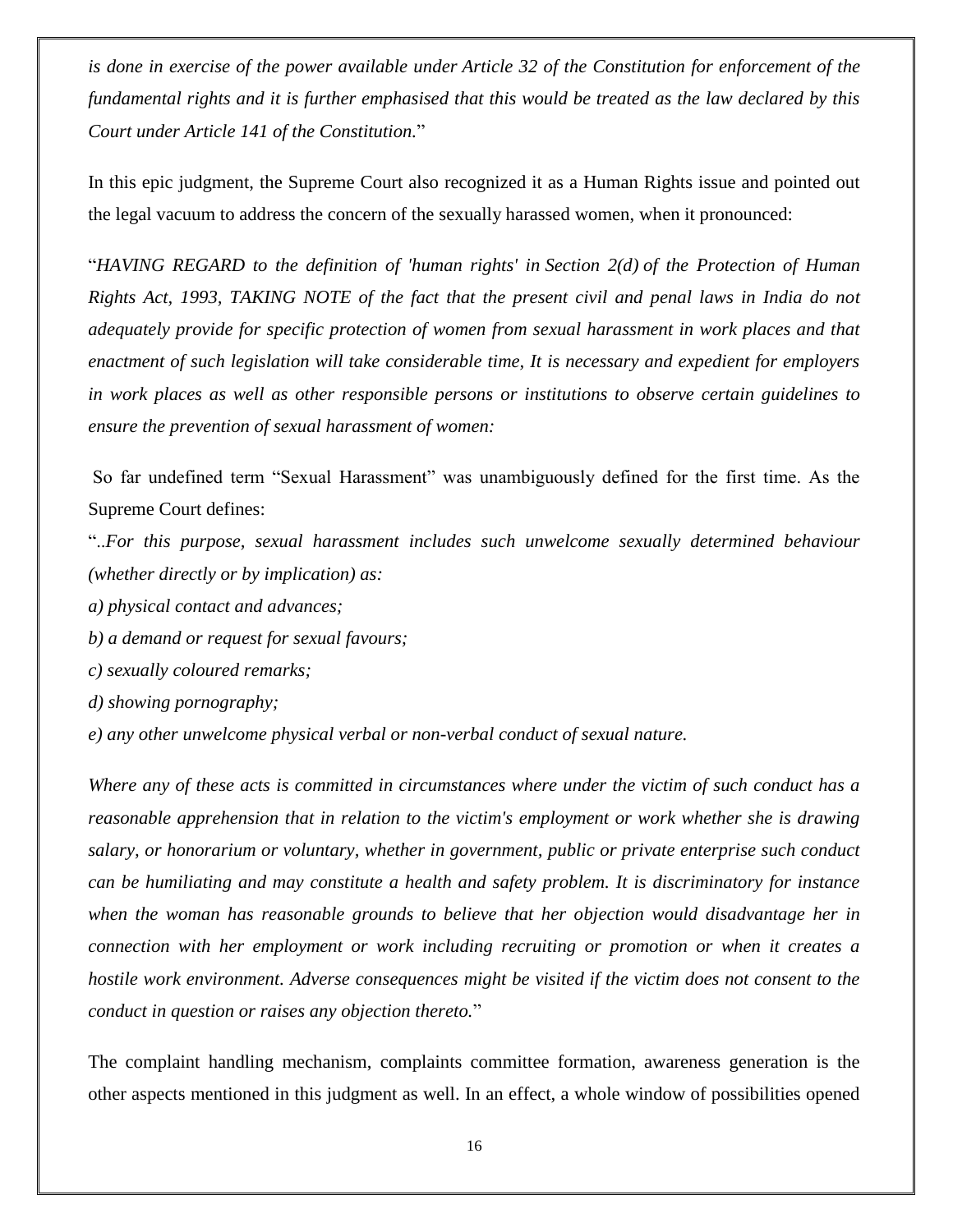up for all sectors to consolidate their action in a unified effort to uproot sexual harassment from its origin and provide healthy work atmosphere for women.

Post *Vishaka* judgment, Supreme Court noticed two important gaps in attitude of the employers in their dealings with the complaints of sexual harassment cases. First, the definition of sexual harassment was being taken merely literally, without going into its spirit and there had been hardly any compliance to the international commitment made by India and its ratification of "The Convention on the Elimination" of All Forms of Discrimination against Women (CEDAW)" – adopted by United Nations General Assembly in  $1979<sup>3</sup>$ .

#### **Synopsis of Apparel Export Promotion Council v. A. K. Chopra Judgment (AIR 1999 SC 625)**

In its *Apparel Export Promotion Council v. A. K. Chopra* Judgment, Supreme Court clarified that Sexual harassment is not confined to unwelcome physical contact alone on the part of the perpetrator and that physical contact of the perpetrator with the victim is not an essential ingredient of "sexual" harassment".

*"The perpetrator worked as a Private Secretary to the Chairman of the Apparel Export Promotion Council, the appellant. The victim, a lady, was employed with the appellant as a clerk-cum-typist. She was not competent or trained to take dictation. The perpetrator, however, insisted that she go with him to the business centre of a hotel for taking dictation from the Chairman and type out the matter. Under the perpetrator"s pressure she went to take dictation from the Chairman. While the victim was waiting for the Director, the perpetrator tried to sit too close to her and despite her objection, did not give up his objectionable behavior. The victim later on took dictation from the Director. The perpetrator told her to type it at the business centre of the hotel, which was located in the basement of the hotel. He offered to help her so that the Director did not find fault with her typing. He volunteered to show her the business centre for getting the matter typed and, taking advantage of the isolated place, again tried to sit close to her and touch her despite her objection. After the Director corrected the draft-typed matter and asked the victim to retype it, the perpetrator again went with her to the business centre and repeated his overtures. The victim told the perpetrator that she would leave the place if he continued to behave like that. However, the perpetrator did not stop. Though he went out from the business centre for a while, he again came back and resumed his objectionable acts."*

<sup>&</sup>lt;sup>3</sup> Source: Ministry of Woman & Child Development, Government of India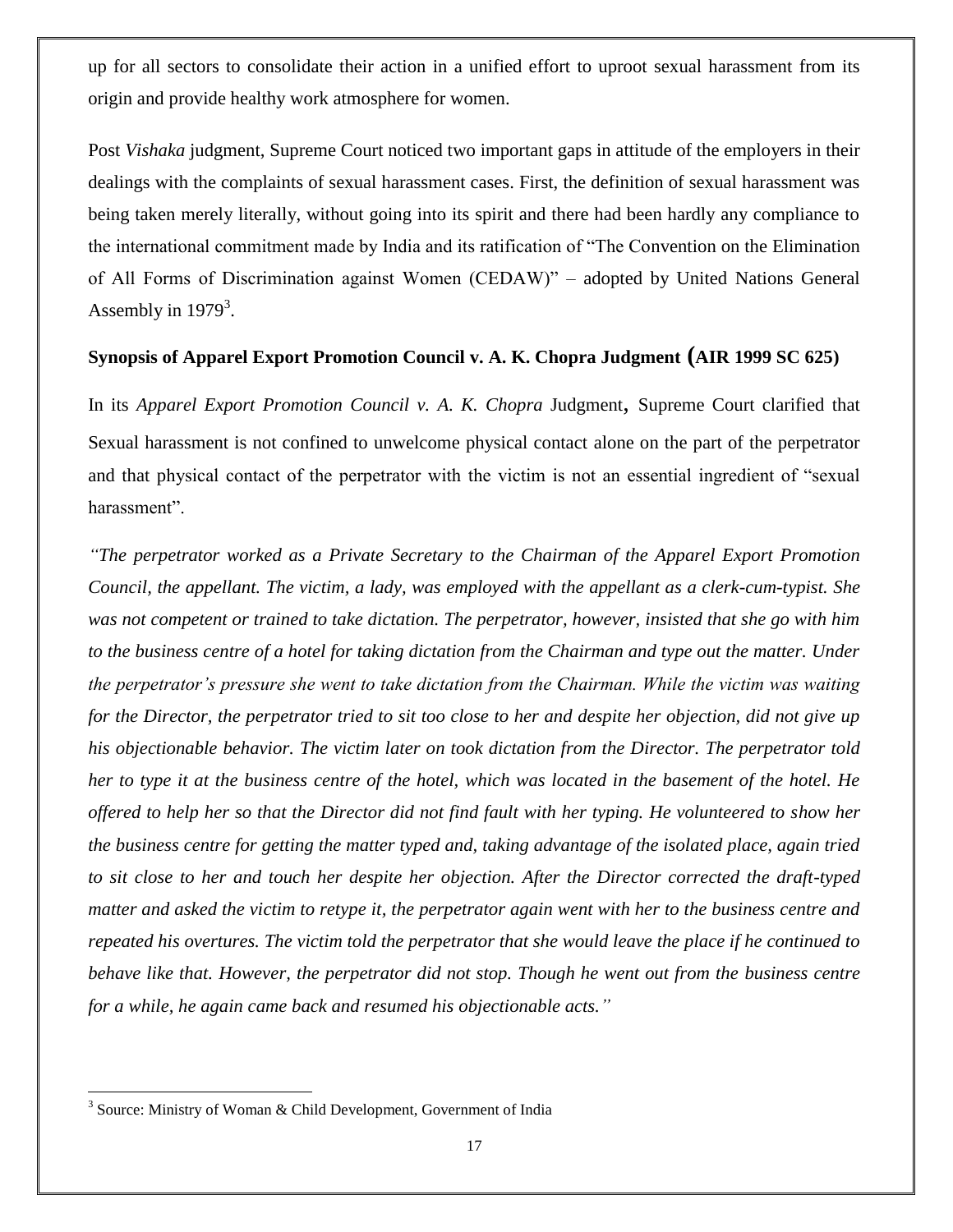The appellant Council dismissed the perpetrator for causing "sexual harassment" to the victim. In the departmental enquiry that preceded the perpetrator's dismissal, the enquiry officer concluded that the perpetrator had "molested" the victim and tried to touch her person with ulterior motives despite reprimands by her. A Single Judge of the Delhi High Court, on the reason that the perpetrator had only tried to molest the victim, but did not in fact molest her, allowed the perpetrator's writ petition against his dismissal. On appeal, a Division Bench of the Delhi High Court upheld the Single Judge's order. The Division Bench even reasoned that the perpetrator had "not managed to make the slightest" physical contact with the lady" and thus had not actually molested her. In fact, based on the evidence, the Division Bench even expressed its inability to agree that the perpetrator had even attempted to molest the victim as there had been no physical contact.

Setting aside the High Court's Judgment, the Supreme Court said that the perpetrator "acted in a manner which demonstrated unwelcome sexual advances, both directly and by implication", and his actions "created an intimidating and hostile working environment" for the victim. Dr. A.S. Anand C.J held that the victim had used the expression "molestation" in her complaint in a general sense, which she had duly explained and elaborated in her evidence in the enquiry. "Assuming for the sake of argument", said the Judge, "that the (perpetrator) did not manage to establish any 'physical contact' with (the victim)", (even though one witness had deposed having seen the perpetrator put his hand on the hand of the victim), it did not mean that the perpetrator had not made any objectionable overtures with sexual overtones".

The Supreme Court held the dictionary meaning of the word "molestation" or "physical assault" as irrelevant. The court said, "The entire episode reveal(s) that the (perpetrator) had harassed, pestered and subjected (the victim) by a conduct which (was) against moral sanctions and which projected unwelcome sexual advances". The court held that the material on the record clearly established "an unwelcome sexually-determined behavior" on the part of the perpetrator against the victim, which was also an attempt to outrage her modesty. Such an action on the part of the perpetrator was "squarely covered" by the term "sexual harassment".

The Supreme Court said, "Any action or gesture, whether directly or by implication, (sic) aims at or has the tendency to outrage the modesty of a female employee, must fall under the general record clearly established that the perpetrator caused sexual harassment to the victim, taking advantage of his superior position in the Council. Glossing over the observations of the High Court to the effect that the perpetrator did not "actually molest" the victim but only "tried to molest" her and, therefore, his removal from service was not warranted, the Supreme Court said: *"……The High Court"s*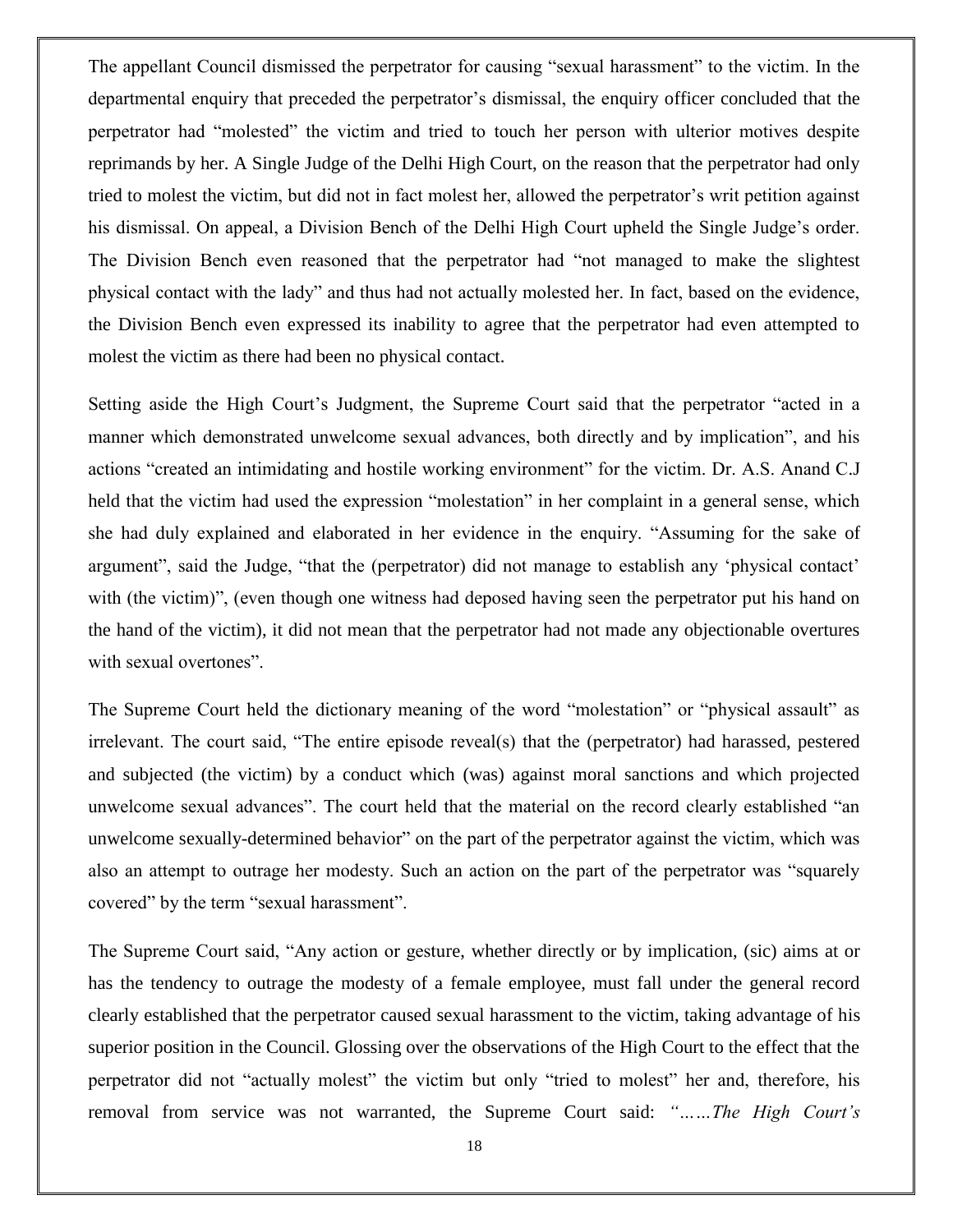*observations] rebel against realism and lose their sanctity and credibility. In the instant case, the behavior of the (perpetrator) did not cease to be outrageous for want of an actual assault or touch by ignored the superior officer…. The High Court overlooked the ground realities and ignored the fact that the conduct of the (perpetrator) against his junior female employee… was wholly against moral sanctions, decency and was offensive to her modesty…. The act of the (perpetrator) was unbecoming of good conduct and behavior expected from a superior officer and undoubtedly amounted to sexual harassment (of the victim)…."*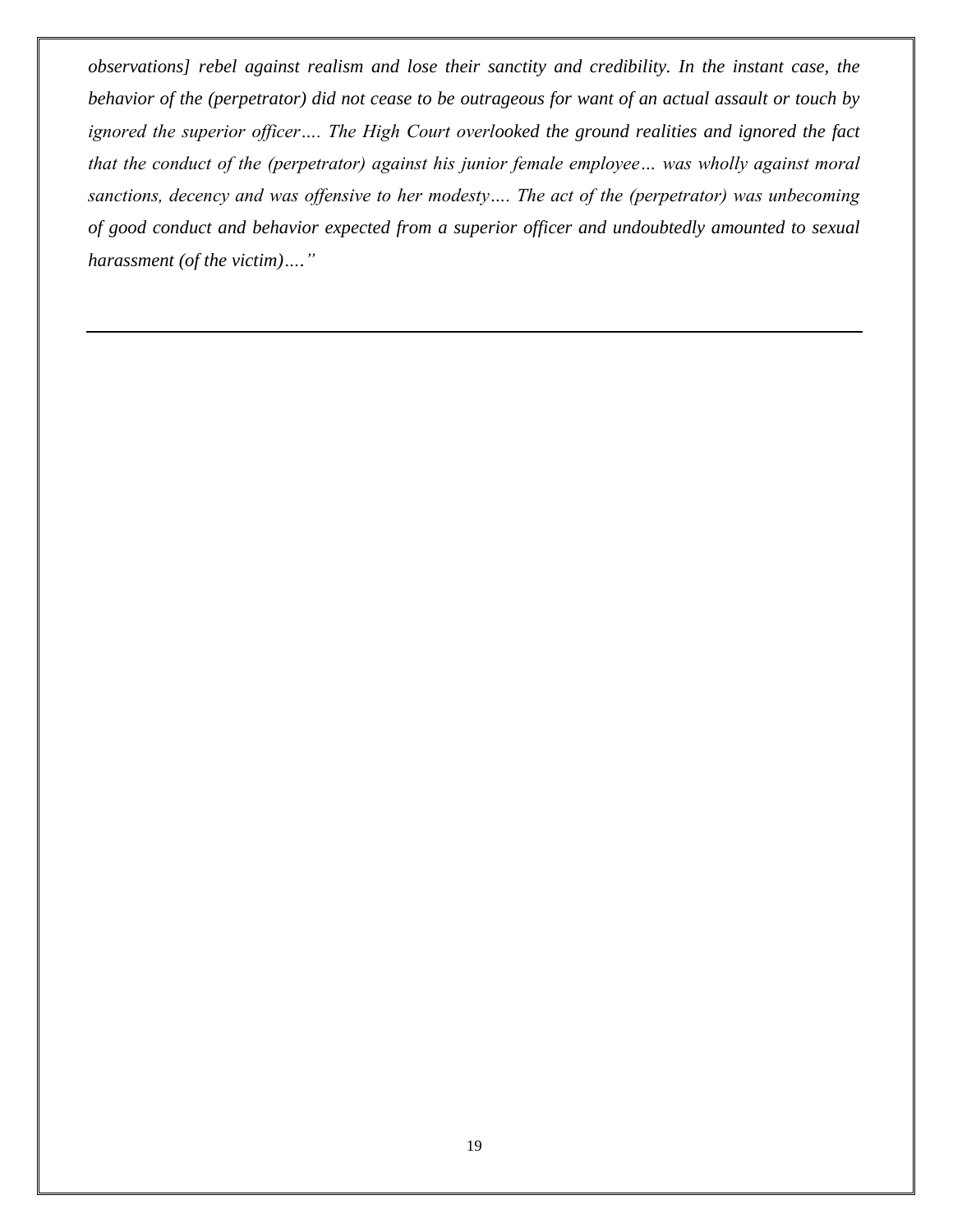# **DAY 1 – SESSION 4 & 5**

| <b>SESSION 4 &amp; 5</b>                                 | <b>SEXUAL HARASSMENT OF WOMEN AT WORKPLACE</b><br>(PREVENTION, PROBIBITION AND REDRESSAL) ACT,<br>2013                                                                                                                                                                                                                                                                                                                                                                                                                                                                                                                                                                         |  |
|----------------------------------------------------------|--------------------------------------------------------------------------------------------------------------------------------------------------------------------------------------------------------------------------------------------------------------------------------------------------------------------------------------------------------------------------------------------------------------------------------------------------------------------------------------------------------------------------------------------------------------------------------------------------------------------------------------------------------------------------------|--|
|                                                          |                                                                                                                                                                                                                                                                                                                                                                                                                                                                                                                                                                                                                                                                                |  |
| <b>OBJECTIVE</b>                                         | To generate awareness about the provisions of the Act                                                                                                                                                                                                                                                                                                                                                                                                                                                                                                                                                                                                                          |  |
| <b>CONTENT</b>                                           | Concept of Civil Law and Criminal Law<br>Definition of "aggrieved Woman",<br>"employee",<br>$\bullet$<br>"employer" and "workplace"<br>Civil remedies available under the Act<br>$\bullet$<br><b>Complaint Mechanism</b><br><b>Internal Complaints Committee</b><br>$\bullet$<br><b>Local Complaints Committee</b><br>$\bullet$<br>Disqualification<br>$\bullet$<br>Filing of Complaint<br>$\bullet$<br><b>Interim Orders</b><br>$\bullet$<br><b>Monetary Compensation</b><br>$\bullet$<br>Conciliation<br>٠<br>Confidentiality<br>Prosecution for False Complaints<br>Appeal<br>$\bullet$<br>Duties of the Employer<br>$\bullet$<br>Duties of the State and its functionaries |  |
| <b>DURATION</b>                                          | 120 minutes                                                                                                                                                                                                                                                                                                                                                                                                                                                                                                                                                                                                                                                                    |  |
| <b>TRAINING</b><br><b>METHOD</b><br>&<br><b>MATERIAL</b> | Lecture, Power Point Presentation, Flip Chart, Audio-Video<br>Clips                                                                                                                                                                                                                                                                                                                                                                                                                                                                                                                                                                                                            |  |
| <b>LEARNING OUTCOME</b>                                  | Participants will become fully conversant about the Act and<br>procedures laid down in it.                                                                                                                                                                                                                                                                                                                                                                                                                                                                                                                                                                                     |  |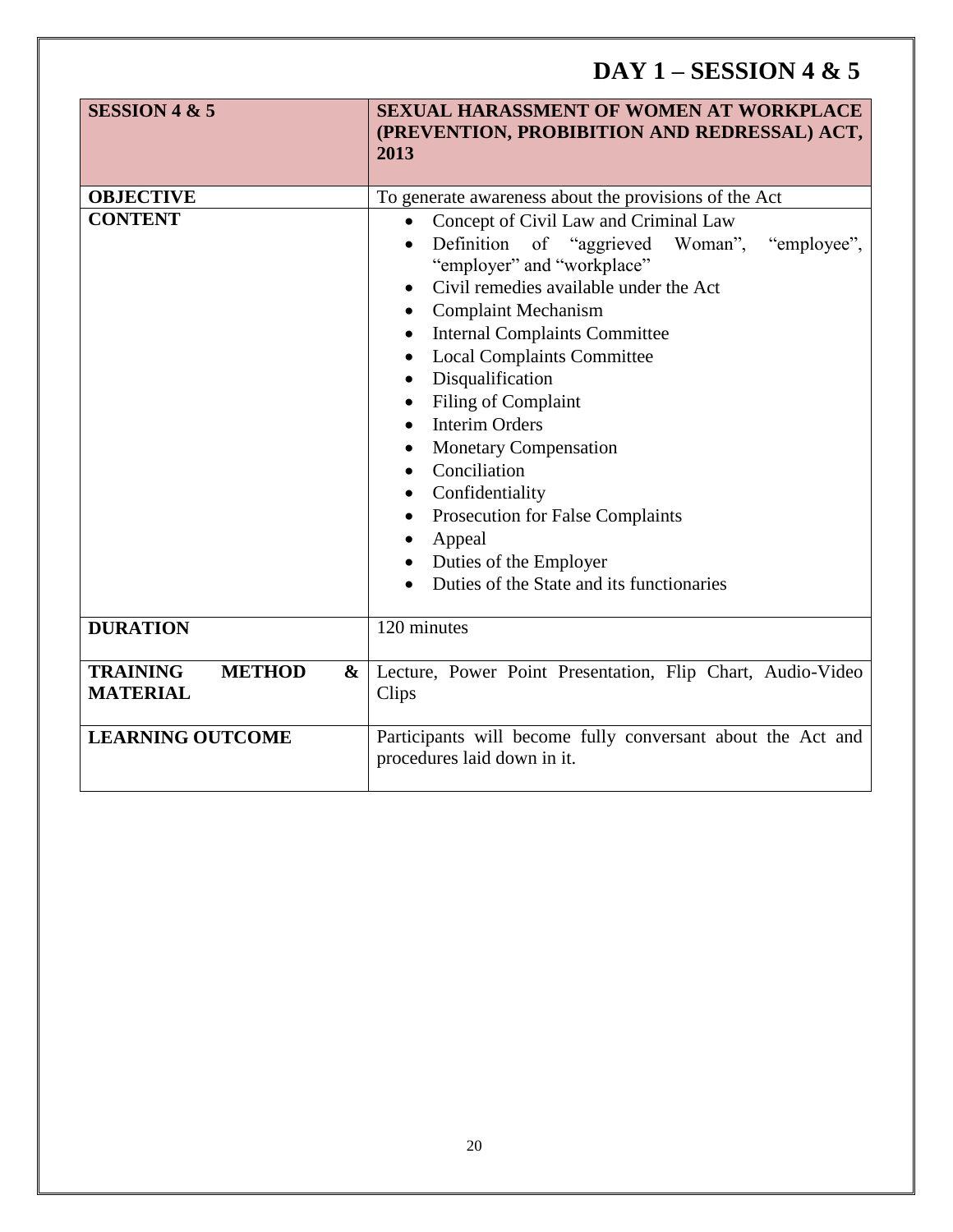# **Materialiii for Day-1 Sessions 4 & 5**

## **Concept of Civil Law and Criminal law**

Civil law broadly falls into two categories: statutory and common law. Common law is judge-made law. In India, the common law from England is generally used as precedent. Tort and contract law fall into this category. Statutory laws, on the other hand are the result of statutes enacted by the Parliament. Such statutes override any common law in existence to the extent that they cover the same legal terrain.

In India, prior to the enactment of the 2013 Act, the only civil statute which could be used to address sexual harassment at workplace to a limited extent, was the Indecent Representation of Women (Prohibition) Act, 1987 (IRWA). The IRWA works to hold companies liable for the harassment of women through the use of books, photographs, painting, films, pamphlets, packages etc. containing indecent representation of women. Thus far, IRWA has not been used to penalize behaviour constituting sexual harassment whereby the women are involuntarily forced to view such materials at the workplace. The enactment of the 2013 Act is, therefore, a long overdue intervention by Parliament in the area of Civil law.

#### **Criminal Remedy available under Criminal Amendment Act, 2013**

Following the brutal gang-rape of a young woman physiotherapist in Delhi, resulting in her death in December 2012, and overwhelming protests across the country thereafter, Parliament amended the criminal law relating to sexual offences. In April 2013, the suggestions put forth by some writ petitions, more than a decade earlier, were finally implemented in a series of amendments to the criminal laws relating to sexual offences against women, with the enactment of the Criminal Laws (Amendment) Act, 2013. These amendments have broadened the definition of rape; increased quantum of punishment for several sex related offences, and created new offences such as the offence of 'sexual harassment' under section 354A IPC. Important amendments have also been made which streamline the criminal procedures as well as strengthen the laws of evidence.

The IPC provisions which may be used in the case of sexual harassment at the workplace are given in the following table. In order to invoke the operation of penal provisions, it is required that the charges must be proved beyond reasonable doubts and must have all ingredients of the offence.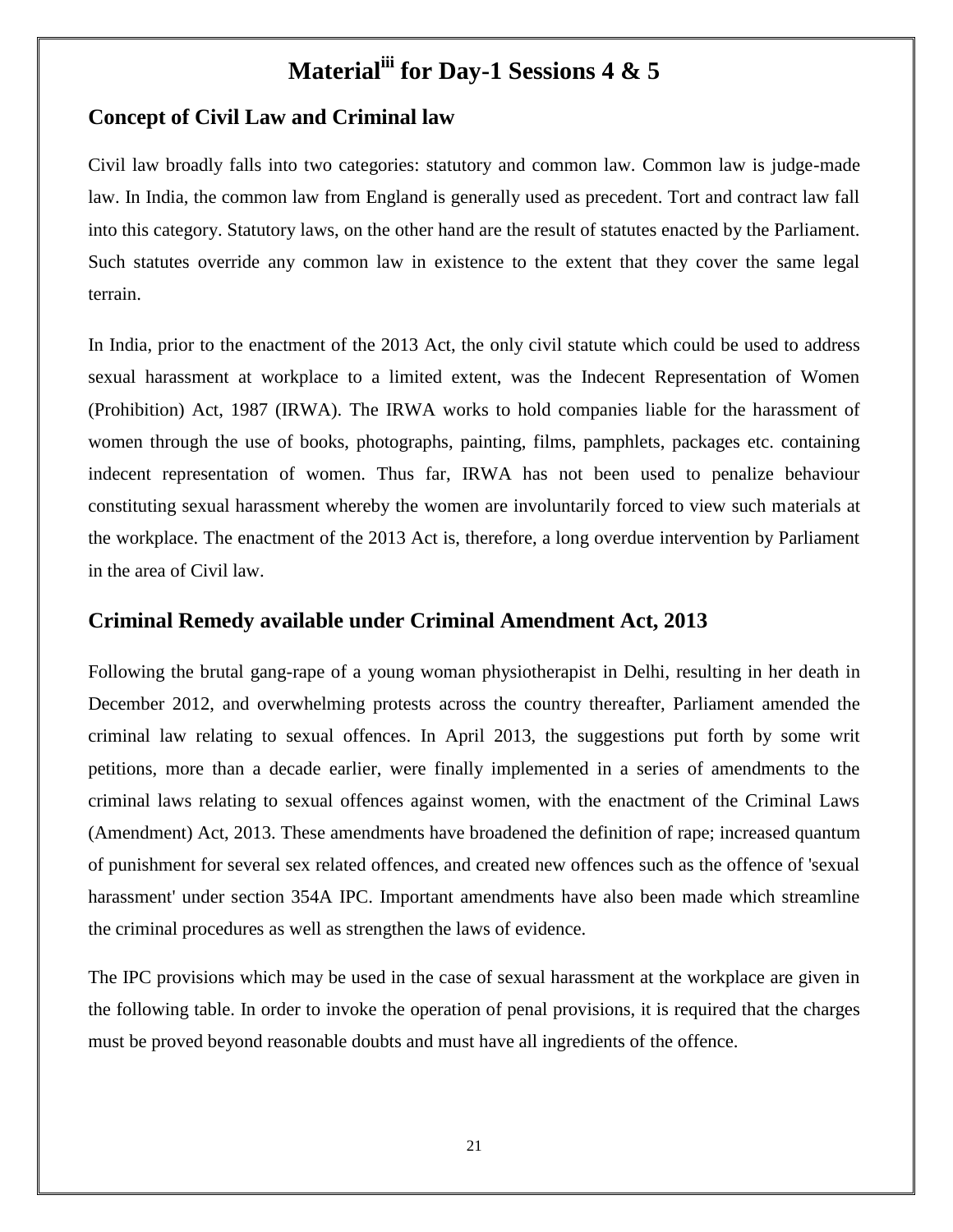| Sections 107-109                   | Abetment                                                                                                   |
|------------------------------------|------------------------------------------------------------------------------------------------------------|
| Sections 120A and 120B             | Criminal conspiracy                                                                                        |
| Section 166A                       | Public servant disobeying direction under law                                                              |
| Sections 292-294                   | Obscenity                                                                                                  |
| Section 306                        | Abetment of suicide                                                                                        |
| Sections 319-331                   | Relating to hurt and grievous hurt                                                                         |
| Sections 326A and 326B             | Causing grievous hurt by use of acid, etc.                                                                 |
| Sections 339-348                   | Wrongful restraint and wrongful confinement                                                                |
| Section 354                        | Assault or use of criminal force to woman with intent to<br>outrage her modesty                            |
| Section 354A                       | Sexual harassment                                                                                          |
| Section 354B                       | Assault or use of criminal force with intent to disrobe                                                    |
| Section 354C                       | Voyeurism                                                                                                  |
| Section 354D                       | Stalking                                                                                                   |
| Section 375 and related provisions | Rape                                                                                                       |
| Section 376C                       | Sexual intercourse by a person in authority                                                                |
| Sections 415-417                   | Cheating                                                                                                   |
| Sections 499-500                   | Defamation                                                                                                 |
| Sections 503, 506 and 507          | Criminal intimidation                                                                                      |
| Section 508                        | Act caused by inducing the person to believe that he will<br>be rendered the object of divine displeasure. |
| Section 509                        | Word, gesture or act intended to insult the modesty of a<br>woman                                          |
| Section 511                        | Attempt to commit an offence.                                                                              |

## **Important Provisions under the SHWWP Act & Rules, 2013**

## **A. Complaint Authorities & Procedure**

Definition of "sexual harassment at workplace" and "work place" originated from Vishaka judgment, hence does not require any special mention. The statute places an obligation on all employers, both public and private sectors to set up an Internal Complaints Committee (ICC).

In case the offices of the workplace located in different places, then a separate ICC is to be constituted at each location. Failure to set up such committees is a non-cognizable offence under the law. Women grievances cells or likes which were in existence prior to enactment of the SHWWP Act cannot substitute the ICC, unless they fulfill all the statutory requirements mentioned in the Act.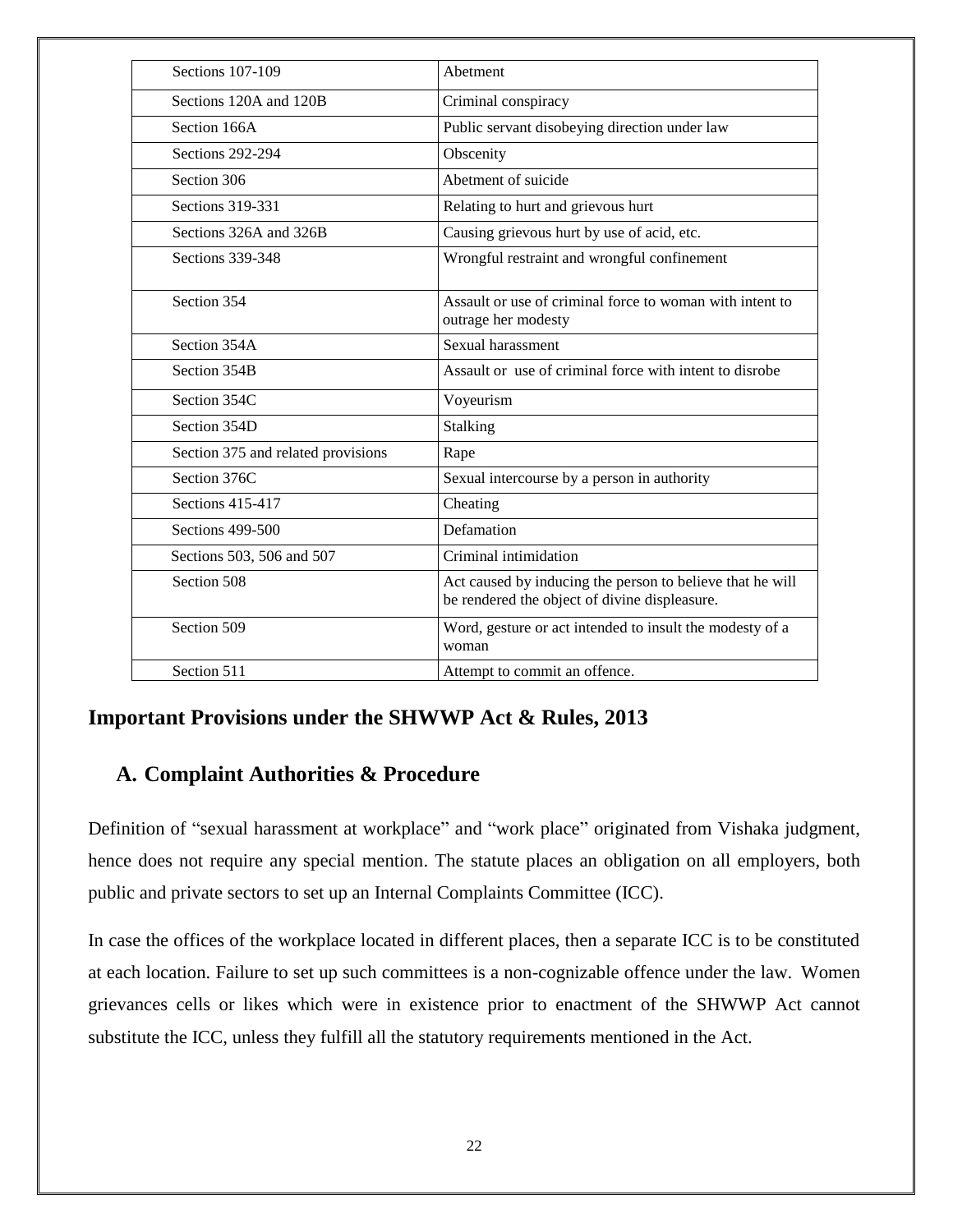These Complaints Committees serve double purposes, namely, to enquire into complaints of sexual harassment at the workplace, and also to generate awareness and take preventive steps in order to ensure that the work environment is conducive to the participation of women employees.

**Section 4** of the 2013 Act prescribes composition of the ICC as under:

- i) The Presiding Officer, who shall be a woman employed at a senior level at workplace from amongst the employees;
- ii) It Should have not less than two members from amongst employees who are committed to the cause of women;
- iii) It should have one external NGO member committed to the cause of women, or familiar with the issues relating to sexual harassment.

*The phrase 'person familiar with the issues relating to sexual harassment' has been explained in the 2013 Rules with the following deeming provisions:*

- *a. a social worker with at least five years" experience in the field of social work in the area of empowerment of women, and in particular sexual harassment at the workplace, or*
- *b. a person familiar with labour, service, civil or criminal law;*
- iv) At least one half of the members of the ICC must be women. The members are nominated by the employer for a period upto three years from the date of their nomination as may be specified by the employer.

*The term "Employer" is defined in Section 2 of the 2013 Act, as "in relation to any department, organization, undertaking, establishment, enterprise, institution, office, branch or unit of the appropriate Government or a local authority, the head of that department, organization, undertaking, establishment, enterprise, institution, office etc. and also under appropriate situations person responsible for management, supervision and control of the workplace and in case of a dwelling place or house, a person or a household who employs or benefits from the employment of domestic worker, irrespective of the number, time period or type of such worker(s) employed and the nature employment etc.*

Section 6 of the 2013 Act further provides for the establishment of 'Local Complaints Co (LCC) at the District level to receive complaints of sexual harassment from establishments w has not been constituted due to having less than ten workers or if the complaint is against the himself.

**Section 9** of the 2013 Act read with **Rule 6 and 7** of the 2013 Rules, talks about c mechanism. Broadly speaking according to these provisions, complaints may be lodged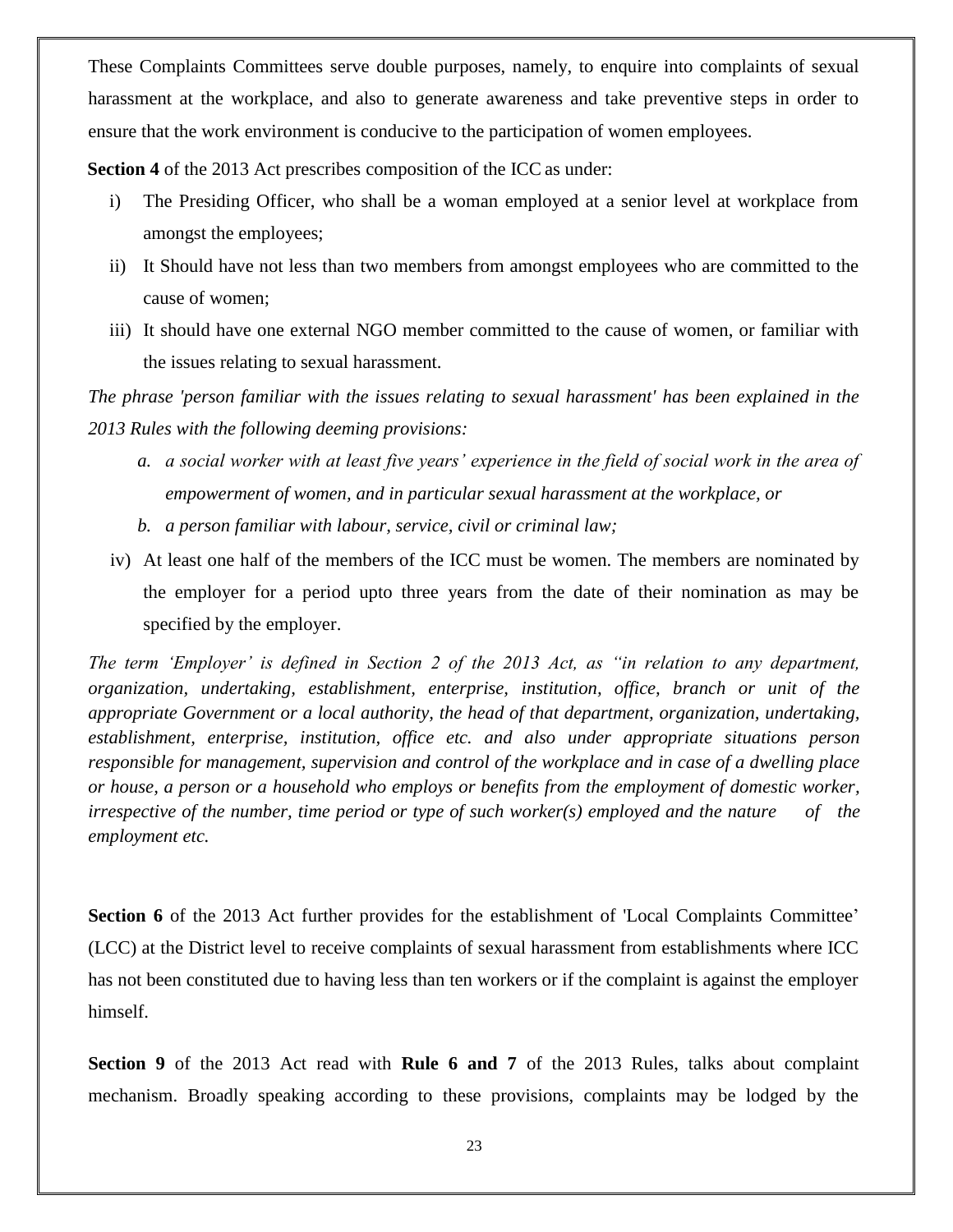aggrieved woman or any of her relatives, friends, co-workers or any officer of the National Commission for Women or State Commission for Women, any qualified psychologist or psychiatrist or any person who has knowledge of the incident, with her relative or friend or a special educator etc. or with her written consent and even when the aggrieved woman is dead, a complaint may be filed by any person who has knowledge of the incident with written consent of her legal heir. Even if the complaint is not possible to be given in writing, ICC or LCC as the case may be is mandated to render all possible assistance to make it in writing. Thus, tremendous flexibility is provided in the law, so far as filing of the complaint is concerned.

The complainant has to submit six copies of the complaint along with all supporting documents within a period of three months from the date of incident / last date of the series of incidents happened on different dates as the case may be. The ICC has the authority to extend the time limit by another three months on reasonable ground to be recorded in writing.

**Sections 11 to 13** of the 2013 Act deal with inquiry into complaint where it provides a mechanism for redressal of complaints of sexual harassment at workplace. Reflecting the Vishaka guidelines in this respect, the procedure of the enquiry is easy to understand, and at the same time adheres to the rules of natural justice, so that the respondent is given adequate opportunity to defend himself.

For government sectors where Service Rules are already in existence, the relevant Service Rules are to be followed. In all other organizations where there are no service rules, the procedure provided in the 2013 Act and the 2013 Rules are to be followed, with emphasis on the principles of natural justice. Upon receipt of the complaint, or at any stage of the at the request of the aggrieved woman, the ICC/LCC is to consider whether an interim protective order is necessary to be passed;

After receiving the complaint, one copy of the same should be sent to the respondent within seven working days. The respondent has the right to file his reply in writing along with the list of documents he seeks to rely upon and a list of the witness he wishes to examine (within ten working days). Thereafter, the complainant as well as the respondent will be given an opportunity to lead evidence, both documentary as well as through witnesses, and also to cross examine the witnesses presented by the other party. At any given time during the conduct of the enquiry, a minimum of three members of the ICC or LCC must be present, which must include the Presiding Officer or Chairperson;

The ICC/LCC may also permit the parties to address arguments; if either the complainant or the respondent fail to appear without sufficient cause, for three consecutive hearings, the committee has the power to terminate the proceedings or give an ex-parte decision on the complaint. Before passing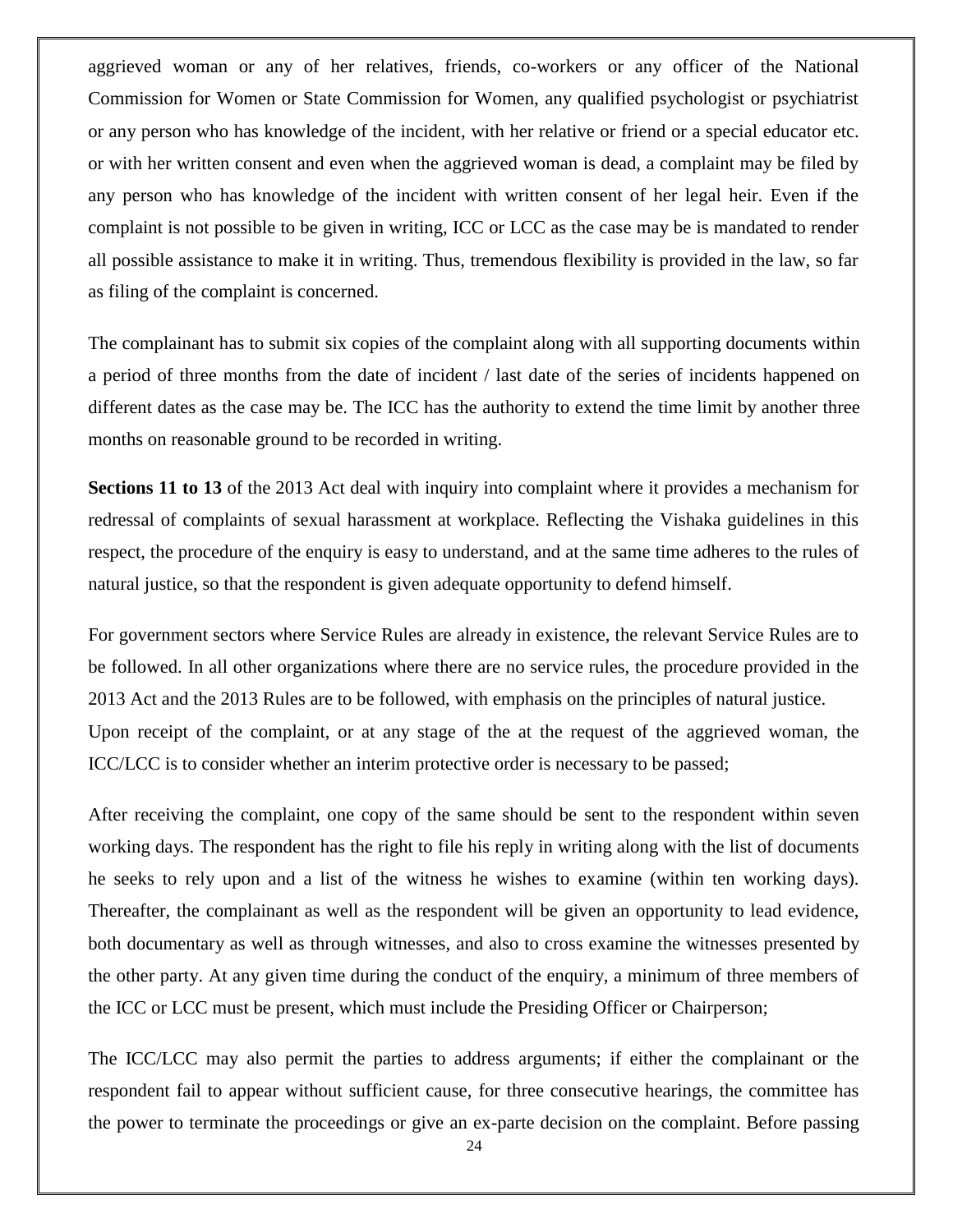such an order, however, the ICC/LCC is required to give fifteen days notice in writing to the concerned.

Thereafter, the ICC/LCC shall provide, within ten days of completion of examination of evidence, a report of its findings regarding whether sexual harassment has been proved or not, to the employer or the District Officer as the case may be, along with its reasons for the same;

Importantly, the report of the ICC/LCC is in the nature of recommendations to the employer/ District Officer. It is the employer/ District Officer which takes "action" (in the nature of punishment) on the said recommendations. When the ICC/LCC arrives at a conclusion that misconduct in the nature of sexual harassment at the workplace has been proved, it shall recommend to the employer/ District Officer that action be taken against the respondent. The action against the respondent has been listed in the 2013 Rules as follows:

- a written apology;
- a warning;
- reprimand or censure;
- withholding of pay rise or increments;
- withholding of pay rise or increments;
- termination from service;
- counseling;
- community service.

A copy of the report of the ICC/LCC must be provided to the concerned parties, that is, to the complainant and the respondent.

In order to provide interim protection to the aggrieved woman from the interference of the respondent the law empowers the ICC/LCC to issue certain interim orders during the pendency of the inquiry on the written request of the complainant. These orders could be of the following nature:

- transfer of the aggrieved woman or of the respondent to another workplace;
- grant of leave to the aggrieved woman for a period up to three months;
- restraint on the respondent from reporting on the work performance of the aggrieved woman, or from writing her confidential report, and assigning the said task to another officer;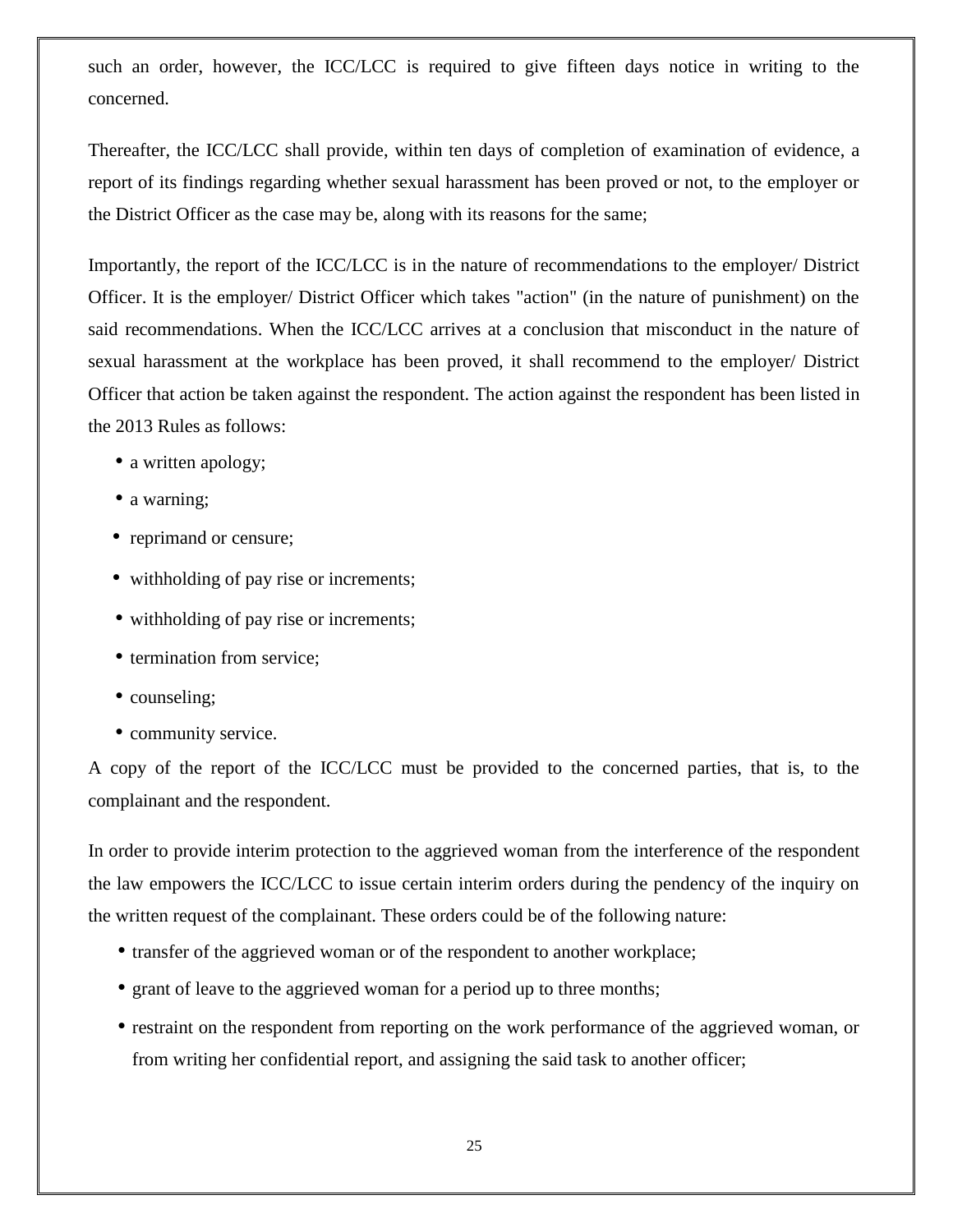- restraint on the respondent from supervising the academic activity of the aggrieved woman, in case of an educational institution;
- such other relief as may be prescribed in the applicable law, such as service rules or standing orders or any other law.

These interim orders, if passed by the ICC/LCC are to be necessarily followed by the employer and a compliance report is to be submitted to the ICC, unless they are in direct contradiction with the existing service law.

**Section 13 of t**he 2013 Act enables the ICC/LCC to recommend monetary compensation to the aggrieved woman (or her heirs) in case it arrives at a decision that sexual harassment has taken place. This is in addition to disciplinary action recommended. The 2013 Act enables the employer/ District Officer to deduct the sum from the salary or wages of the respondent, or where this is not possible because of cessation of employment, be recovered as arrears of land revenue, stating that this provision shall apply "notwithstanding anything in the service rules applicable to the respondent". Thus, this recommendation becomes binding on the employer.

**Section 15** of the 2013 Act gives basic guidelines for the purpose of calculating the sum of money to be awarded to the complainant as compensation, as follows:

- a. mental trauma, pain, suffering and emotional distress;
- b. loss in career opportunity;
- c. medical expenses (physical and psychiatric);
- d. the income and financial status of the respondent;
- e. the compensation amount can be paid in lump sum or installments.

**Section 10** of the 2013 Act provides that before initiating an enquiry under Section 11, the ICC/LCC has the option to take steps to settle the matter through a conciliation process. It may be noted that the law specifically provides that this step is initiated only "at the request of the aggrieved woman". It is for the employer to be cautious that such provision in the law, purporting to protect the rights of women is not used to pressurize women to "settle" the matter.

**Section 16 & 17** of the 2013 Act, together provide an important confidentiality obligation upon all persons who are involved in the proceedings to protect the identity and addresses of the aggrieved woman, the respondent and the witnesses. There is also a complete embargo on publication, communication or making known of all information relating to the conciliation proceedings and the enquiry proceedings, including the action taken, to the public, the press or the media in any manner.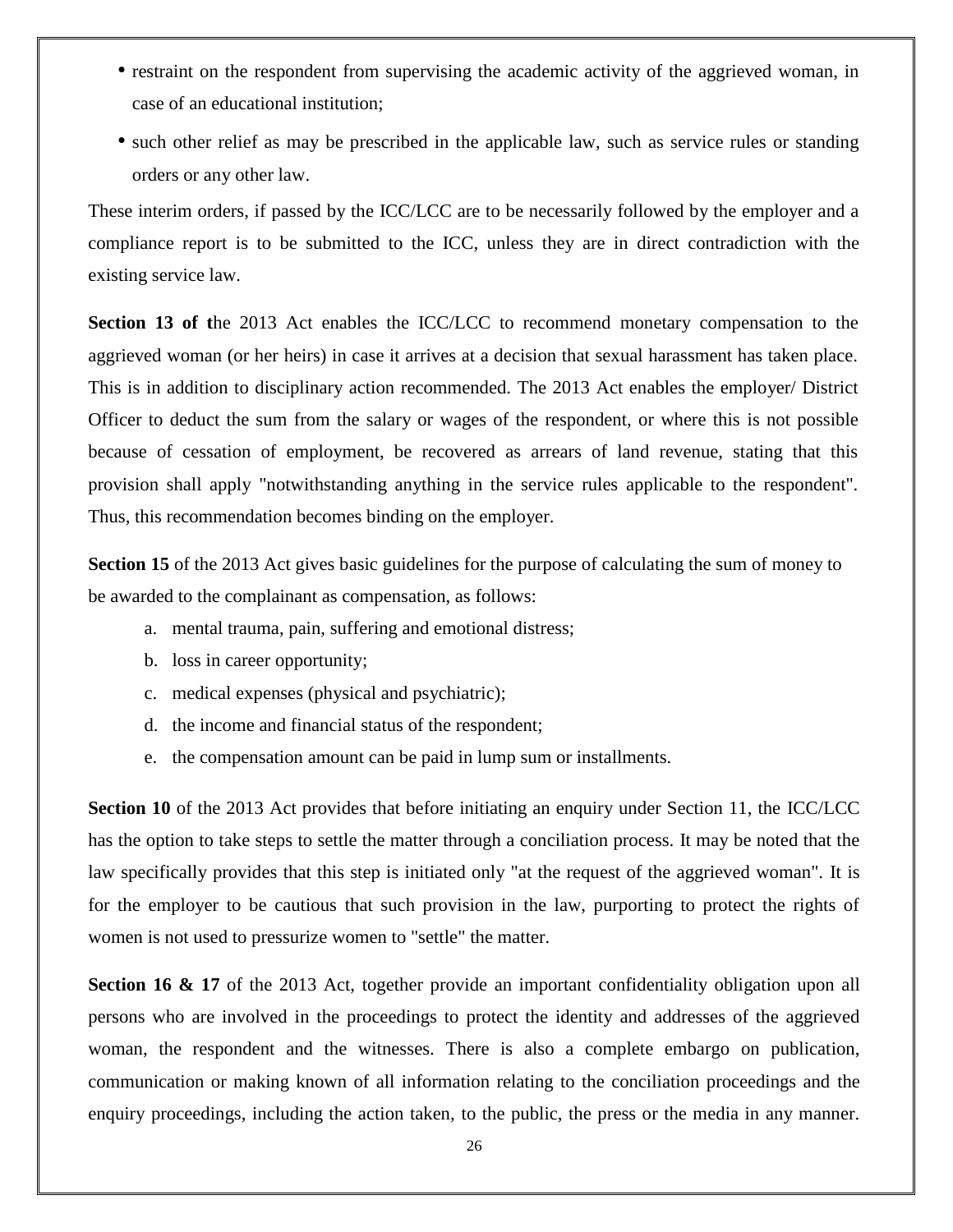Violation of this provision invites penalty in accordance with the applicable service rules, or in the manner prescribed. The 2013 Rules while prescribing the penalty for the violation of this provision, fixes the amount at Rupees five thousand.

**Section 14** of the 2013 Act read with **Rule 10** of the 2013 Rules provides for punishment of the complainant or any other person concerned in the event of false or malicious complaints, or the production of false or misleading document or evidence. The proviso to section 14 clarifies that mere inability to substantiate a complaint or provide adequate proof will not attract action against the complainant under this provision. There is an important distinction in law between a false/ malicious allegation and an allegation which is "not proved". The 2013 Act also makes it a criminal offence on the part of the employer if it fails to take action against such aggrieved woman or witness who takes recourse of falsehood.

Employers are to remain extra-cautious remembering that ICC is a non-judicial body whereas sexual harassment, whether quid pro quo or creating hostile work environment in nature, is a form of violence which is often perpetrated in circumstances of power imbalance and aimed at vulnerable women in private and hence this provision should in no way curtail the fundamental rights of women to equality (Article 14), freedom from discrimination on the ground of their sex (Article 15), right to life with dignity (Article 21) and the right to freedom of employment and thereby becomes a "red tag" provision.

In so far as provision for appeal is concerned, both the 2013 Act in **Section 18** and the 2013 Rules in **Rule 11** make it clear that where there are existing appellate mechanism in the concerned Service Rules, those have to be followed. In all other situations, the appellate authority under the Industrial Employment (Standing Orders) Act, 1946, is designated to entertain appeals under this law. The appellate authority would differ in different States depending on the State notification. Insofar as adjudication of disputes in the Central sphere is concerned, the Central government has notified and established the Central Government Industrial Tribunal-cum-Labour Courts (CGIT-cum-LCs). There are 22 such CGIT-cum-LCs set up in various States, which are headed by Presiding Officers who are selected from amongst serving or retired High Court Judges and District/ Additional District Judges. The 2013 Act and the 2013 Rules expand the jurisdiction of such CGIT-cum-LCs, to the extent that they are enabled to entertain appeals under the 2013 Act which would ordinarily have remained outside their jurisdiction under employment law. The appeal is to be filed within 90 days from the date of the action/recommendation appealed against.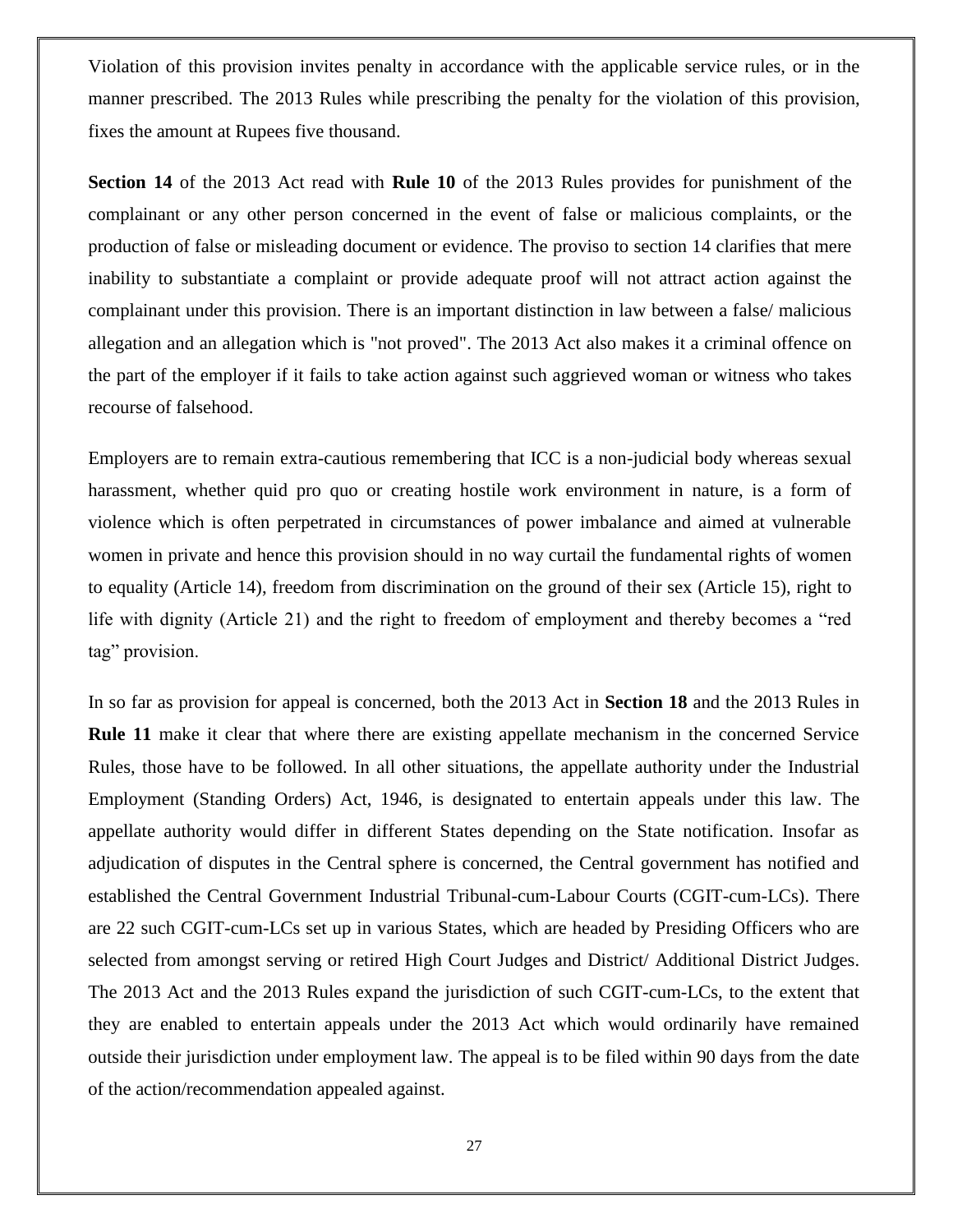Appeal can be filed in the following situations where the :

- i. Committee arrives at a finding that the allegation of sexual harassment at the workplace has not been proved, and therefore recommends in its report to the employer/ District Officer that no action is required against the respondent;
- ii. Committee arrives at a conclusion that the allegation of sexual harassment at the workplace has been proved, and recommends to the employer to take action against the respondent for sexual harassment as misconduct.
- iii. Committee arrives a conclusion that the allegation of sexual harassment at workplace has been proved, and recommends to the employer to deduct appropriate sums from the salary or wages of the respondent to be paid to the aggrieved woman,
- iv. Committee arrives at a conclusion that the allegation of sexual harassment at the workplace is malicious or false or based upon a forged or misleading document;
- v. Committee arrives at a conclusion that a witness has given false evidence or produced a forged or misleading document;
- vi. Penalty is imposed on any person entrusted with the duty to handle or deal with the complaint, who has violated the confidentiality provisions of the law;
- vii. Employer fails to implement any of the recommendations of the Committee aforesaid within the prescribed time-limit.

**Section 19** of the 2013 Act enumerates very important "*Duties of Employer*". Those are:

- a. provide a safe working environment at the workplace, which shall include safety from the persons coming into contact at the workplace;
- b. display at any conspicuous place in the workplace, the penal consequences of sexual harassment; and the order constituting the ICC under sub-section (1) of section 4;
- c. organise workshops and awareness programmes at regular intervals for sensitising the employees with the provisions of the Act and orientation programmes for the members of the ICC in manner as may be prescribed;
- d. provide necessary facilities to the ICC or the I-CC, as the case may be, for dealing with the complaint and conducting an inquiry;
- e. assist in securing the attendance of the respondent and witness before the ICC or the LCC, as the case may be;
- f. make available such information to the ICC or the LCC, as the case may be, as it may require having regard to the complaint made under sub-section (I) of section 9;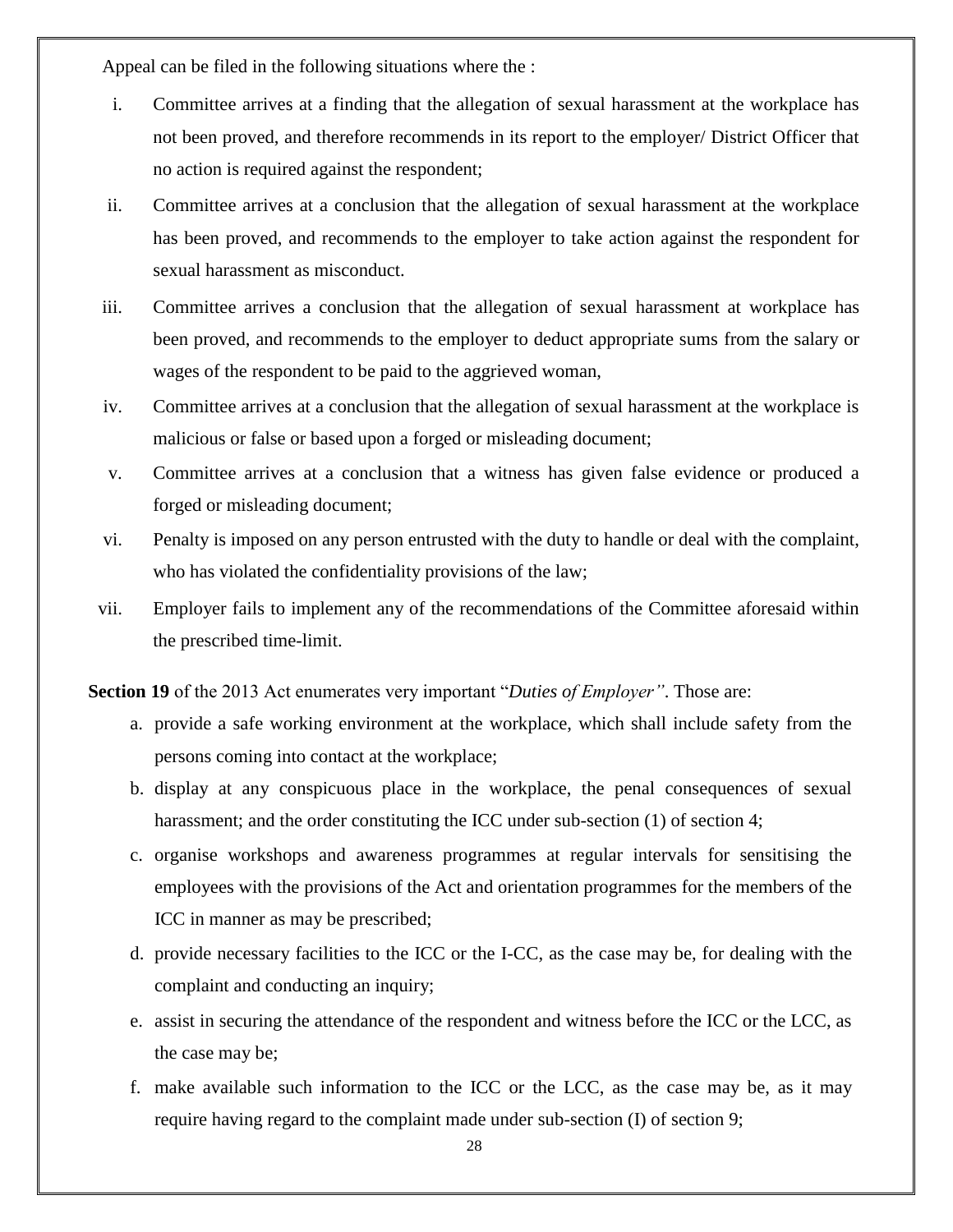- g. provide assistance to the woman if she so chooses to file a complaint in relation to the offences under the Indian Penal Code, 1860 or any other law for the time being in force;
- h. cause to initiate action, under the IPC or any other law for the time being in force, against the perpetrator, or if the aggrieved woman so desires, where the perpetrator is not an employee, in the workplace at which the incident of sexual harassment took place;
- i. treat sexual harassment as a misconduct under the services rules and initiate action for such misconduct;
- j. monitor the timely submission of reports by the Internal Committee.

Under **Section 21** it is the duty of the ICC to submit an annual report, which includes the number of cases filed/disposed of every calendar year to the employer. The employer has a statutory obligation to ensure this report is included in the annual report of the organization under **Section 22** of the Act.

The 2013 Act also specifies obligations of the State governments. The most important of these obligations is the appointment of the District Officer. The responsibilities of the District administration commence only with the notification of a District Officer by the appropriate government, who will thereafter exercise the powers and discharge functions under the 2013 Act. This District Officer could be a District Magistrate or Additional District Magistrate or Collector or Deputy Collector. Therefore, until such a notification is issued, it would be quite difficult for any such officer to take any initiative in the matter. Other functions of the appropriate government include:

- monitoring of the implementation of the 2013 Act and maintaining data on the institution and disposal of complaints;
- development of relevant information, education, communication and training materials, and organizing of awareness programmes, subject to availability of funds;
- formulation and conduct of training programmes for members of the LCC, subject to availability of funds;
- calling upon any employer or District Officer to furnish any information regarding sexual harassment at the workplace it may request;
- inspection of records and of a workplace with regard to sexual harassment at the workplace, through an authorized officer, and to give a report;
- auditing by the Accountant General of the State of the accounts of the agencies receiving and utilizing the grants made to it by the Central Government or otherwise.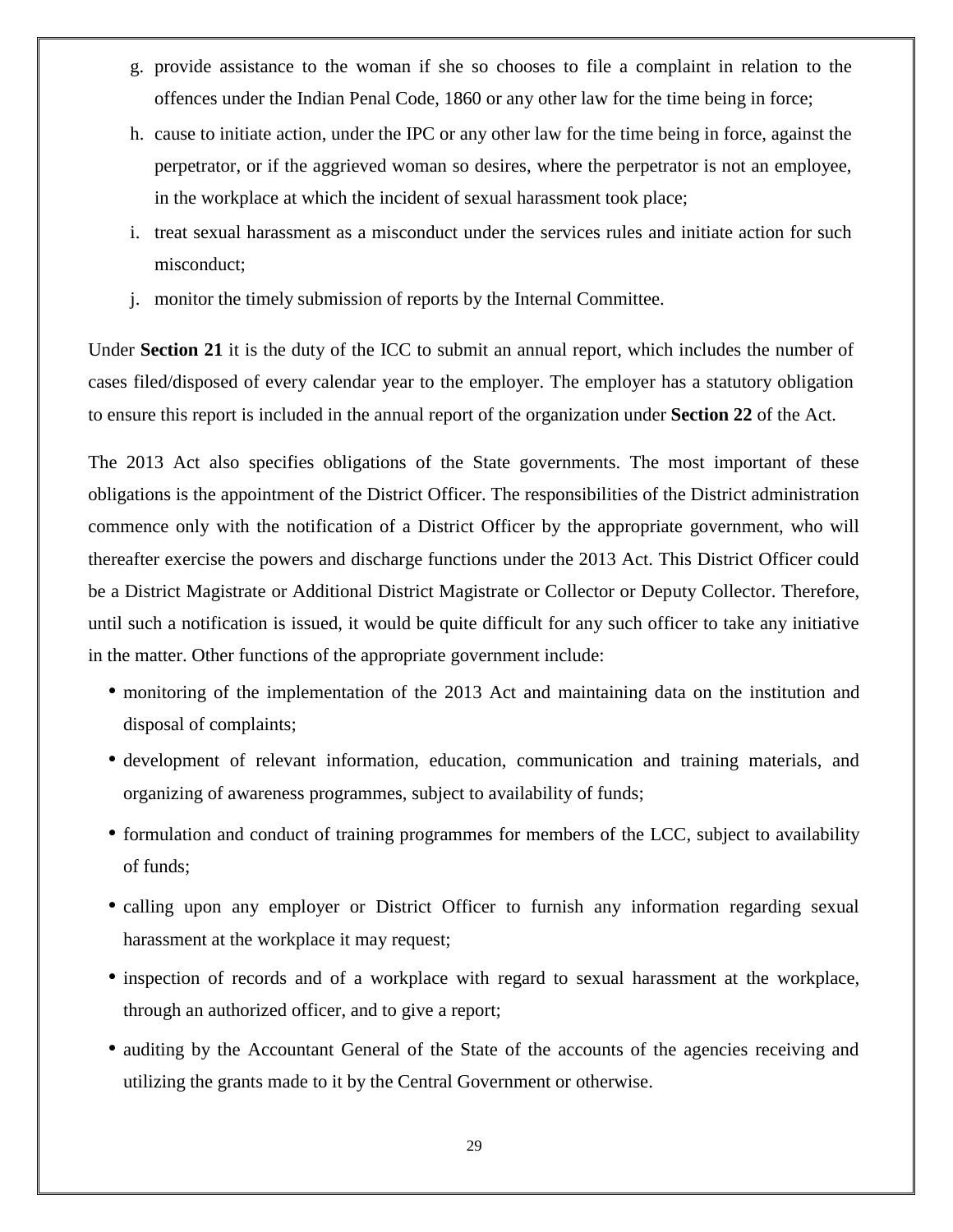The District Officer also has statutory obligations under the 2013 Act, including:

- constitution of the LCC at the District level and nominating the Chairperson and members of the said committee along with their terms of office.
- designation of nodal officers in every Block, Taluka and Tehsil in rural areas, and ward or municipality in urban areas, to receive complaints and forward them to the LCC.
- ensuring that the recommendations of the LCC with regard to interim protection to the complainant are complied with, and a compliance report is sent to the LCC.
- receiving the report of findings and recommendations of the LCC, taking a decision on the action to be taken upon the said reports, and taking such action within the statutory time frame.
- monitoring the timely submission of annual reports by the LCC.
- preparation and forwarding of report consolidating all the annual reports received to the State government;
- taking such measures as may be necessary to engage NGOs for creation of awareness on sexual harassment at the workplace and the rights of women.

At the end of these sessions, case of **Rupesh Hari Vs. Kusumlata** (WP 6549 of 2016) may be discussed briefly. Mr. Rupesh Hari was held guilty of an act of sexual harassment, in the form of sending objectionable SMSs to Ms. Kusumlata – his colleague. In the beginning, he denied the charge. Later he submitted that the aggrieved woman made this false complaint to get herself transferred from Delhi. But, when as an interim measure under Section 12 of the 2013 Act, he was transferred to Jabalpur from Delhi – he challenged the order in the Tribunal. When the challenge was rejected by the Tribunal, he filed a petition seeking quashing of the transfer order on the ground of its causing acute hardship and his having very old parents to whom he was duty bound.

The excerpts from the judgment of the Court are given below:

*"We have heard learned counsel for the parties. In this case, a complaint was made by the lady regarding sexual harassment by the petitioner. The Committee has made the following observation:*

*"The Committee, after going through the oral and written evidence, has arrived at the conclusion that, the behavior of Mr. Rupesh Hari, JE(QA) in incessantly messaging Ms. Kusumlata, AE (QA) on her phone with inappropriate contents, against her wish is an unwelcome gesture and hence can be termed as Sexual Harassment within the meaning of The Sexual Harassment of Women at Workplace (Prevention, Prohibition and Redressal) Act, 2013. While arriving at this conclusion, the Committee takes into cognizance the impact which the behaviour of Mr. Rupesh Hari, has caused on the mental frame of Ms.*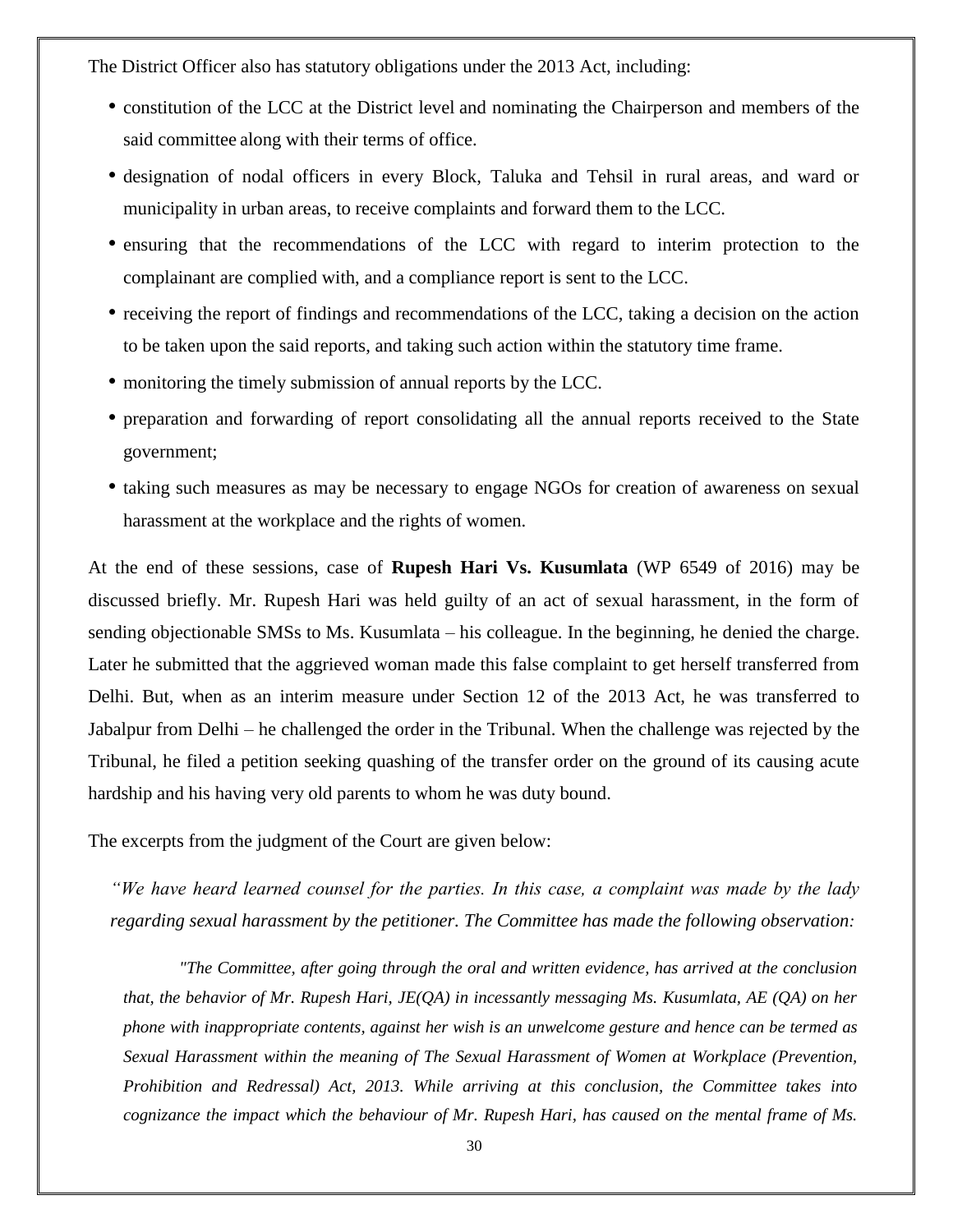*Kusumlata having the potential to interfere with her work environment creating an intimidating/offensive/hostile work environment as she was repeatedly humiliated by receiving messages from Mr. Rupesh Hari, that too late in the night."*

*After the observations of the Committee, the petitioner herein stands transferred from New Delhi to Jabalpur.*

*It would be useful to reproduce Section 12 of Sexual Harassment of Women at Workplace (Prevention, Prohibition and Redressal) Act, 2013:*

*"12. (1) During the pendency of an inquiry on a written request made by the aggrieved woman, the Internal Committee or the Local Committee, as the case may be, may recommend to the employer to-*

- *(a) Transfer the aggrieved woman or the respondent to any other workplace, or*
- *(b) Grant leave to the aggrieved woman up to a period of three months, or (c) Grant such other relief to the aggrieved woman as may be prescribed.*

*(2) ……………………*

*(3) On the recommendation of the Internal Committee or the Local Committee, as the case may be, under sub-section (1), the employer shall implement the recommendations made under subsection (1) and send the report of such implementation to the Internal Committee or the Local Committee, as the case may be. "*

*In view of the finding of the Committee and taking into consideration Rule 12 of Sexual Harassment of Women at Workplace (Prevention, Prohibition and Redressal) Act, 2013, we find that the Tribunal has correctly applied the law to the facts of the present case. Consequently, we find no infirmity in the orders dated 25.04.2016 and 23.05.2016 passed by the learned Tribunal.*

*At this stage, learned counsel for the petitioner submits that he may be permitted to make one last representation to the respondents setting out the ground of acute hardship, more particularly with regard to the old age of his parents, who are solely dependent on him.*

*The writ petition is accordingly dismissed as not pressed. Leave is granted to the petitioner to make a representation, as aforesaid. It is, however, made clear that rejection of the representation of the petitioner will not give any fresh cause of action to him."*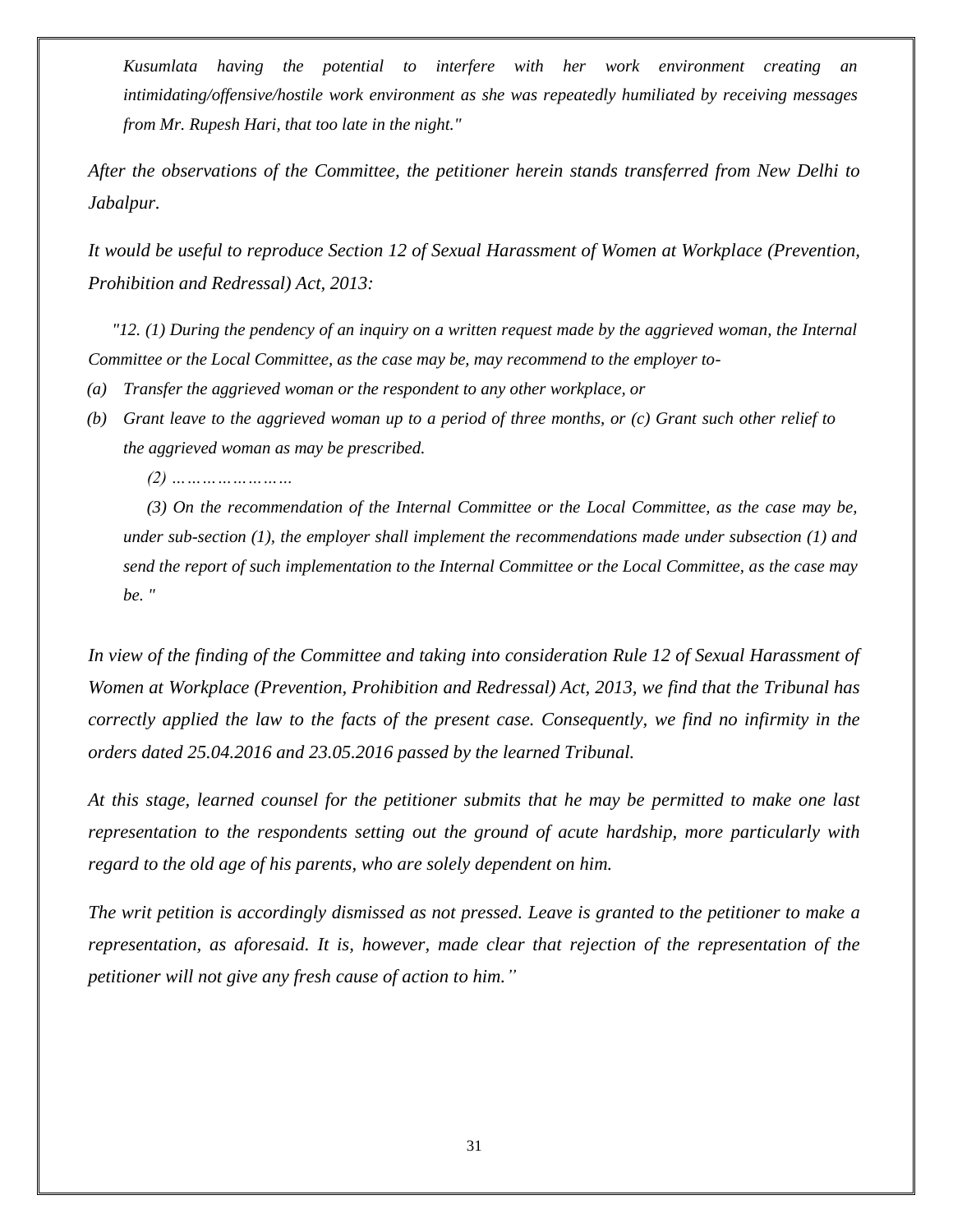#### **EXERCISE**

#### **Sexual Harassment of Women at Workplace (Prevention, Prohibition and Redressal) Act, 2013**

Q1. The Sexual Harassment of Women at Workplace (Prevention, Prohibition and Redressal) Act, 2013 came into force from …………. 2013.

| a)              | 9 December | 16 December |
|-----------------|------------|-------------|
| $\mathcal{C}$ ) | 2 October  | 10 October  |

Q2. The Sexual Harassment of Women at Workplace (Prevention, Prohibition and Redressal) Act, 2013 did not supersede the Vishaka Guidelines for prevention of sexual harassment introduced by the Supreme Court of India.

a) TRUE b) FALSE

Q3. According to SH Act, sexual harassment is any unwelcome sexually determined behavior.

a) TRUE b) FALSE

Q4. Sexual Harassment takes place if a person subjects another person to an unwelcome act of physical intimacy, like grabbing, brushing, touching, pinching etc.

a) TRUE b) FALSE

Q5. Sexual Harassment takes place if a person makes an unwelcome remark with sexual connotations like sexually explicit compliments/cracking loud jokes and making sexist remarks etc.

a) TRUE b) FALSE

Q6. Sexual Harassment takes place if supervisor requests sexual favours from a junior in return for promotion or other benefits or threatens to sack for non-cooperation.

a) TRUE b) FALSE

Q7. Any workplace with more than ……….. employees needs to form Internal Complaints Committee under SH Act, 2013.

| a) $10$ | b) $20$ |  |
|---------|---------|--|
| c) $15$ | $d)$ 5  |  |

Q8. The Sexual Harassment of Women at Workplace (Prevention, Prohibition and Redressal) Act, 2013 covers any female who is ........

| a)              | Student       | Visiting a workplace |
|-----------------|---------------|----------------------|
| $\mathcal{C}$ ) | Working woman | All of these         |

Q9. Employers who fail to comply with the Sexual Harassment of Women at Workplace (Prevention, Prohibition and Redressal) Act, 2013 will be punished with a fine of up to ………………

| a) | Rs. 50,000 | Rs. 5,00,000 |
|----|------------|--------------|
|    |            |              |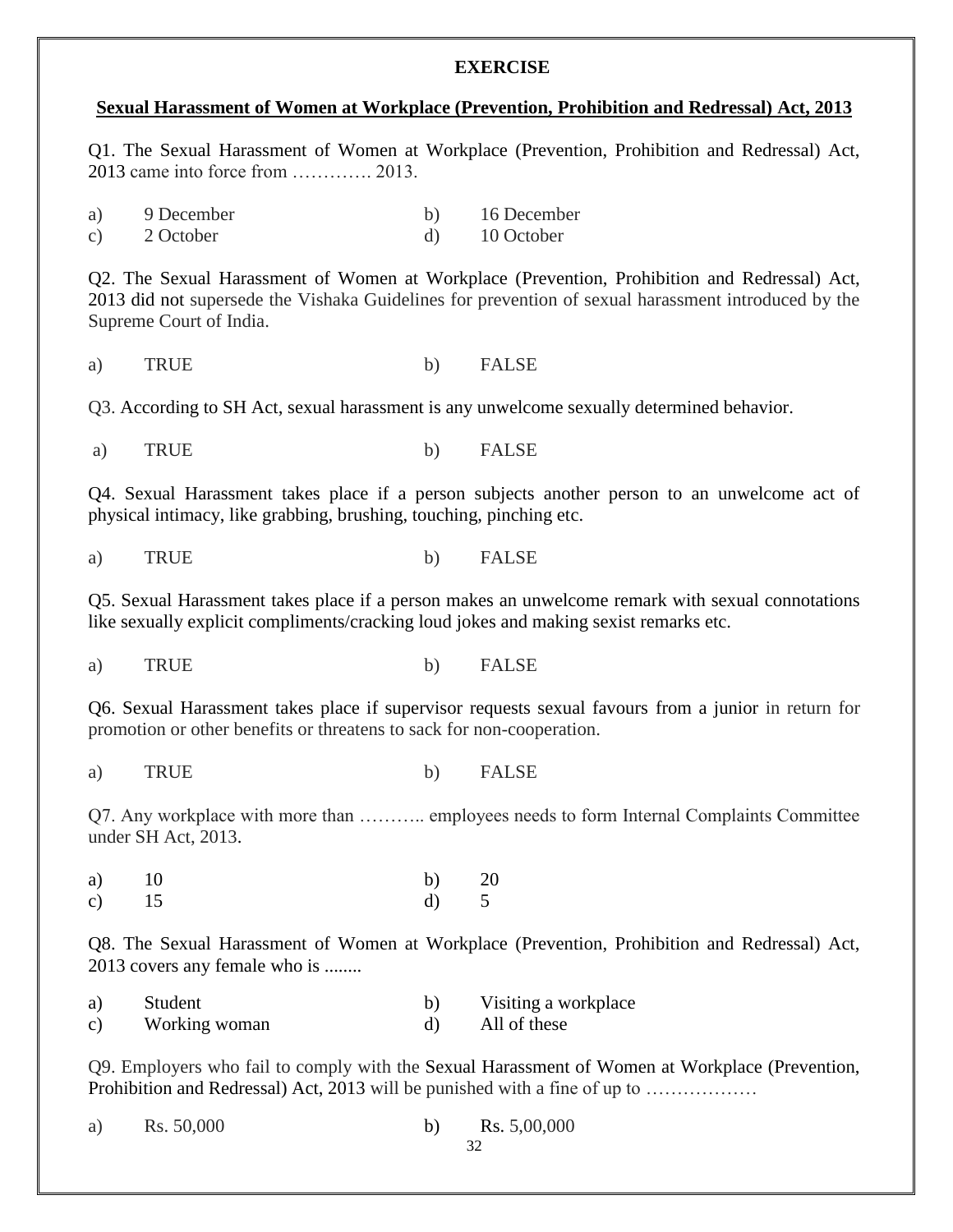c) Rs. 20,000 d) Rs. 2,00,000

Q10. The major issue with the Sexual Harassment of Women at Workplace (Prevention, Prohibition and Redressal) Act, 2013 is that it still does not include domestic workers.

a) TRUE b) FALSE

Q11. The Sexual Harassment of Women at Workplace (Prevention, Prohibition and Redressal) Act, 2013 also provides safeguards against false or malicious charges.

a) TRUE b) FALSE

Q12. As per the Sexual Harassment of Women at Workplace (Prevention, Prohibition and Redressal) Act, 2013 the Committee is required to complete the inquiry within a time period of ................ days.

a) 90 b) 60 c)  $45$  d)  $30$ 

Q13. As per the Sexual Harassment of Women at Workplace (Prevention, Prohibition and Redressal) Act, 2013 on completion of the inquiry, the report will be sent to the employer or the District Officer, as the case may be, they are mandated to take action on the report within ………. days.

a) 90 b) 60 c)  $45$  d)  $30$ 

Q14. What are the penalties provided under Sexual Harassment Act?

| a) | Reprimand/warning/censure/written | Withholding promotion/increment/pay |
|----|-----------------------------------|-------------------------------------|
|    | apology                           | raise                               |
| C) | <b>Termination from service</b>   | All of the above                    |

Q15. The complaint of sexual harassment has to be filed within... days of the incident.

- a)  $15 \text{ days}$  b)  $45 \text{ days}$
- c)  $45 \text{ days}$  d)  $90 \text{ days}$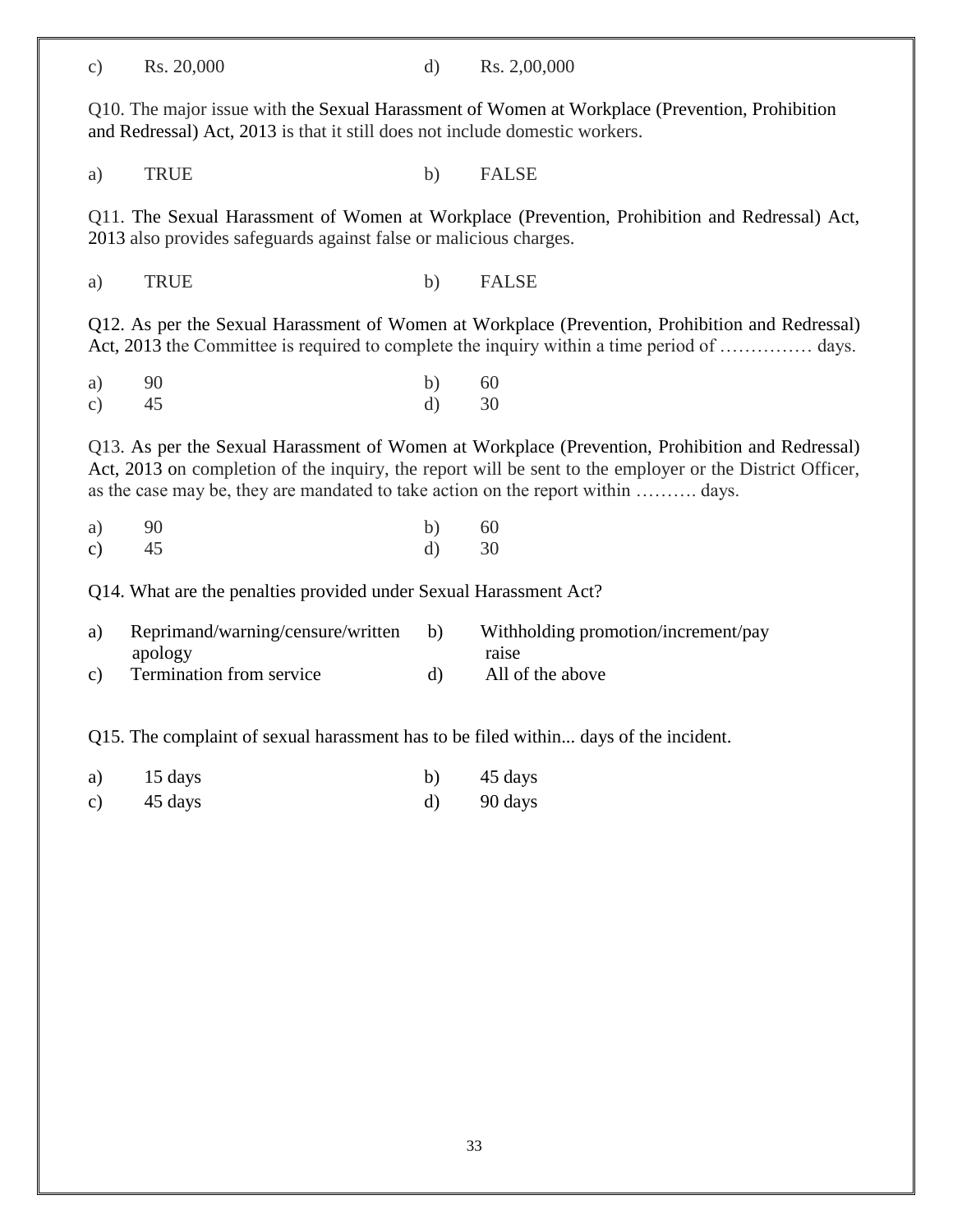**DAY 2**

| <b>SESSION 1</b>                                         | PROVISIONS IN CCS (CCA) RULES & CCS(CONDUCT)<br><b>RULES AND FAIRNESS IN PROCEDURE</b>                                                                                                                                                                                                                                                            |
|----------------------------------------------------------|---------------------------------------------------------------------------------------------------------------------------------------------------------------------------------------------------------------------------------------------------------------------------------------------------------------------------------------------------|
| <b>OBJECTIVE</b>                                         | To understand the SHWWP Act, 2013 in the light of Service<br>Rules and Conduct Rules provision                                                                                                                                                                                                                                                    |
| <b>CONTENT</b>                                           | Rule 3(C) of CCS(Conduct) Rules<br>Rule 14 and 16 of CCS(CCA) Rules<br>Definition of Employer<br>$\bullet$<br><b>Conciliation Report of ICC</b><br>Inquiry Report of ICC                                                                                                                                                                          |
| <b>DURATION</b>                                          | 75 minutes                                                                                                                                                                                                                                                                                                                                        |
| <b>TRAINING</b><br><b>METHOD</b><br>&<br><b>MATERIAL</b> | Two small case studies $-$ one when service law is existing and<br>the other when not. Each to be discussed in two groups for 35<br>minutes (about 15 minutes, each). Presentation in plenary 25<br>minutes. Debrief for 10 minutes.                                                                                                              |
| <b>LEARNING OUTCOME</b>                                  | At the end of this session the participants will be able to:-<br>Describe Rule 3(C) of the Conduct Rules<br>List out the inbuilt mechanism of fairness in procedure<br>under CCS(CCA) Rules<br>Describe check points to ensure Principle of Natural<br>$\bullet$<br>Justice when its employees are not covered under any<br>specific service rule |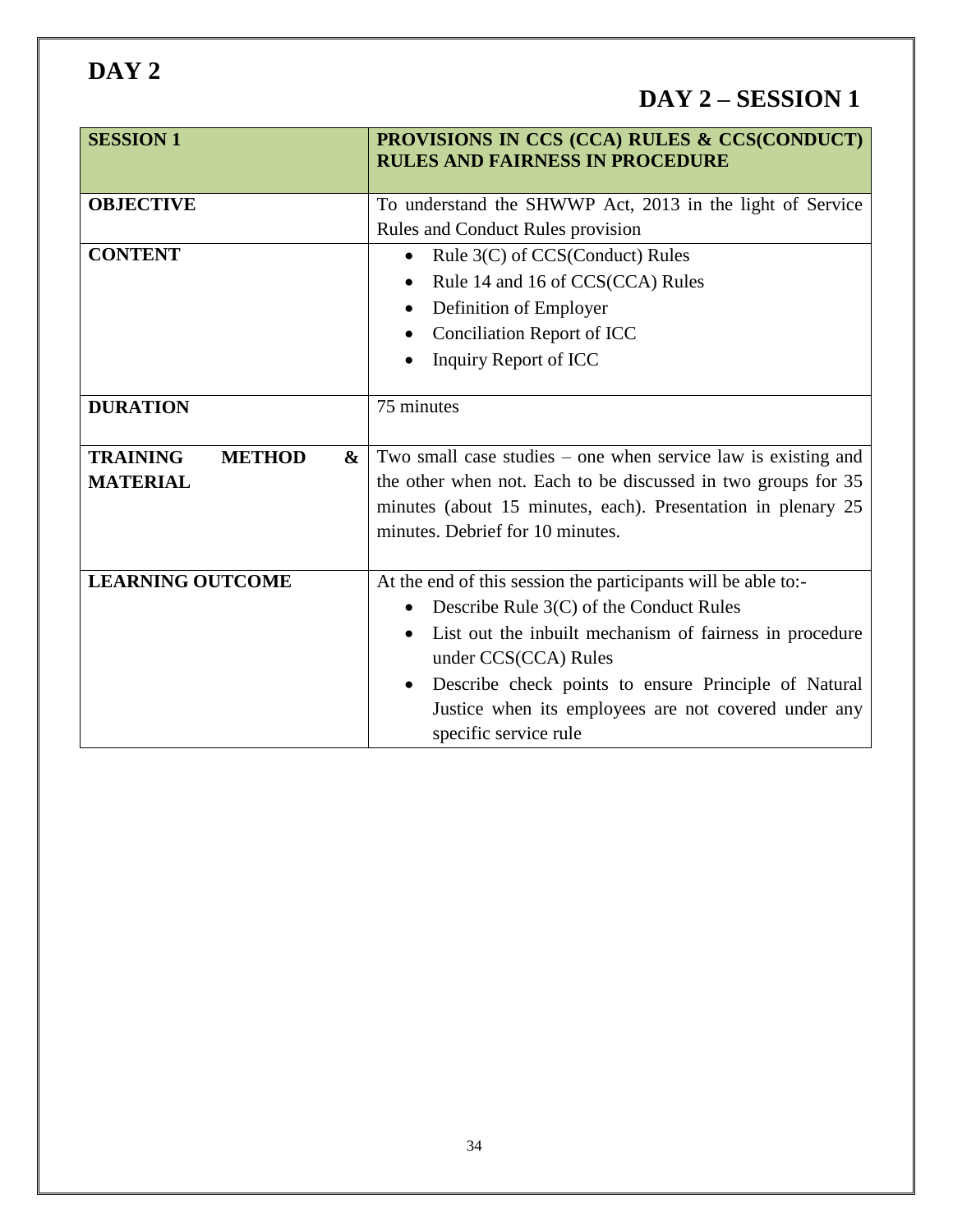### **"She did it on purpose"**

#### **(**A CASE STUDY ON SEXUAL HARASSMENT)

A newly recruited IPS officer Ms. K was under training in Police Academy. She was married. During her training she met Mr. P. He was unmarried. P started showing special interest in K, but K was tactful enough to duck his innocuous advances.

One day, shortly after they finished their theory input sessions, arms training started in the open. It was found that P had been already an expert marksman, who knew every part of a gun very well. P started giving K extra training side by side. As a result K could take up shooting very quickly. At the end of the day, their instructor permitted them to go away from rest of their groups to practice.

When away from the group, P tried to pull K close to his body and kiss her. In the resulting commotion, K fell on the ground but somehow was able to free herself from P. She felt very bad. It was in fact her marriage anniversary day. She visited the office of the Head of the training institute to complain. The head called P, rebuked him and asked K to lodge a written complaint immediately with the Internal Committee.

In the evening, before she could settle down and write her complaint, K's husband paid her a surprise visit. She felt elated and relieved. She narrated the whole incident to her husband who got very angry but didn't lose his apparent cool. Instead, he sought permission from the authority to have dinner in the mess as a guest of his wife. The permission was granted.

After finishing his dinner, the husband found P sitting in the mess hall and thrashed him badly. Police came but no FIR was lodged at the behest of the head of the institute. The husband left the campus.

Next morning, when K reached the Internal Committee with her written complaint, she came to know that P had already made a complaint against her, before the highest authority, alleging that she sought sexual favour from him and when denied, got him rebuked by the head and thrashed by her husband, before a hall full of people. In his complaint, P further alleged that "she did it on purpose". K lodged her complaint any way.

**Task: You are a member of the ICC. The Chairperson asks for your opinion.**

---

35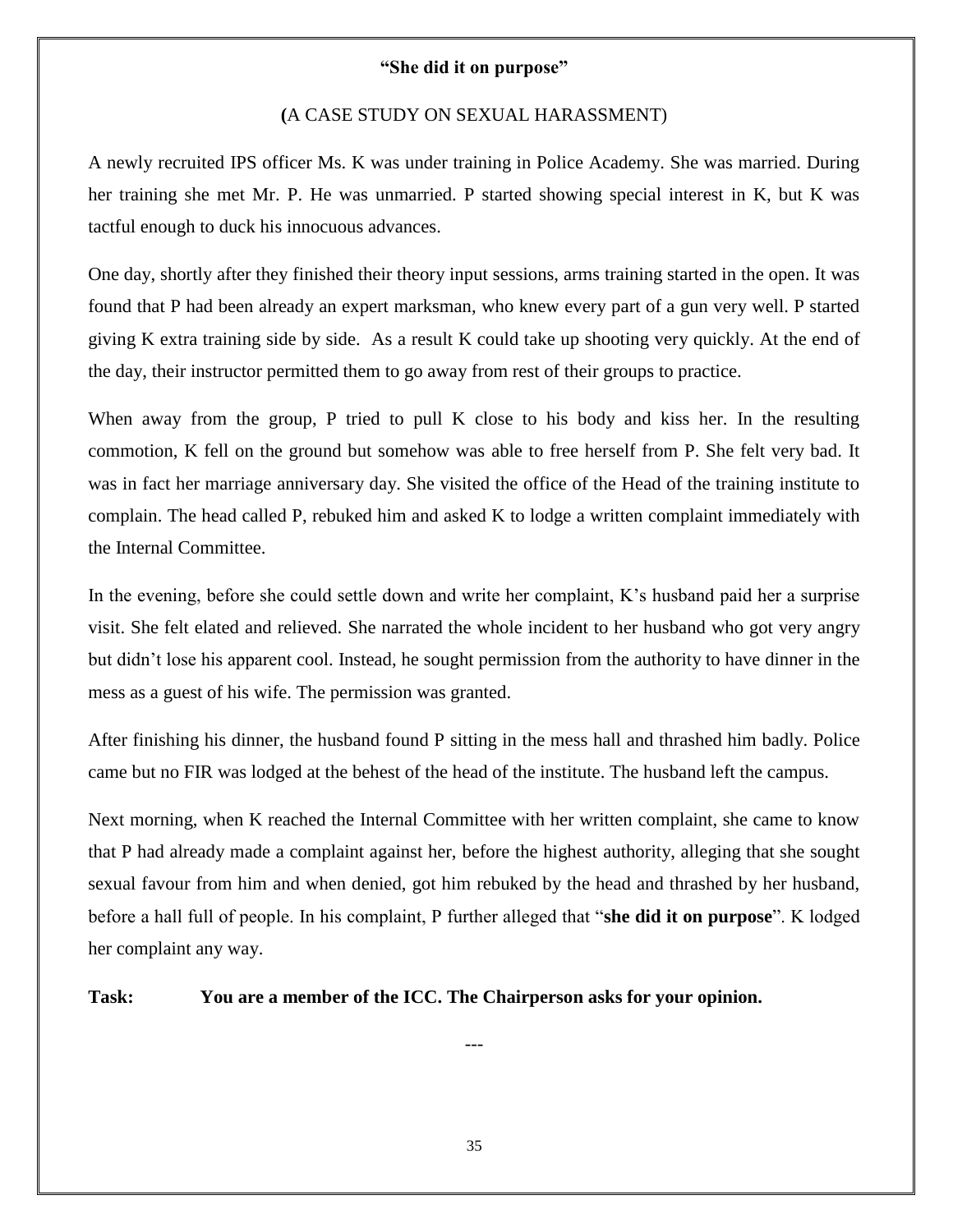#### **"I Owe You Some Peace of Mind"**

#### A CASE STUDY ON SEXUAL HARASSMENT

B works in a message parlor. Other than her, three girls and two boys work there. The owner of the parlor doubles up as the front office manager cum accountant. He has her family living nearby.

Everybody knows that B looks the best in the lot. She is short but fair. During last four months of her career, after a short training, B could bring solace to her hard working mother. The mother works as a cook in four households. When B got the job, the salary was fixed at a rate which was more than half of what her mother earns from all the four places. That was a big relief. The father would have been pleased, had he been alive. The road accident changed their lives. Now, it seems to be coming back to track. Her younger brother is happy too.

The owner is a distant relative of her mother. He spares no chance to remind her of the favour though. But everybody admits he is a good jolly fellow. A bit too good to B? Could be. Otherwise, why should he pay B the highest? Talk to her sweetly? And often play father to her, holding her shoulder arms rather softly? Or, for that matter, why do his hands move too close to her breasts? Well, one shouldn't allow dirty thoughts. It's surely all because of his relation to their family. After all, he is more than three times as old as she is  $-$  in fact older than her own grandpa, who seems heavily loathing the very idea of her working. He wants her to be married fast and just like that.

So, when one day the owner asks B to give him a head message, she is not surprised. Everybody else is gone. No customer is waiting. The owner is complaining of headache. But why is he pulling her hand to his chest? Then to his belly? And Oh No! He is now touching her inappropriately. In fact, he is groping her. One part of her mind feels funny. The other part feels ashamed. Fear grows in the remaining part and grows too big to allow this anymore.

So, B reacts. With a red face, she jerks the owners lewd hands off her. When she runs out, she can hear the owner murmurs "Can't you give me some piece of mind? Dear B, after all I owe you some....."

The mother supports her act and tells her to cheer up. She has heard that law is there to protect her. She plans to bring it to you, as she knows that you work for the Government and has solutions to problems like this.

#### **Task: Please prepare your piece of advice for B and her mother.**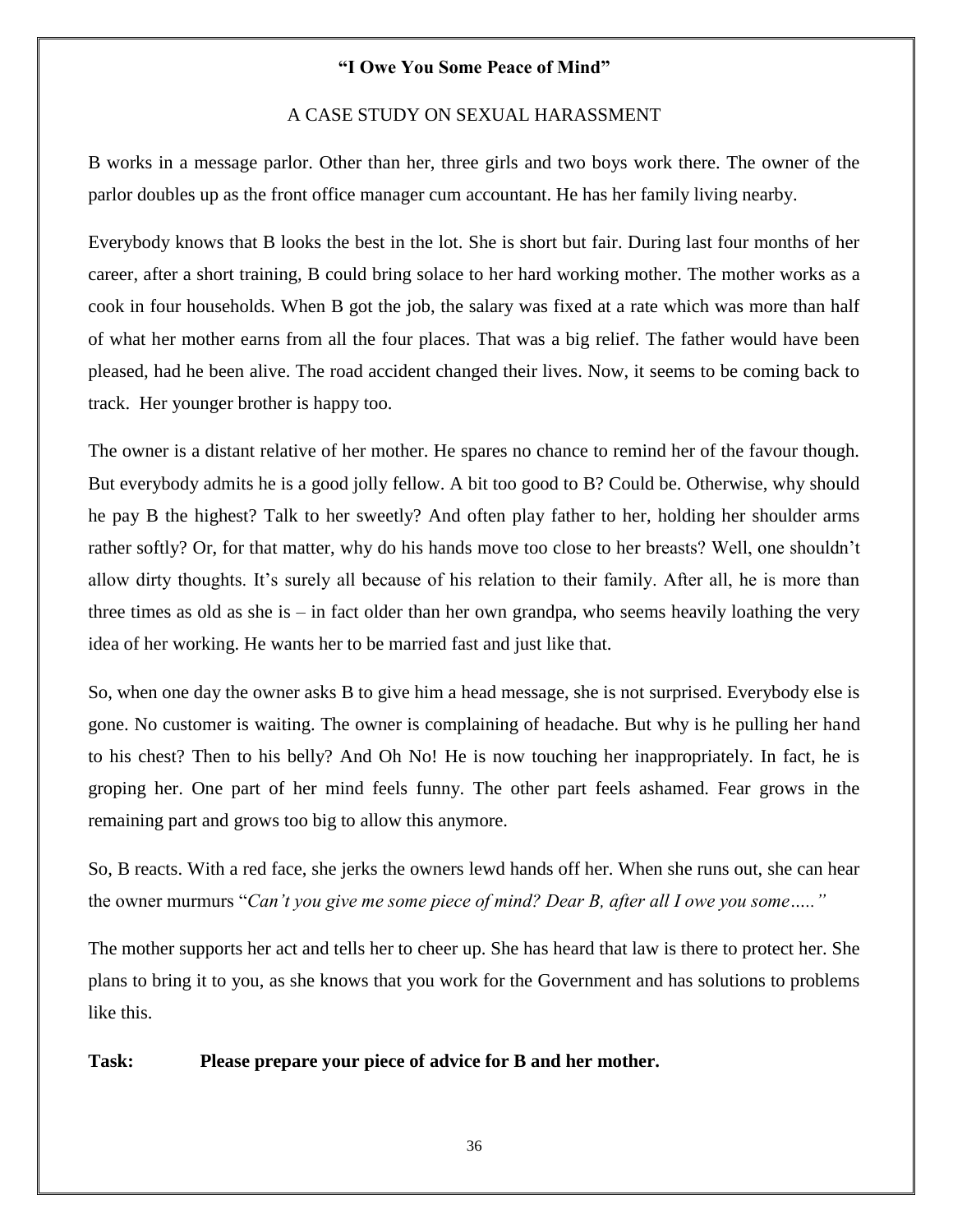# **DAY 2 - SESSION 2 & 3**

| <b>SESSION 2 &amp; 3</b> | Medha Kotwal Lele Case – Implications                                            |  |
|--------------------------|----------------------------------------------------------------------------------|--|
|                          | <b>Steps to Conduct Inquiry</b>                                                  |  |
| <b>OBJECTIVE</b>         | Describe implications of Medha Kotwal Lele Judgment of Hon'ble<br>$\bullet$      |  |
|                          | Supreme Court of India to understand the importance of the Internal              |  |
|                          | <b>Complaints Committee Report</b>                                               |  |
|                          | Understand steps to conduct inquiry as prescribed by the Department<br>$\bullet$ |  |
|                          | of Personnel & Training, Government of India                                     |  |
| <b>CONTENT</b>           | Case law – Medha Kotwal Lele                                                     |  |
|                          | Steps to conduct inquiry DoPT OM No. 11013/2/2014 EoH (A III)                    |  |
|                          | dated $16^{th}$ July, 2015                                                       |  |
| <b>DURATION</b>          | 150 Minutes                                                                      |  |
| <b>TRAINING</b>          | Lecture                                                                          |  |
| <b>METHOD</b>            | Group discussion.<br>Guided reading                                              |  |
|                          |                                                                                  |  |
|                          | Case studies                                                                     |  |
| <b>LEARNING</b>          | Mechanism to implement the statute in the organization.                          |  |
| <b>OUTCOME/</b>          |                                                                                  |  |
| <b>TAKE AWAY</b>         |                                                                                  |  |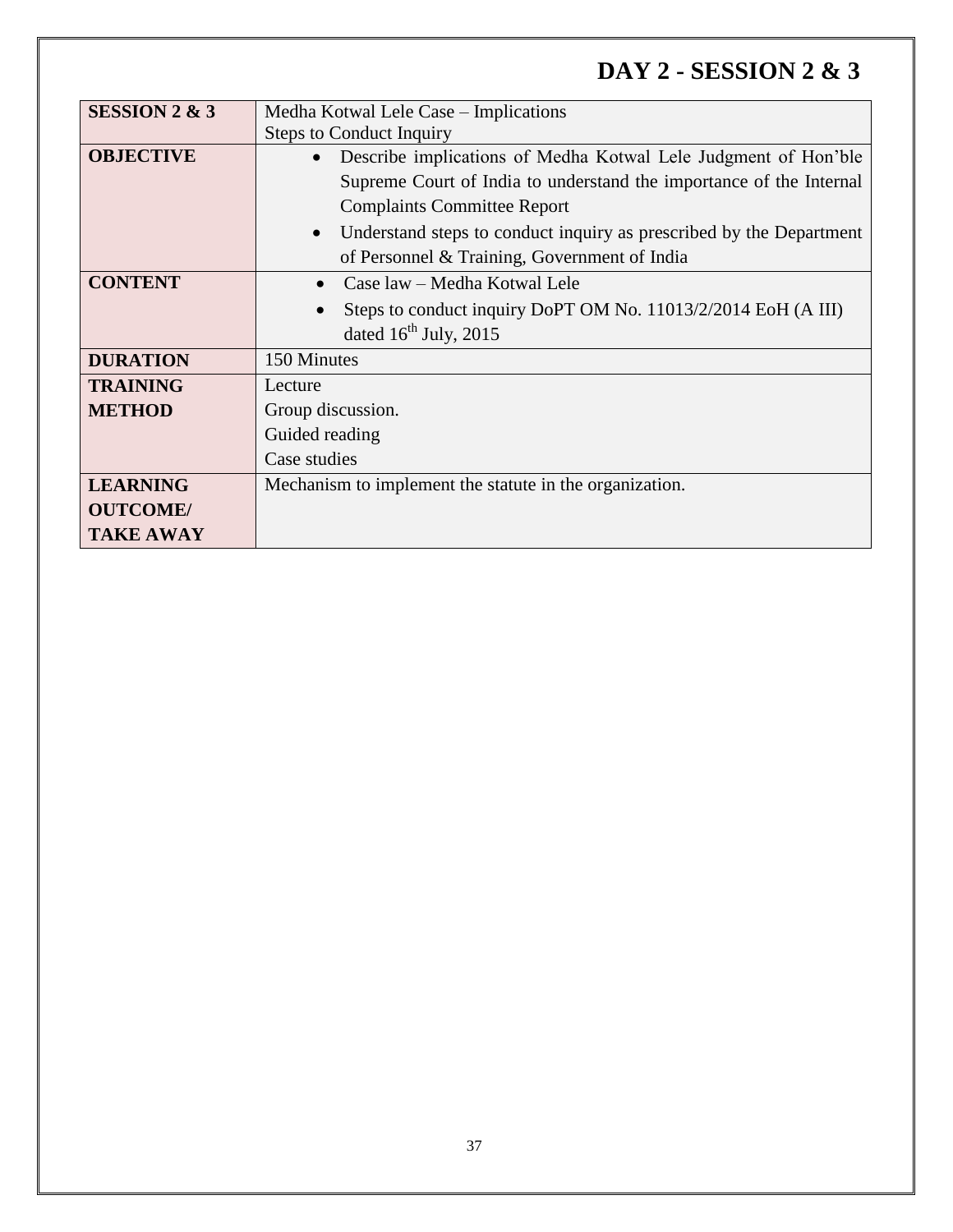# **Materialiv for Day-2 Session-1, 2 & 3**

Questions are often asked about how binding are the recommendations of the ICC upon the employers when there are well defined Service Rules. Undoubtedly, the Vishaka guidelines were long been the only substantial piece of law and the Supreme Court made it clear in Medha Kotwal case that they are binding on the employers. It would be proper here to look at the guidelines given by the apex court in this matter:

#### **Directions of the Supreme Court in Medha Kotwal Lele Case [(2013) 1 SCC 297]**

―*In what we have discussed above, we are of the considered view that guidelines in Vishaka should not remain symbolic and the following further directions are necessary until legislative enactment on the subject is in place.*

*The States and Union Territories which have not yet carried out adequate and appropriate amendments in their respective Civil Services Conduct Rules (By whatever name these Rules are called) shall do so within two months from today by providing that the report of the Complaints Committee shall be deemed to be an inquiry report in a disciplinary action under such Civil Services Conduct Rules. In other words, the disciplinary authority shall treat the report/ findings etc. of the Complaints Committee as the findings in a disciplinary inquiry against the delinquent employee and shall act on such report accordingly. The findings and the report of the Complaints Committee shall not be treated as a mere preliminary investigation or inquiry leading to a disciplinary action but shall be treated as a finding/ report in an inquiry into the misconduct of the delinquent.*

*The States and Union Territories which have not carried out amendments in the Industrial Employment (Standing Orders) Rules shall now carry out amendments on the same lines, as noted above in clause (i) within two months.*

*The States and Union Territories shall form adequate number of Complaints Committees so as to ensure that they function at taluka level, district level and state level. Those States and/or Union Territories which have formed only one Committee for the entire State shall now form adequate number of Complaints Committees within two months from today. Each of such Complaints*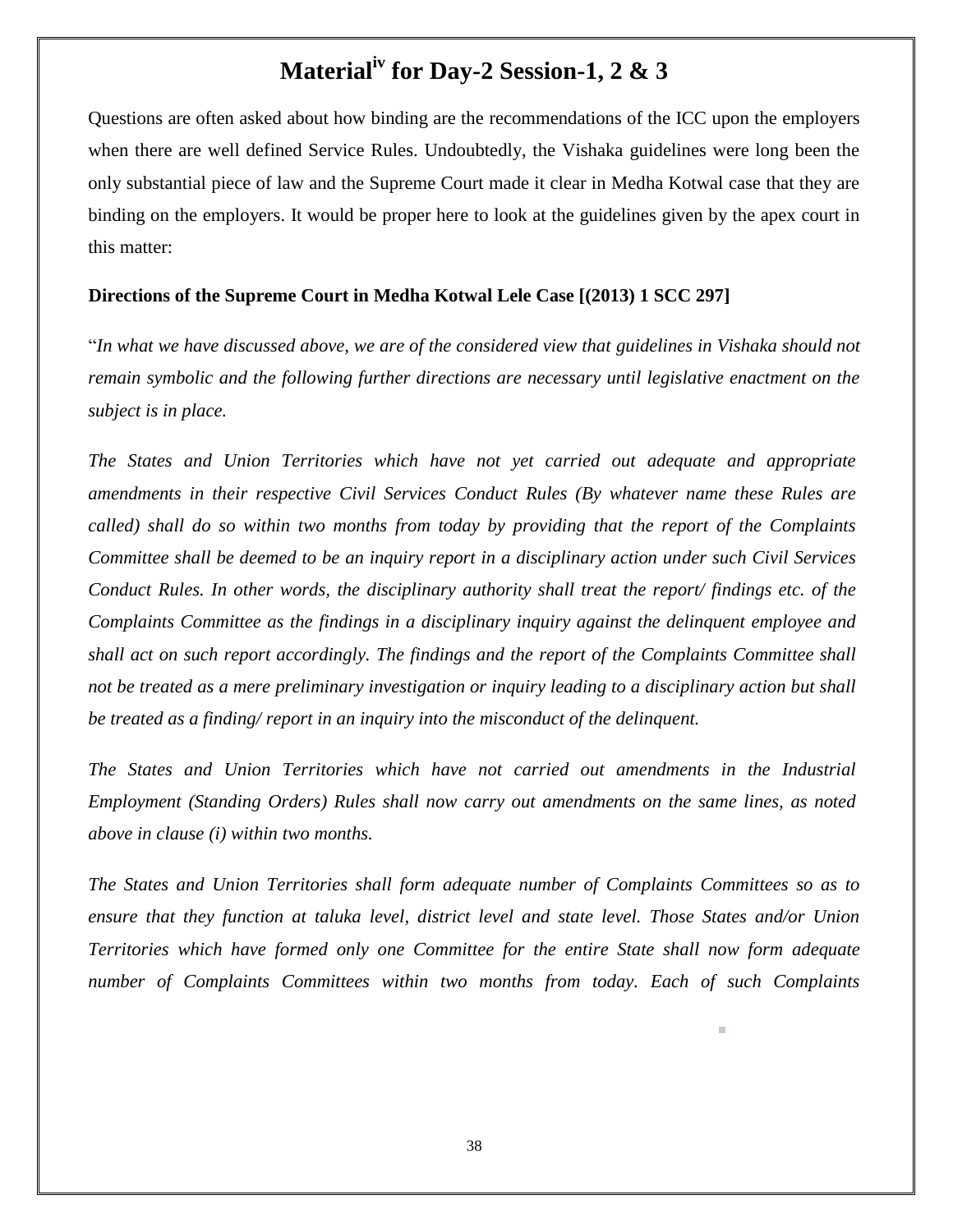*Committees shall be headed by a woman and as far as possible in such Committees an independent member shall be associated.*

*The State functionaries and private and public sector undertakings/ organisations/ bodies/institutions etc., shall put in place sufficient mechanism to ensure full implementation of the Vishaka guidelines and further provide that if the alleged harasser is found guilty, the complainant — victim is not forced to work with/ under such harasser and where appropriate and possible the alleged harasser should be transferred. Further provision should be made that harassment and intimidation of witnesses and the complainants, shall be met with severe disciplinary action. …..*

*To achieve this, necessary instructions/circulars shall be issued by all the statutory bodies such as Bar Council of India, Medical Council of India, Council of Architecture and Institute of Company Secretaries within two months from today. On receipt of any complaint of sexual harassment at any of the places referred to above the same shall be dealt with by the statutory bodies in accordance with the Vishaka guidelines and the guidelines in the present order.*

*We are of the view that if there is any non-compliance or non-adherence to the Vishaka guidelines, orders of this Court following Vishaka and the above directions, it will be open to the aggrieved persons to approach the respective High Courts. The High Court of such State would be in a better position to effectively consider the grievances raised in that regard…."*

It may also be relevant here to look at the outcome of **Seema Lepcha Vs. State of Sikkim** case **[(2013) 11 SCC 647]:**

*"…. In Medha Kotwal case, the Court directed that the Complaints Committees shall be deemed to be the inquiry authority for the purpose of the Central Civil Services (Conduct) Rules, 1964 and that the report of the Complaints Committees will be deemed to be the inquiry report under the Rules.* 

*Having gone through the affidavits filed by the Chief Secretary of the State and Shri J.K. Rai, we are satisfied that the State Government has taken the steps necessary for implementing the guidelines and norms laid down by this Court in Vishaka case and the directions given in Medha Kotwal case. Therefore, the appeal is disposed of with the following directions:*

*1. The State Government shall give comprehensive publicity to the notifications and orders issued by it in compliance with the guidelines framed by this Court in Vishaka case and the directions*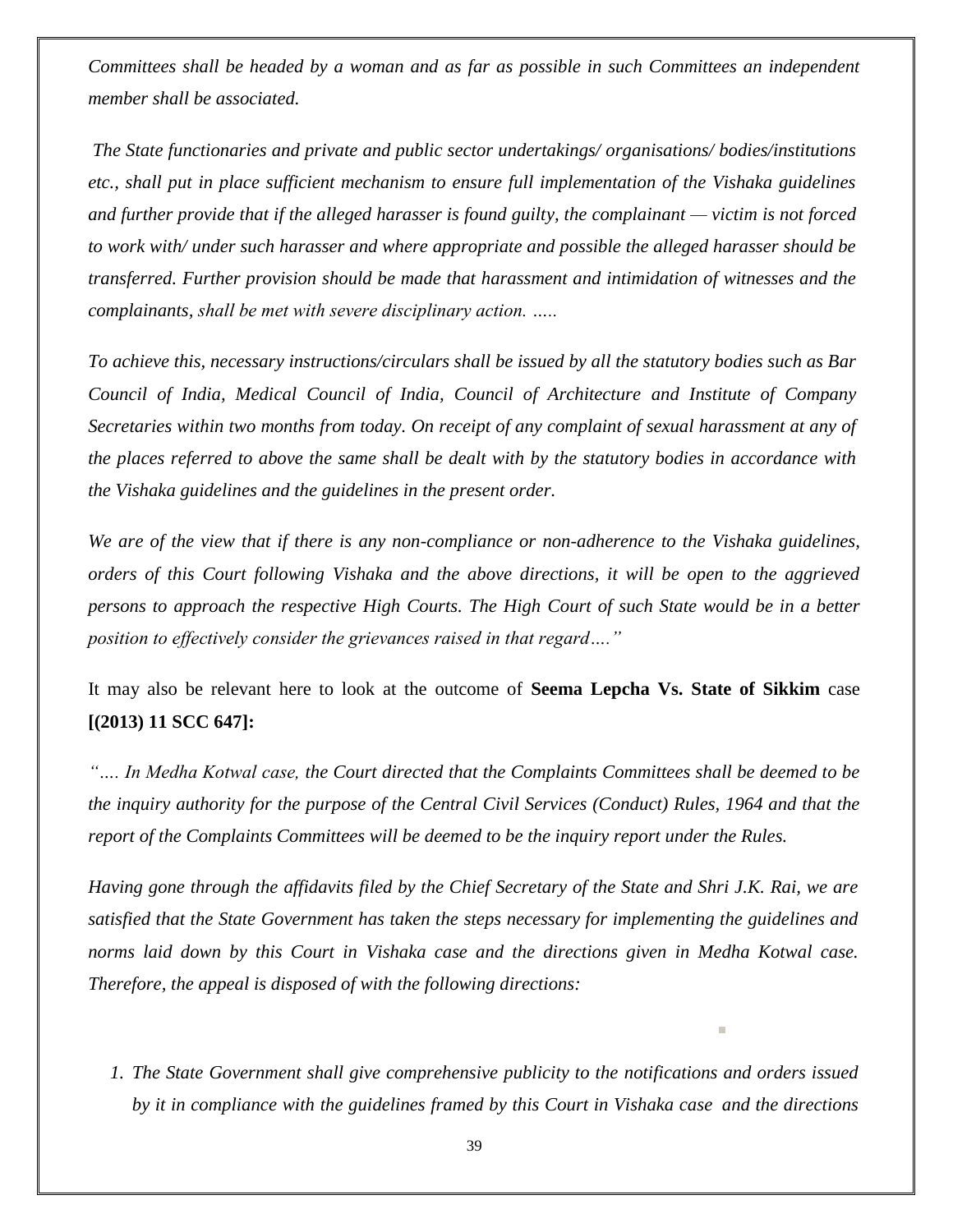*given in Medha Kotwal case by getting the same published in the newspapers having maximum circulation in the State after every two months.*

- *2. Wide publicity be given every month on Doordarshan Station, Sikkim about various steps taken by the State Government for implementation of the guidelines framed in Vishaka case and the directions given in Medha Kotwal case.*
- *3. Social Welfare Department and the Legal Services Authority of the State of Sikkim shall also give wide publicity to the notifications and orders issued by the State Government not only for the government departments of the State and its agencies/instrumentalities, but also for the private companies."*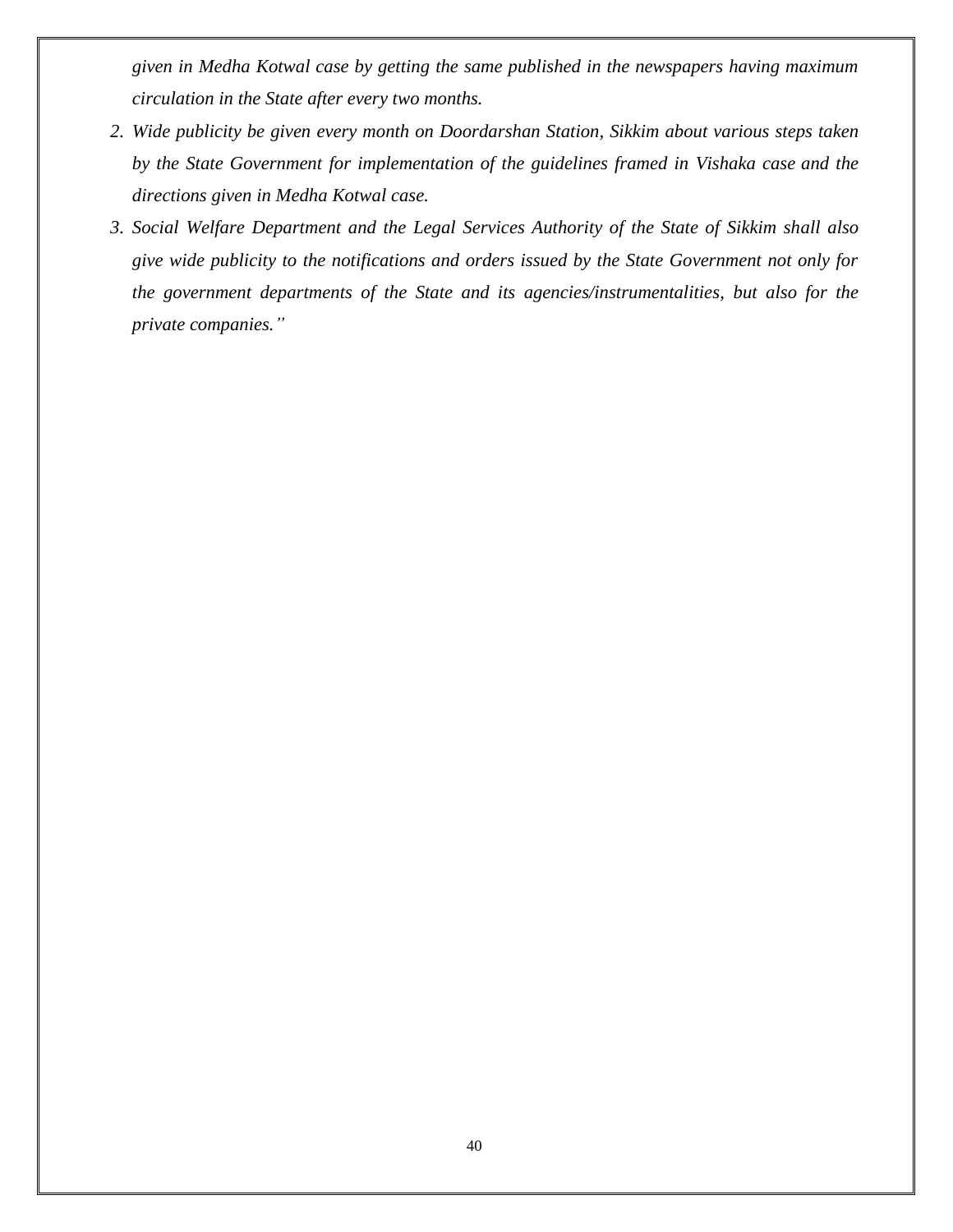#### **STEPS TO CONDUCT INQUIRY**

After the enactment of the 2013 Act and the 2013 Rules, it is now made very clear that the concerned Disciplinary Authority has to follow the Service Rule provisions to reach the finality of a proceedings initiated against a proven act of sexual harassment. We may, therefore, look at various aspects of two of the most prominent service rules in operations in the government sector, in the light of the provisions made in the 2013 Act and the 2013 Rules and try to make out the procedural steps as prescribed by the Department of Personnel & Training, Government of India.

The implementation of the law by employers, in letter and spirit, begins with the constitution of the complaints committee, and encouraging women to report sexual harassment in the workplace. The law imposes a duty on the complaints committee, to conduct an inquiry on receiving a complaint, and this write up expounds upon how to conduct an inquiry, what are the principles to be followed in conducting an inquiry; and the different stages in conducting the inquiry following principles of natural justice, in which both parties are given an opportunity to be heard.

The Act in Section 11 provides two different procedures to be followed for conducting an inquiry- if the respondent is an employee then the inquiry shall be conducted in accordance with the service rules; and where no service rules exist then the inquiry shall be held as per manner prescribed in the Rules; or in the case of a domestic worker, the LCC shall forward the complaint to the police, within seven days for registering the case under section 509 of the IPC, and any other relevant provisions of the said Code. This write up focus on inquiry into complaint when Respondent is Government employee.

#### **INQUIRY INTO COMPLAINT WHEN RESPONDENT IS GOVERNMENT EMPLOYEE**

The Government is a model employer and is the source of most of the employment opportunities in the country. The rules that are followed in the government sector percolate to the private sector. Part XIV of the Constitution relates to the terms of employment in respect of persons appointed in connection with the affairs of the State. Any action against the employees of the Union Government and the State Governments should conform to these constitutional provisions, which confer certain protections on government servants. These provisions are applicable only to the employees of the various ministries, departments and attached and subordinate offices. Further, the employees, being citizens of the country also enjoy fundamental rights guaranteed under Part III of the Constitution, and can enforce them though the writ jurisdiction of the Courts. In addition to the constitutional provisions, there are certain rules which are applicable to the conduct of the proceedings for taking action against erring employees.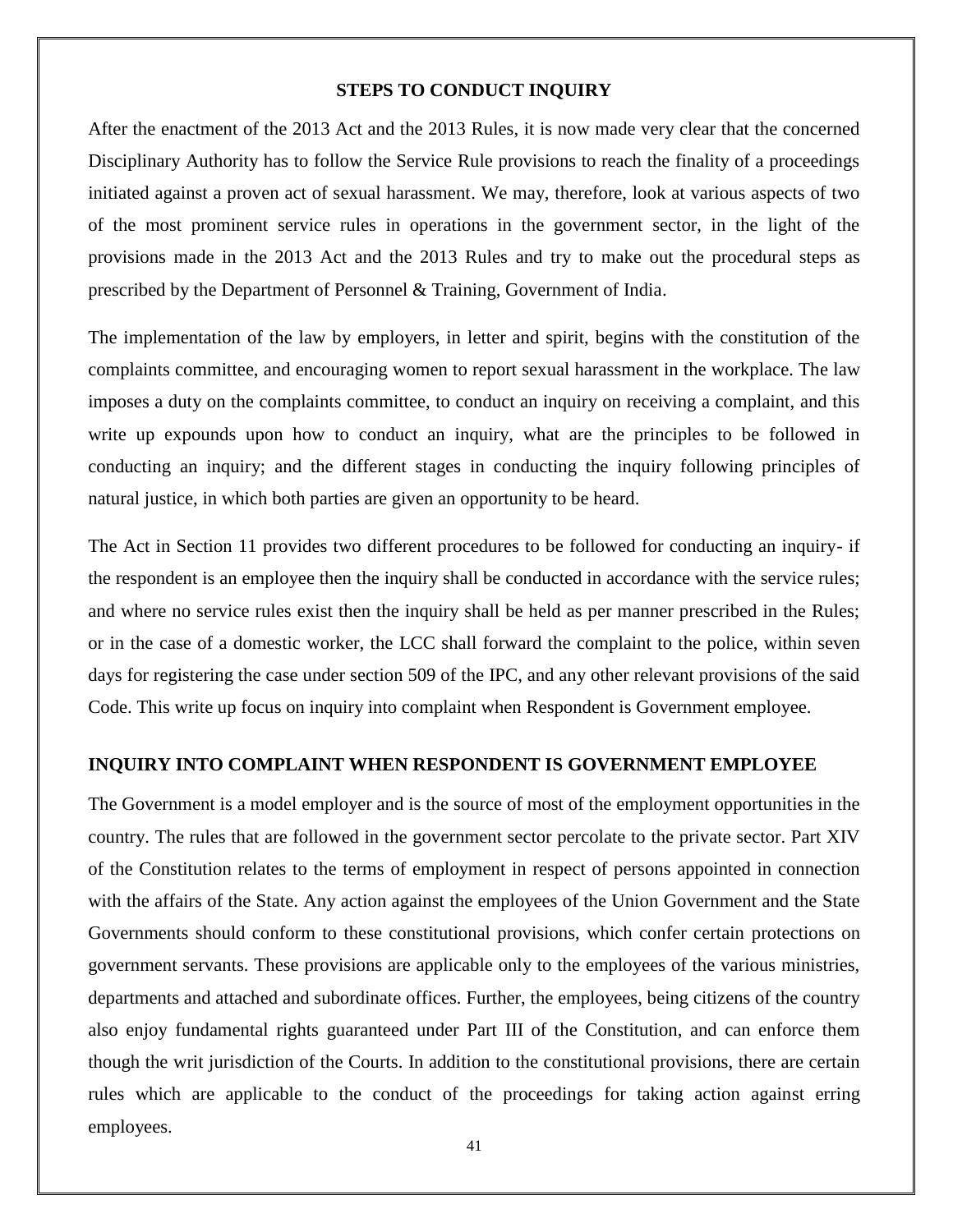Provisions of Part XIV of the Constitution do not apply to the employees of semi government organizations i.e. Public Sector Undertakings and Autonomous Bodies and Societies controlled by the Government. However, as these organisations can be brought within the definition of the term 'State' as contained in Article 12 of the constitution, the employees of these organisations are protected against the violation of their fundamental rights by the orders of their employer. The action of the employer can be challenged by the employees of these organisations on the grounds of arbitrariness, etc., hence these organisations also have their own sets of rules for processing cases for conducting the disciplinary proceedings against their employees.

#### **A. SERVICE RULES**

There are two sets of Service Rules, viz., Central Civil Service (Conduct) Rules 1964 (herein after referred to as) and CCS (Conduct) Rules Central Civil Services (Classification, Control and Appeal) Rules 1965 (hereinafter referred to as the CCS CCA Rules) which cover a majority of the Central Government employees, besides, several other Rules which are applicable to various sections of employees in a number of services. The CCS (Conduct) Rules 1964 defines and regulate the conduct of Government Employees to be observed and delineates what ought to be the conduct/behaviors of the Government employee and what are the conduct/behaviors that are prohibited. Rule 3-C of the CCS (Conduct) Rules 1964 expressly prohibits sexual harassment with Rule 3C 2(a) defining what constitute sexual harassment, 3C 2(s) defining circumstances connected with an act of sexual harassment and 3C 2(c) defining what constitutes workplace.

In case an employee violates these CCS (Conduct) Rules, action is prescribed under CCS (CCA) Rules.

#### **(i) Amendment in the CCS (Conduct) Rules**

Pursuant to the guidelines in Vishaka, the CCS (Conduct) Rules, 1964 were amended in 1998 to incorporate Rule 3-C which prohibits sexual harassment of working women. In 2014, the present government felt it necessary to send the message of zero tolerance towards sexual harassment in the workplace, and made further amendment in the CCS (Conduct) Rules by introducing stricter rules for checking sexual harassment in government workplaces.

The government has amended the CCS (Conduct) Rules, 1964 to expand the circumstances which may be construed as sexual harassment, the government has made it plain that any implied or explicit promise of preferential employment or any such threat of detrimental employment or her present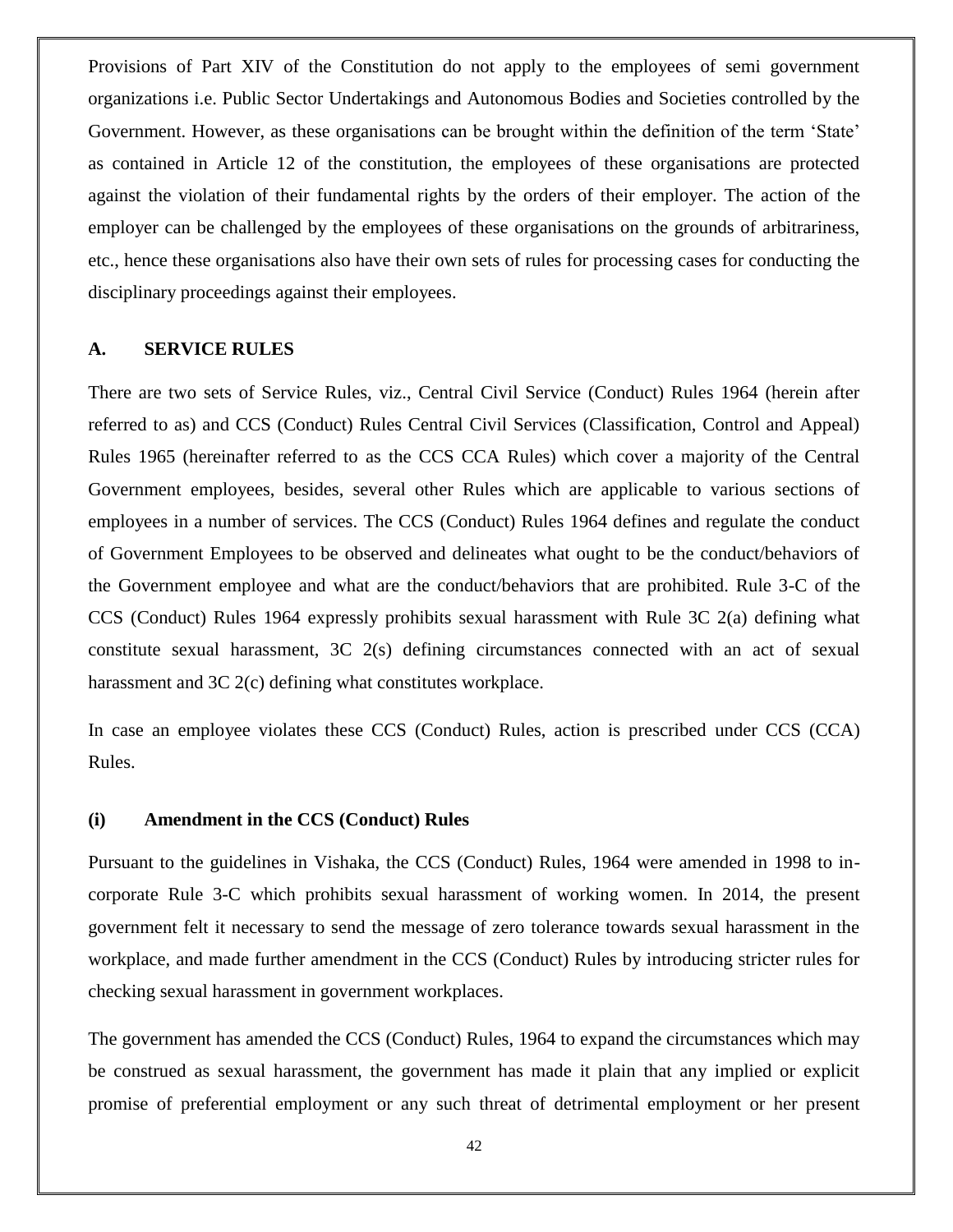employment status may amount to sexual harassment of a woman government employee; including indulging in any humiliating treatment likely to affect a woman employee's health or safety. ―Interference with her work or creating an intimidating or offensive or hostile work environment for her, "is now listed as amounting to sexual harassment as per the new provisions.

## **(ii) Conduct of inquiry as per RULE 14 of the Central Civil Services (Classification, Control & Appeal) (CCS CCA) Rules 1965**

(a) *Definition of sexual harassment-* The amended Rule 3C of the CCS (Conduct) Rules, 1964 prohibits sexual harassment of women at the workplace by any Government servant, and makes every Government servant who is incharge of a work place duty bound to take appropriate steps to prevent sexual harassment to any woman at such work place. For the purpose of this rule, sexual harassment is defined as-

―sexual harassment‖ includes physical contact and advances; demand or request for sexual favours; or sexually coloured remarks; showing any pornography; or any other welcome physical, verbal, non- verbal conduct of a sexual nature.

The definition is expanded to include certain circumstances that may amount to sexual harassmentpromise of preferential treatment or threat of detrimental treatment in employment; threat about her present or future employment status; interference with her work or creating an intimidating or offensive or hostile work environment for her; or humiliating treatment likely to affect her health or safety.

(b) *Inquiring Authority-* The proviso to Rule 14(2) of the CCS CCA Rules 1965 provides that the complaints committee established in each Ministry or Department or office enquiring into such complaints shall be deemed to be the inquiring authority appointed by the disciplinary authority, and the committee shall hold the inquiry so far as practicable in accordance with the procedure laid down in those rules. The Committee constituted in each Ministry/ Department/ office under the CCS (Conduct) Rules, 1964 shall be deemed to be the inquiring authority appointed by the disciplinary authority for the purpose of these rules and the Complaints Committee shall hold, if separate procedure has not been prescribed for the complaints committee for holding the inquiry into the complaints of sexual harassments, the inquiry as far as practicable in accordance with the procedure laid down in these rules.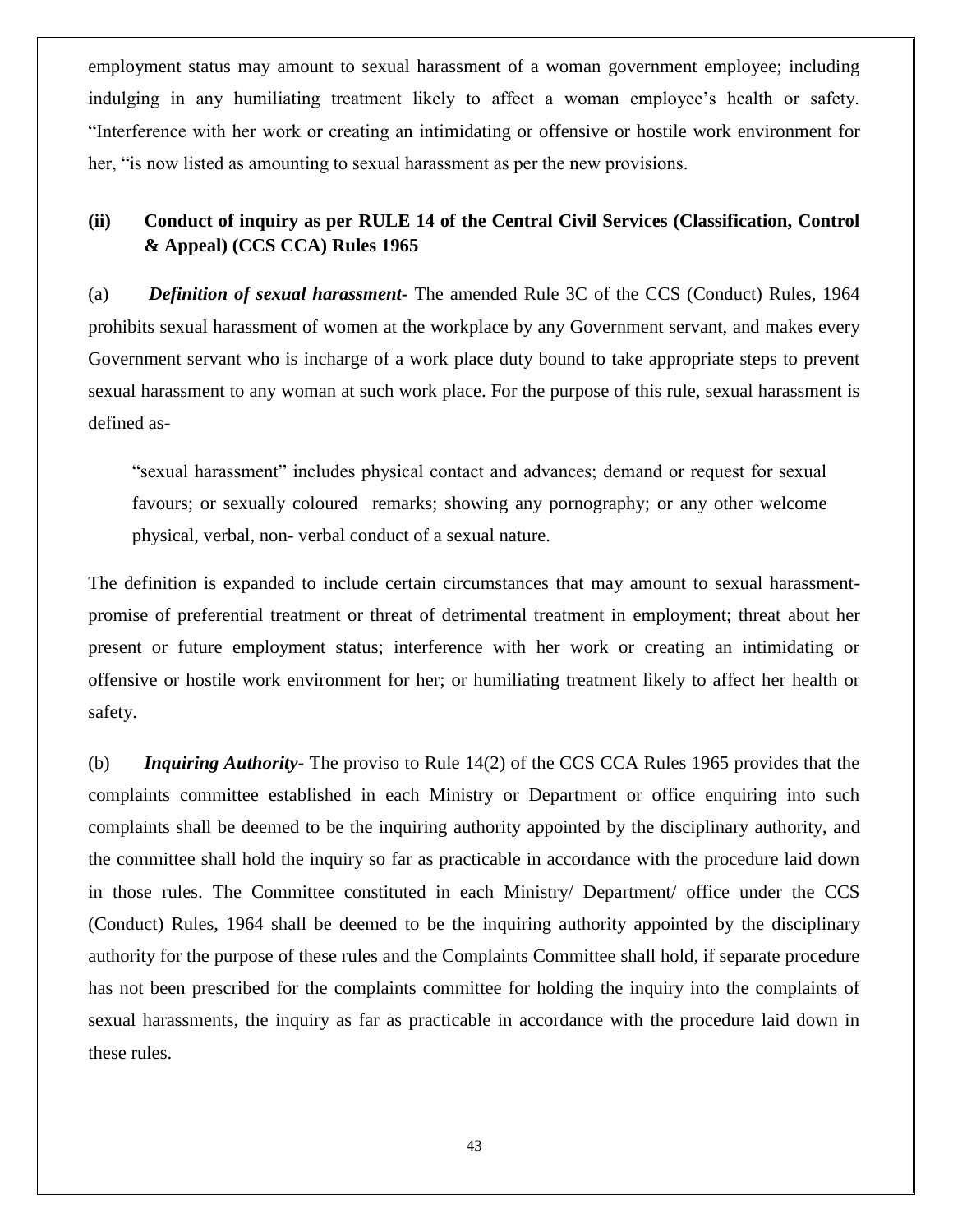*Note-* The Sexual Harassment Act of 2013 in Section 11 states that in case of respondent being an employee, then the inquiry into the complaint should be made in accordance with the provisions of the service rules applicable; but in the Act procedure of the inquiry is not delineated, hence Rule 14 CCS (CCA) Rules, 1965 is followed.

(c) *Powers of committee***-** The Committee has the powers to recommend to the employer, transfer of the aggrieved woman or the charged officer; grant leave to the aggrieved woman up to a period of three months, which is in addition to the leave she would be otherwise entitled to; deduct from the salary or wages of the charged officer such sum as it may consider appropriate to be paid to the aggrieved woman or to her legal heirs.

(d) *Relief to aggrieved woman during pendency of inquiry***-** During the pendency of the inquiry, the aggrieved woman being vulnerable, may need to be protected from the respondent. In view of the same the Section 12 of the Sexual Harassment Act of 2013 makes provisions for the committee to exercise its powers on the written request of the woman for her transfer or that of the respondent to any other workplace. Thus in consonance with Section 12, in a fresh set of instructions, the Centre has stated that the Complaint Committee examining a sexual harassment complaint will have the power to recommend- as initial relief- a three-month paid leave for the aggrieved woman, which will not be deducted from her leave account. The Committee will also have the authority to recommend the transfer of the complainant or the accused to another workplace.

(e) *Minutes***-** It is important to prepare minutes of the proceedings of every meeting of the complaints committee. The minutes should contain the date of meeting and serial number so that it is possible to gauge the number of meetings held during the inquiry. The minutes should also contain names of members present along with their signature. The Complaints Committee has the power to issue interim directions, at any stage if the need arises.

(f) *Confidentiality***-** As per Section 16 of the Sexual Harassment Act of 2013 the identity and addresses of the aggrieved woman, respondent and the witness, information relating to conciliation and inquiry proceedings, recommendations of the committee, and action taken by the employer are confidential and not to be published.

All information received in the course of the examination and inquiry into a complaint of sexual harassment shall be held in trust by the committee and the same are not available pursuant to an application under the Right to Information Act, 2005. Such information shall constitute an exception under Section 8 (e) of the Right to Information Act, 2005, as the same is held by the committee in a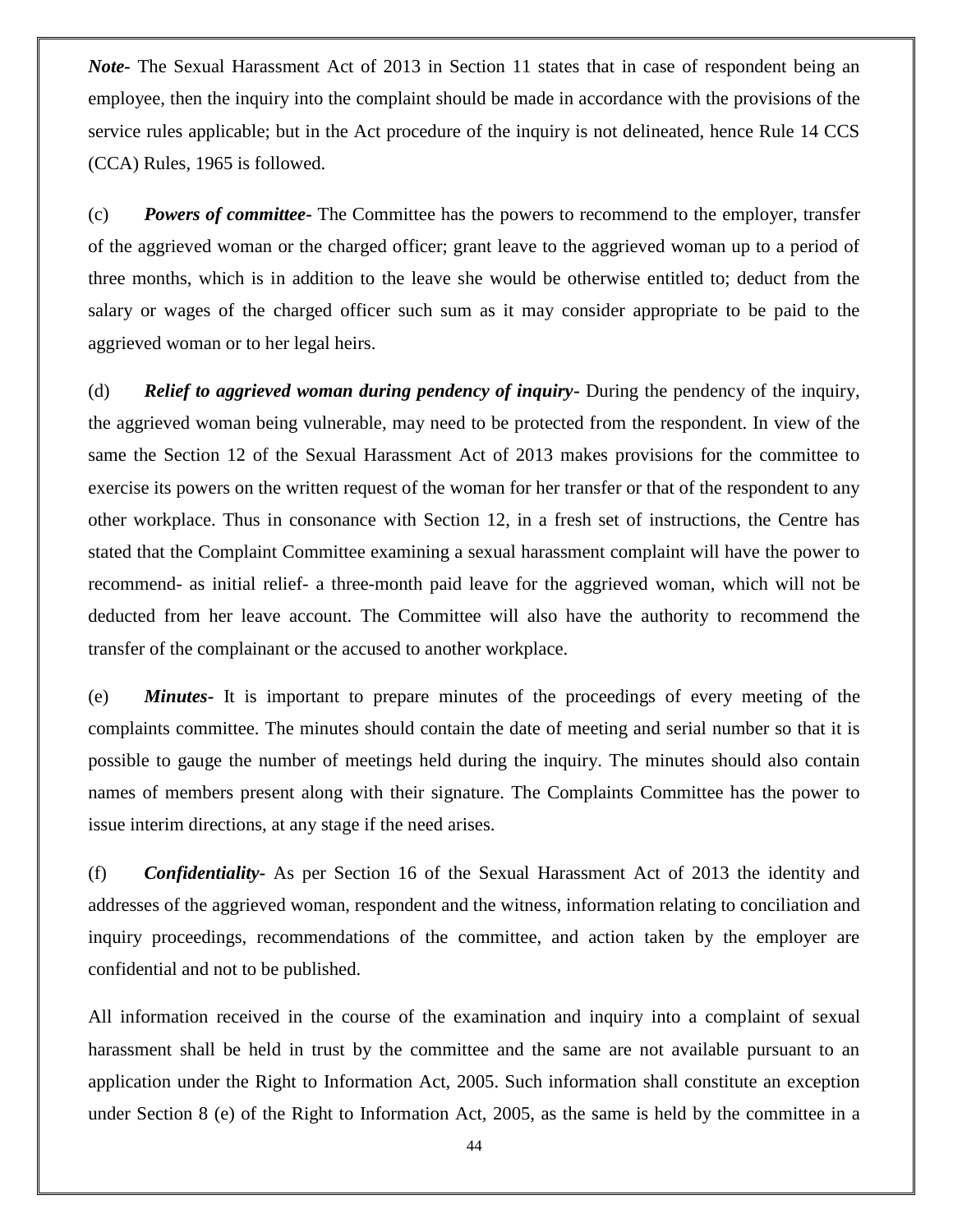fiduciary relationship and the non-disclosure of the same will not be against public interest. To the contrary disclosure of such information may endanger the life or physical safety of the complainant or any of the witnesses. An exception to this rule can be in the circumstances when the complainant herself applies for information under the Right to Information Act, 2005.

#### **B. THE PROCEDURE**

#### *(i) Step 1- Statement of Woman*

In a regular disciplinary inquiry, there is only one party against whom the disciplinary authority or inquiry authority, as case may be, draws up the substance of the imputations of misconduct, into definite and distinct articles of charge, as per procedure given in Rule 14(3) CCS CCA Rules, 1965. However, in case of sexual harassment at workplace there are two parties, the aggrieved and respondent, hence the woman's complaint itself may form the statement of the imputation of misconduct or misbehavior.

#### *(ii) Step 2- Article of Charges*

The CCS CCA Rules provide that complaint itself may be treated as the Article of Charges or Charge Sheet, however there is no prohibition for specific charge sheet to be made on the basis of complaints. The purpose of framing a charge sheet is to give intimation to the respondent of clear, unambiguous and precise notice of what was alleged against him, subsequent to which he gets an opportunity of defending himself against the allegations. Hence formulating the charges not only helps the committee in deciding the matter, but in cases of appeal makes it easier for the Court to remain focused on the questions of law and facts, which it is called upon to decide.

#### *(iii) Step 3- Written Statement of Respondent*

Often, members of the complaint committee not being well versed with legal procedures are apprehensive of communicating with the respondent, and informing him of the charges against him or not. Rule of natural justice provides that no man can be condemned unheard and that justice should not only be done but manifestly appear to have been done. Accordingly the respondent is to be provided a copy of the complaint, articles of charge, the statement of the imputations of misconduct or misbehavior and a list of documents and witnesses.

*Note-* Do not forget that the respondent also has rights and is innocent till proven guilty. He has a right to due process, fair treatment and access to process consistent with the principle of natural justice. These rights cannot be forfeited, however severe the alleged misconduct may be.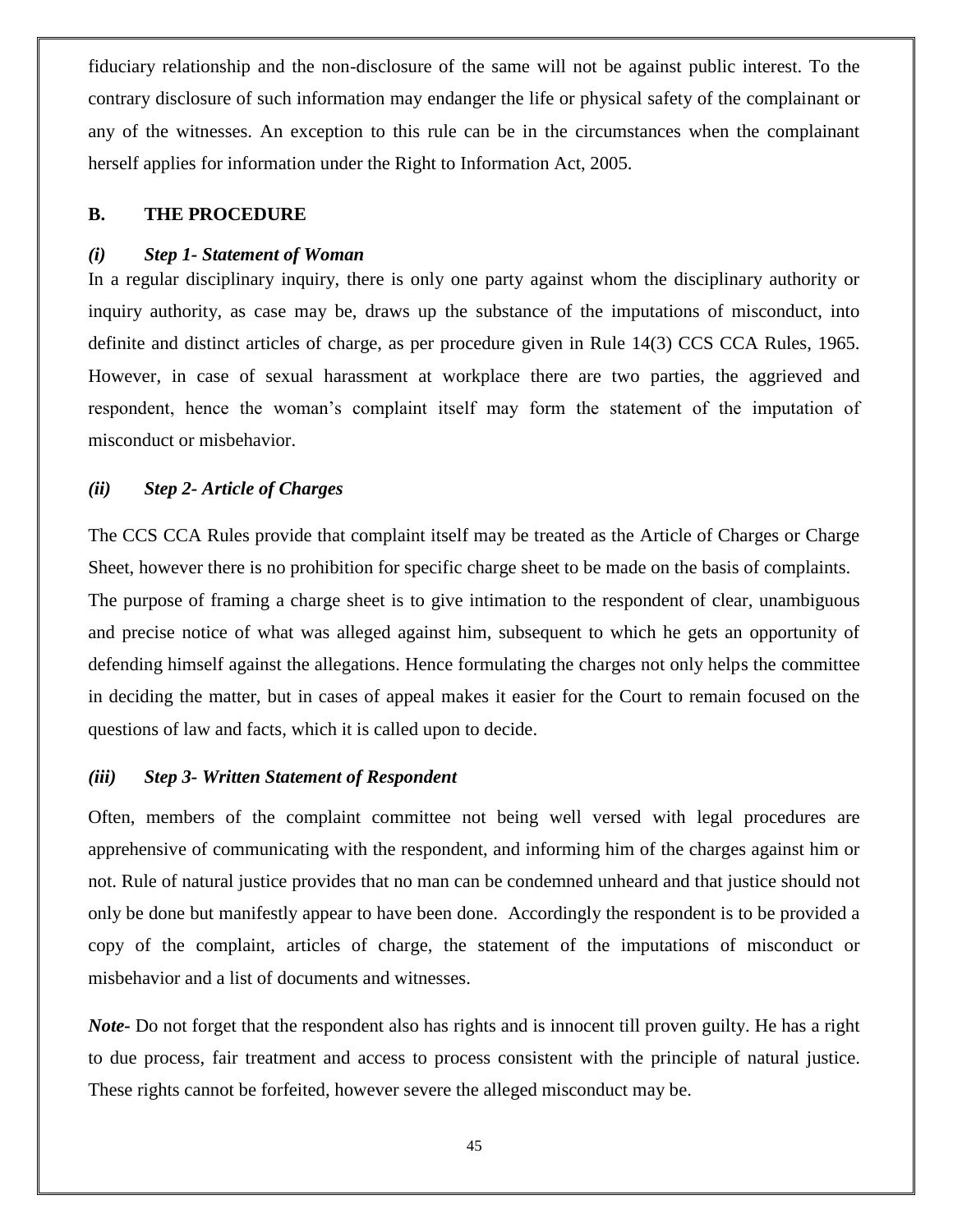Hence, the respondent should be given a specified time to respond and submit a written statement of his defence, and to state whether he desires to be heard in person. Implicit in the process is the respondent's right to-

- (a) Know the charge
- (b) Inspect documents
- (c) Know the evidence
- (d) Cross examine the witness
- (e) Lead evidence

#### **(iv) Step 4- Plead guilty or innocent**

On receipt of the written statement of defense, there are two options-

- 1. Either the respondent admits to the charges against him; or
- 2. The respondent does not admit to the charges

In the first case, wherein the respondent has admitted to the charges against him in his written statement of defence, in such circumstances according to Rule 14(5) (a) of CCS (CCA) Rule the complaints committee shall record its findings on each charge after taking such evidence shall act in the manner laid down in rule  $14 (5)(a)$ .

If no written statement of defence is submitted by the government employee, then the complaints committee may itself inquire into the articles of charge.

A situation can also arise where the respondent, who despite having not admitted to the charges in his written statement, or not having submitted any written statement on appearing before the inquiry committee pleads guilty to the charge. In that condition the inquiring authority shall record the plea, sign the record and obtain the signature of the respondent.

If the charge is not admitted to by the respondent then an inquiry is mandatory. Proceedings initiated under Rule 14 CCS CCA Rules, 1965 cannot be closed by imposing one of the minor penalties after due consideration of the defence submitted by the accused officer. It is obligatory to hold a formal inquiry before coming to a decision about the quantum of penalty.

#### **(v) STEP 5-Non- Cooperation of Respondent**

If respondent fails to appear before the complaints committee within the specified time, omits to pled or produce the evidence, the case shall be adjourned to a later date not exceeding thirty days {Rule 14  $(11)(i)(ii)(iii)$ . And in case the respondent fails to appear, or give a written defence or cooperate with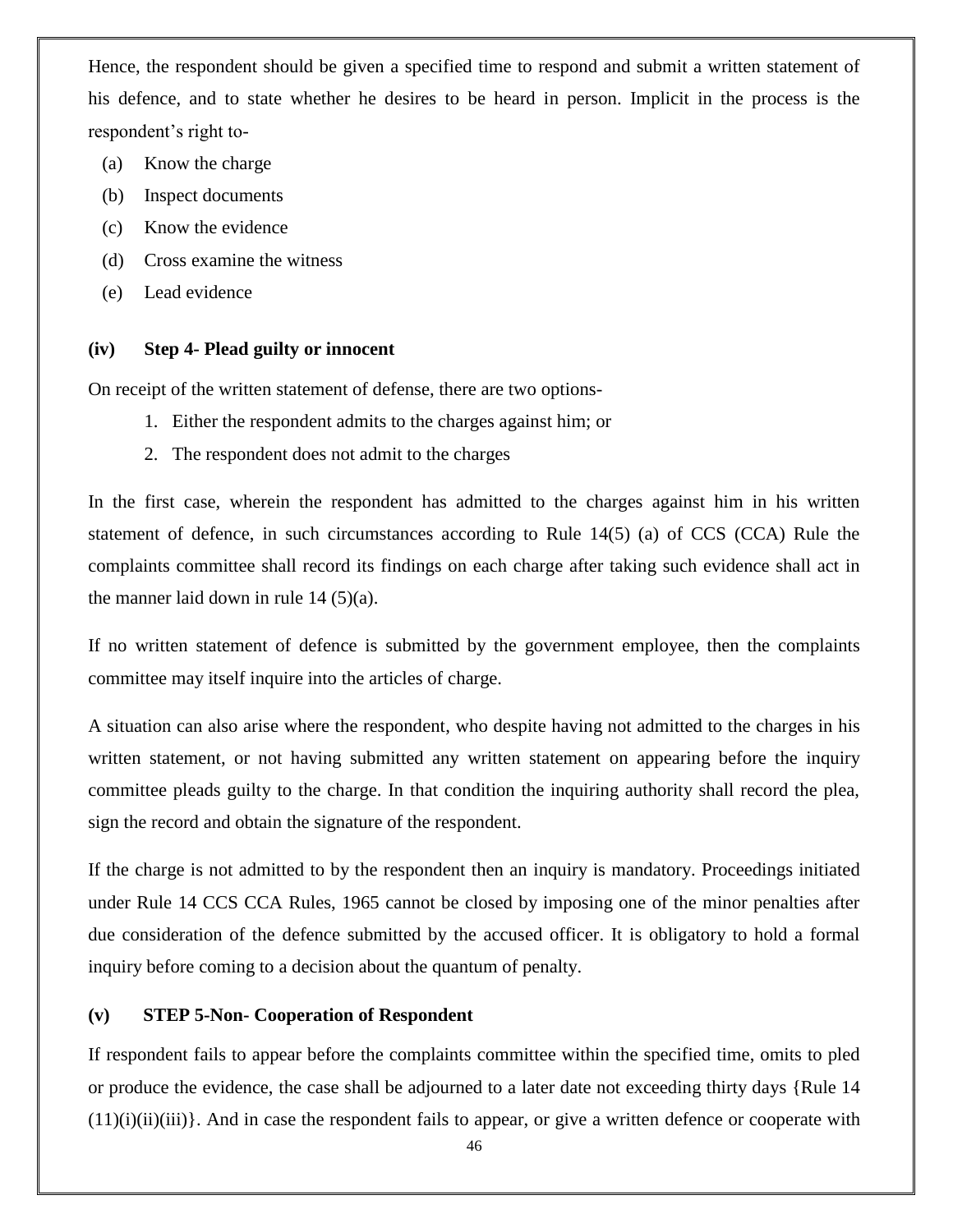the complaints committee, then the complaints committee may come to a decision with the available records  ${Rule 14(20)}$ .

The Guidelines also state that the disciplinary authority may also take action without the inquiry if it concludes that it is not reasonably practicable to hold an inquiry. Circumstances where the accused threatens or intimidates witnesses will be considered reasons enough to take action without an inquiry.

Rules provide that for the purpose of proceeding ex-parte, the respondent has to be given three times.

#### **(vi) STEP 6- Examining of witnesses and documents**

Once the written submissions of both the parties i.e. aggrieved woman and respondent are complete, then on the date fixed for the inquiry, the oral and documentary evidence of the parties will be taken and witnesses examined and may be cross-examined. The complaints committee may also put such questions to the witnesses as it thinks fit. The guidelines also state that the charged officer has to be given an opportunity to cross-examine all witnesses that appear on behalf of the prosecution. Failure to do so may result in vitiation of the inquiry. If the complaint appears as a witness, she would also be examined and cross-examined. The inquiry officer may, however, disallow questions which are offensive, indecent or annoying to the witnesses, including the complainant.

The committee must be conscious to the covert, private and insidious nature of sexual harassment; and take into account the fact that often the aggrieved woman may not be able to lead direct or corroborative evidence. The committee should-

- Not permit any evidence or examination based on the aggrieved woman's character, personal life, and conduct, personal and sexual history.
- Take note of the respective socio-economic positions of the parties, their hierarchy in the organization, the employer-employee equations and other power differences while appreciating the evidence.
- May disallow any questions which it feels are derogatory irrelevant or slanderous to the aggrieved woman.

In order to prove the charges the aggrieved woman and witnesses supporting her case are to be examined first. Although credible evidence given by the aggrieved woman alone may be sufficient to hold the respondent guilty of the offence, yet still it is may be preferable to have corroboration. There is no such rule which says that corroboration is necessary to find the respondent guilty. Given the personal nature of the offence of sexual harassment witness are rarely available to give evidence on behalf of victim.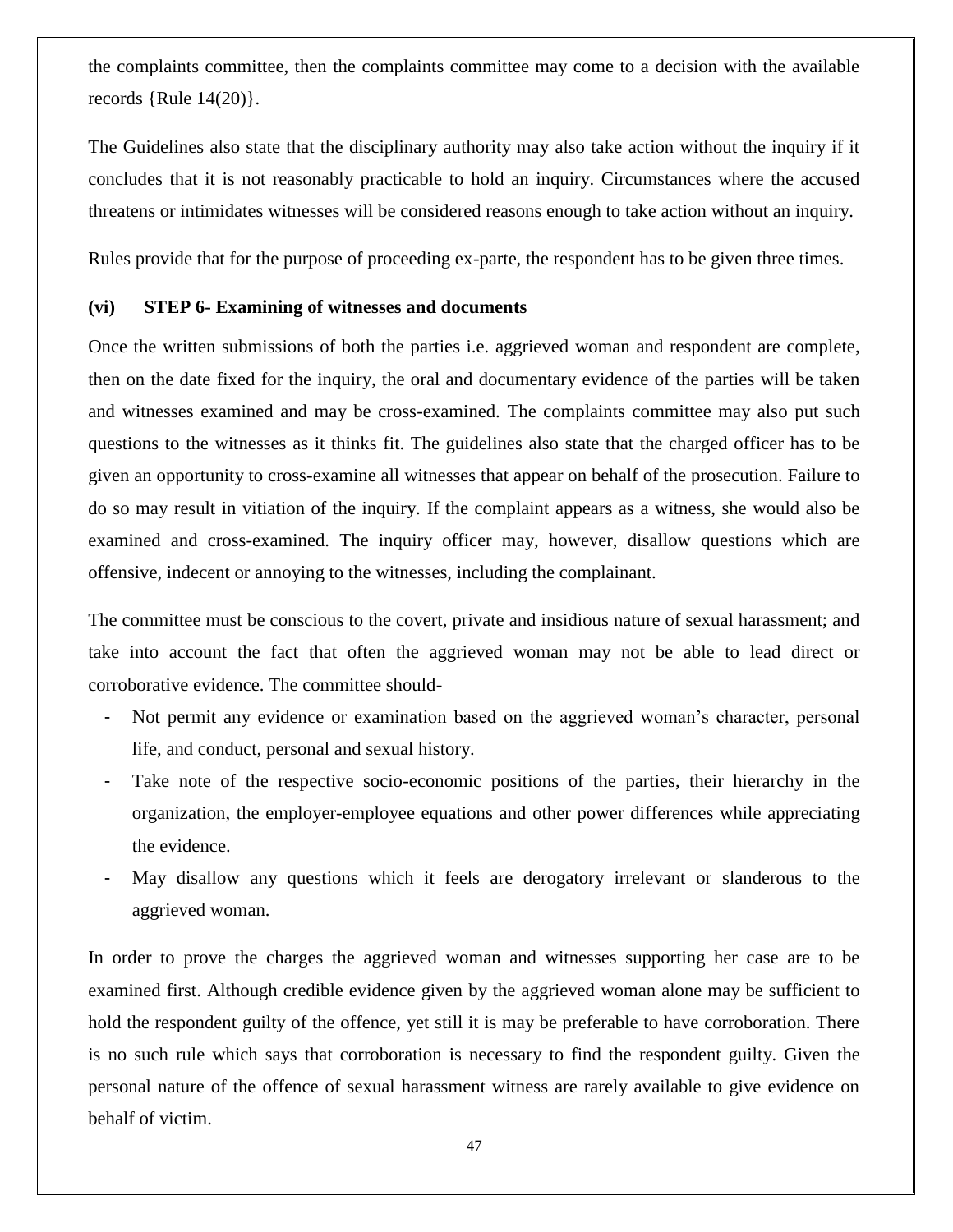*Note*- Member of the complaints committee while putting questions should ask for specifics:

- Details of incident- Who, what, when, where and how. Use open-ended questions asking the aggrieved woman to start at the beginning and tell everything that happened. Let her speak before asking specific questions.
- Find out if the complainant let the respondent know that behavior was unwelcome. When and how was that done?
- Determine if there were any witnesses and who they were.
- Find out if there is any documentary evidence against the respondent in the form of letters, text messages, email or other documentary proof. While oral evidence of the witnesses is noticed with reference to the number of the witnesses such as CW-1 (Complaint Witness) or RW-1 (Respondent Witness); the documentary evidence likewise is mentioned with reference to the number of documents as they are exhibited such as Ex. C-1 (Exhibit) or Ex.r-1 or simply as Annexure 1 or 2 and so on.
- To get both sides of the story put the same questions to the respondent.
- Then try to verify the statement of the complainant and respondent by asking their witness questions like- What did you see or hear? When did this occur? Describe the alleged harasser's behavior toward the complainant and toward others in the workplace. When and what did the complainant tell you?
- When the case for the aggrieved woman is close, the respondent shall be required to state his defence, and the witnesses produced by the respondent shall then be examined and shall be liable to cross-examination, re-examination by the aggrieved woman. (Rules 14 (17)).
- Witness statements recorded are required to be signed by them on each page and on last page after putting ROAC (Read over and found correct). The statement also to be signed by Presiding Officer of the ICC. The general practice is to give copies of statements recorded to both the parties.

#### **(vii) OPTIONAL STEP- Final written briefs**

The inquiring Authority may, after the completion of the production of evidence permit the aggrieved woman and respondent to file written briefs of their respective case, if they so desire. (Rule 14 (19)

### **(viii) OPTIONAL STEP- Interim directions, where ever necessary**.

The committee has the power to issue interim orders as provided in the 2013 Act on the demand of either the aggrieved woman or any witness giving evidence in her support, to implement such measures as transfer, changing shifts etc. of either the complainant, witness or respondent; granting of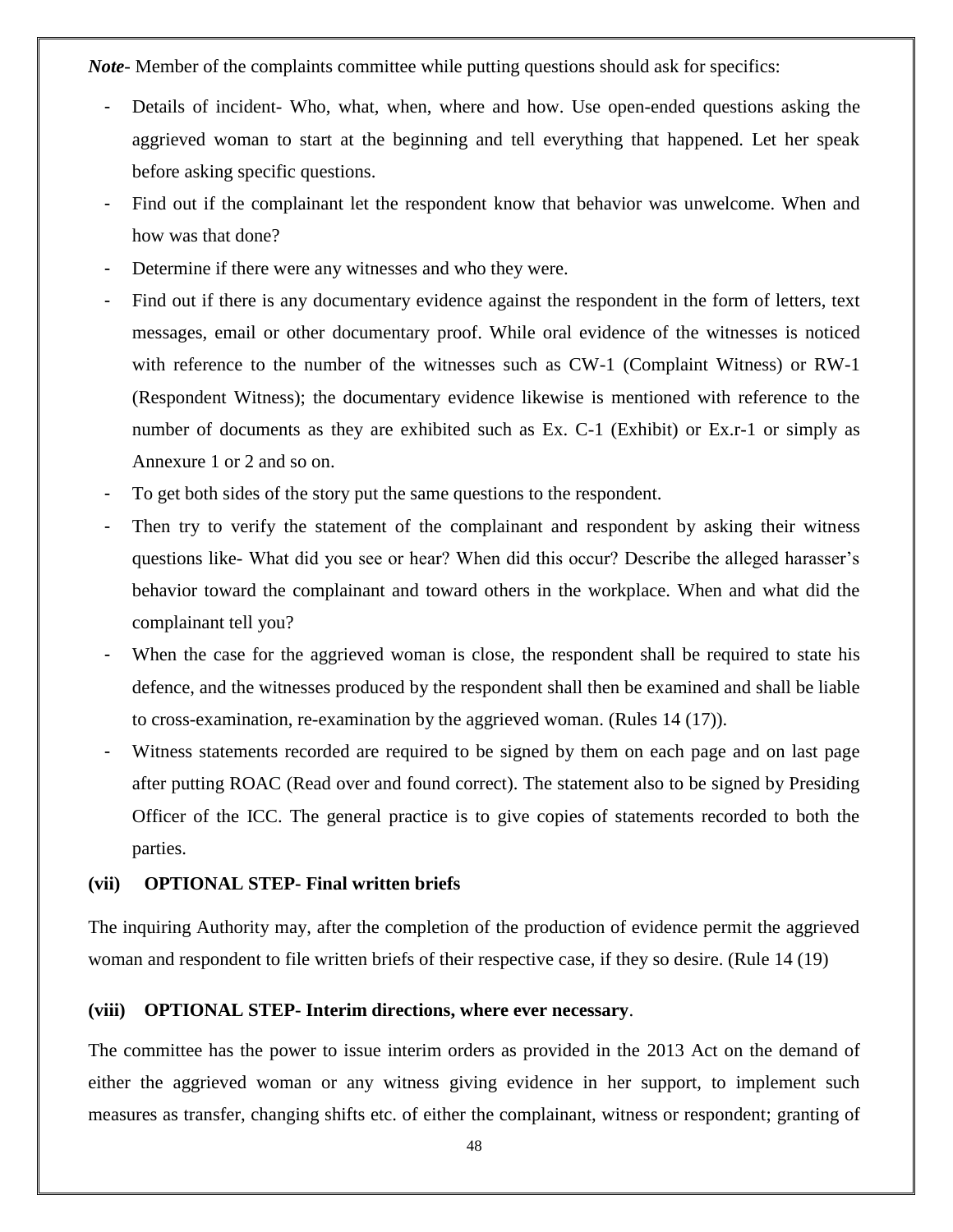leave to the complainant so as to protect the complainant and witnesses against victimization and discrimination and mental or physical distress; or any other such interim orders as may be deemed necessary to ensure the safety of the complainant or witness. According to the recent guidelines, issued by the Department of Personnel & Training (DoPT), a government servant accused of sexual harassment:

- May also be placed under suspension before or after issue of a charge sheet where his continuance in office will prejudice the investigation', or
- If there is an apprehension that he may temper with witnesses or documents.
- Suspension may also be resorted to where continuance of the government servant in office will be against wider public interest, like if there is a public scandal and it is necessary to place the government servant under suspension to demonstrate the policy of the government to deal strictly with officers involved in such scandals. It may be desirable to resort to suspension in case of misdemeanor involving acts of moral turpitude.

#### **C. THE INQUIRY REPORT**

After the conclusion of the inquiry, the next step is preparation of the inquiry report. The complaints committee shall prepare an inquiry report containing the articles of charge and the statement of the imputations of misconduct or misbehavior; the defence of Respondent, assessment of the evidence and the finding on each article of charge, supported by reasons. The purpose of this Inquiry Report is to assist the disciplinary authority, by providing an impartial and professional assessment of the nature of sexual harassment, and he impact of the respondent's offending behavior on the workplace, the risk of re-offending, and the interventions necessary to reduce that risk; and most importantly, it forms the basis for taking disciplinary/punitive action against the respondent.

In simple words the inquiry report brings out correct facts of the case, after conducting an impartial and fair hearing inquiry, in accordance with the prescribed procedure. The report should clearly and in unambiguous language state the reasons for deciding in favour of the complainant or for refusing to grant her relief. Broadly speaking, the ICC has to perform the following functions before recording the conclusion in the form of a Report:-

- 1. To bring on record all documents in support of the charges and those permitted for the defence.
- 2. To record oral testimony of the complainant and the respondent/defence witnesses after subjecting them to cross-examination.
- 3. To examine the respondent after the evidence has been recorded, the purpose being to get clarifications from the respondent on the evidence against him.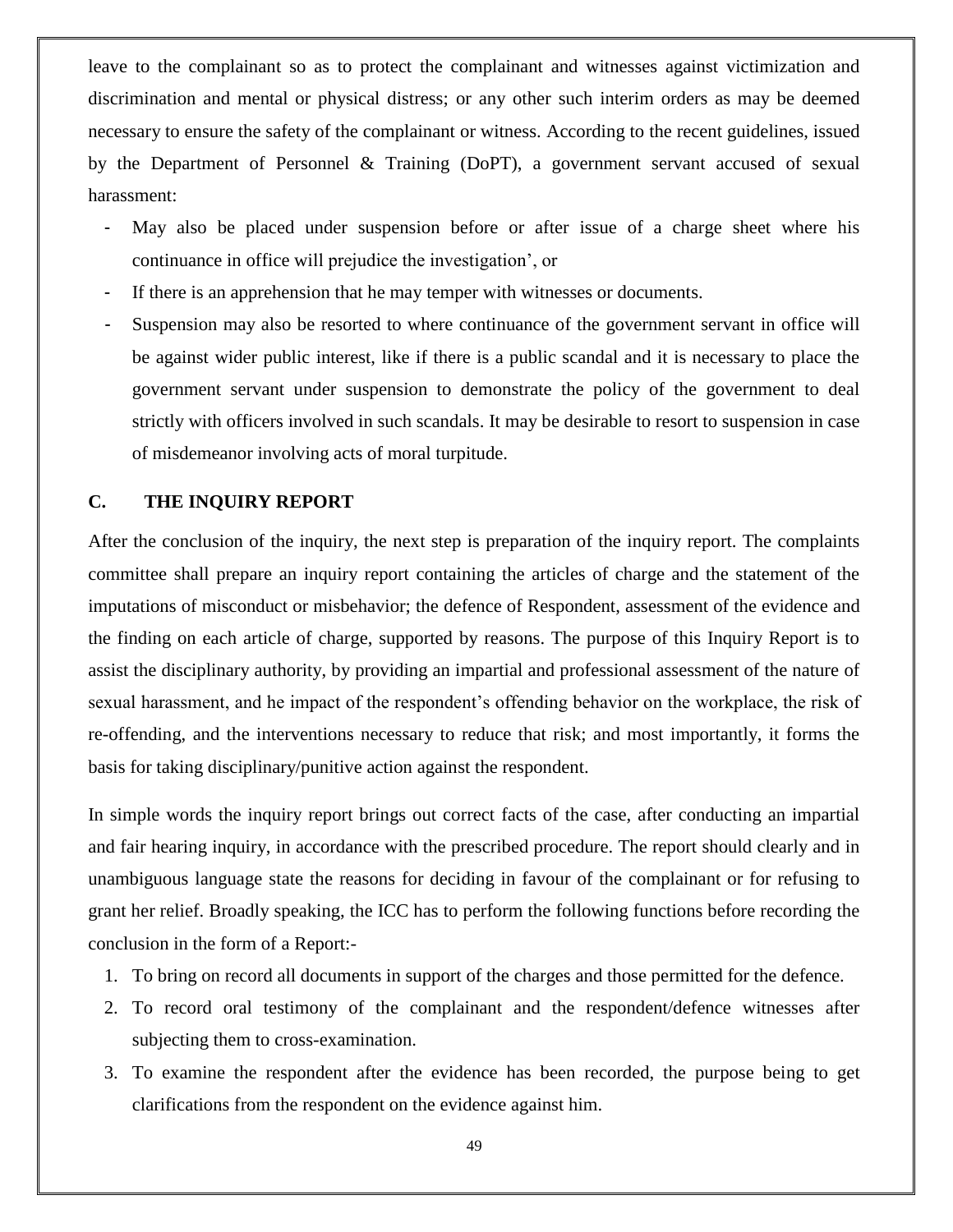- 4. To analyse the evidence recorded by him and make correct and proper assessment of the effect of total evidence on record.
- 5. To write a reasoned report of inquiry giving pointed findings whether the charges are proved or not proved.

#### **(i) Status of Inquiry Report**

As clarified by the Supreme Court in the case of Medha Kotwal Lele, the Committee constituted as a redressal mechanism for complaints of sexual harassment, will be deemed to be an inquiry authority for the purposes of CCS (CCA) Rules and the Report of the Committee shall be deemed to be an inquiry report under the CCS (CCA) Rules. The disciplinary authority will act on the report of the Committee against Sexual Harassment in accordance with the Rules

#### **(ii) Findings**

The Inquiry Report may come up with following three types of findings:-

- Charges are proved. In which case the Inquiry Report should contain action to be taken as per service rules of the respondent and/or deduct an amount from the salary as the ICC may deem appropriate to be given to the aggrieved woman.
- Allegations not proved. In which case the matter may be closed concluding no further action required. If the allegations have not been proved, it does not mean that the sexual harassment did not occur, but that there was not sufficient proof on record to prove a case of sexual harassment and ICC may recommend steps to be taken by employer to create a gender friendly environment at the workplace and take corrective actions.
- Complaint is malicious. In which case the matter may be referred for taking action in accordance with the service rules. Act provides that the in case the complaint is found to be malicious the action may be taken against the aggrieved woman as per the service Rules.

#### **(iii) Format**

An Inquiry Report is an expression of the ultimate opinion of the committee, which is rendered after due consideration of evidence and arguments, advanced before the Committee. The inquiry report puts a final end to the controversy involved in the matter, so that the dispute brought before the Committee by the aggrieved woman is set at rest.

The recommended essentials are as under:-

(a) *Title page*- The title page should at the outset identify the names of the parties, and the case which is being decided should be serial numbered. The date of the complaint should be mentioned at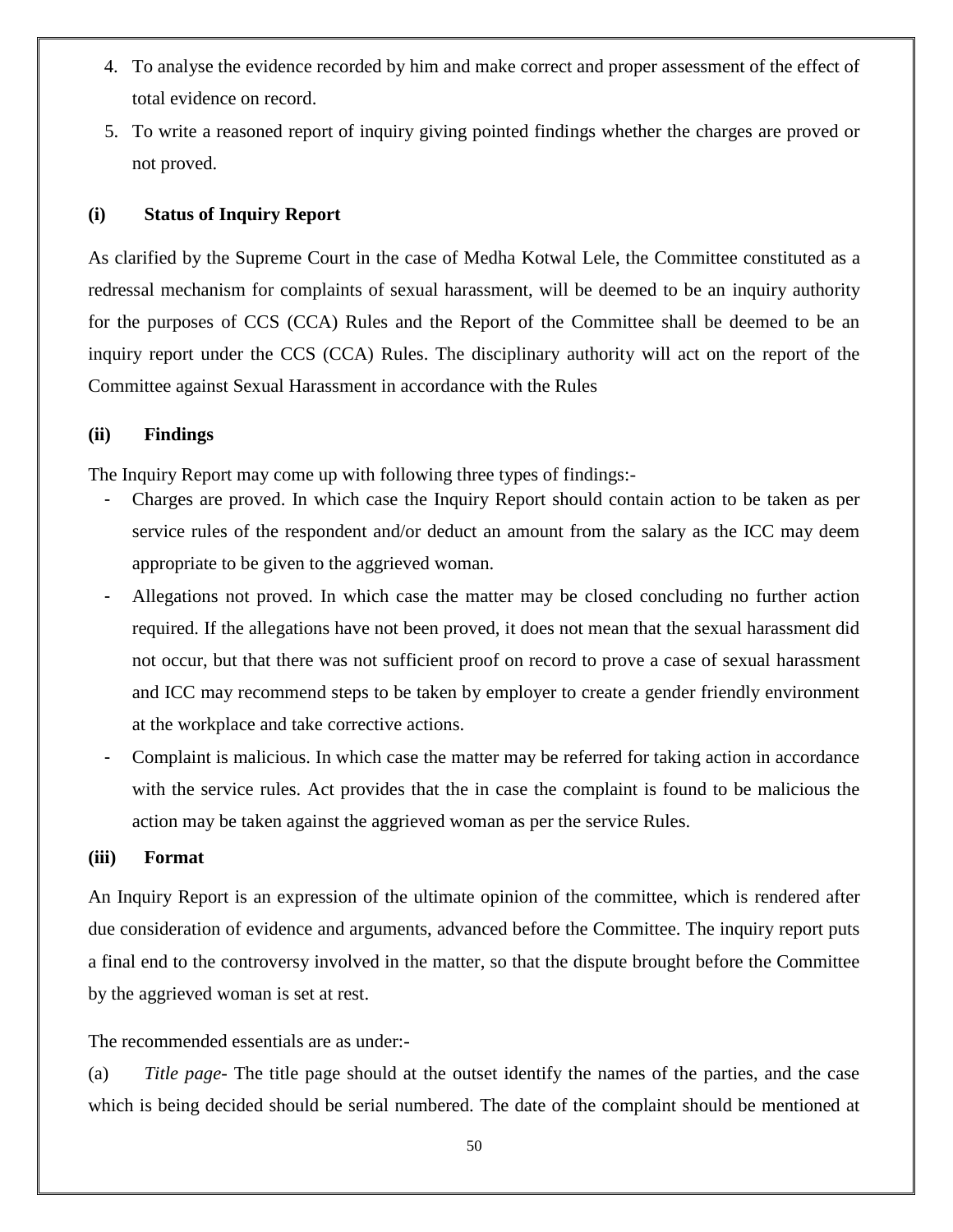the top of the report, along with the relevant reference number, if any. This should be followed by the names of the Internal Complaints Committee members, their title, and designation.

The title page is important for it indicates as to which matter the inquiry report pertains to, and by whom it has been decided by/ which committee. The date of delivery of the Inquiry report to the parties should also be mentioned.

(b) *Nature of allegation-* The report should begin with nature of allegation followed by a background information, and statements of both the aggrieved woman and respondent. In doing so, efforts of the Presiding Officer should be to note every relevant fact, but at the same time, there should be no repetition and unnecessary facts should be omitted.

(*c) Respondent"s defence*- The Respondent's defence may be noted in detail as made before the ICC. No editing or modification should be made therein.

*(d) Charges and points for determination*- The Presiding Officer may thereafter proceed to decide the charges, in the order they are framed. Findings should be recorded charge-wise. Arguments of each party should be discussed with reference to their evidence relevant to the charge in the question. The Presiding Officer should record his finding on each of the charges by supplying his own reasons and giving logic for his doing so and not just by accepting the case of one party or rejecting that of the other. Findings on each of the points should be recorded in such a manner that they remain cohesive and linked to each other.

*(e) Reasons-* Findings recorded by the Presiding Officer on the charges, for or against any party should always be supported by clearly explained reasons. Every party has the right to know how, and for what reasons has the matter been decided, in favour of or against, either of the parties. Reasons are also necessary for the reason that during an appeal, the appellate court will be in position to appreciate the view point taken by the Committee in deciding the matter, the way it has done.

Giving reasons is considered integral part of the principles of natural justice. In fact, right to know the reasons of a decision is inherent in the right of appeal. A Presiding Officer ought not to merely decide a case just by saying "dismissed" or "allowed" without giving the reasons how as to how "she" (the ICC is headed by a woman) came to that conclusion.

The Inquiry Report is the most important document which the Committee hands out to the seeker of justice, therefore, the reasons that it contains assume significance.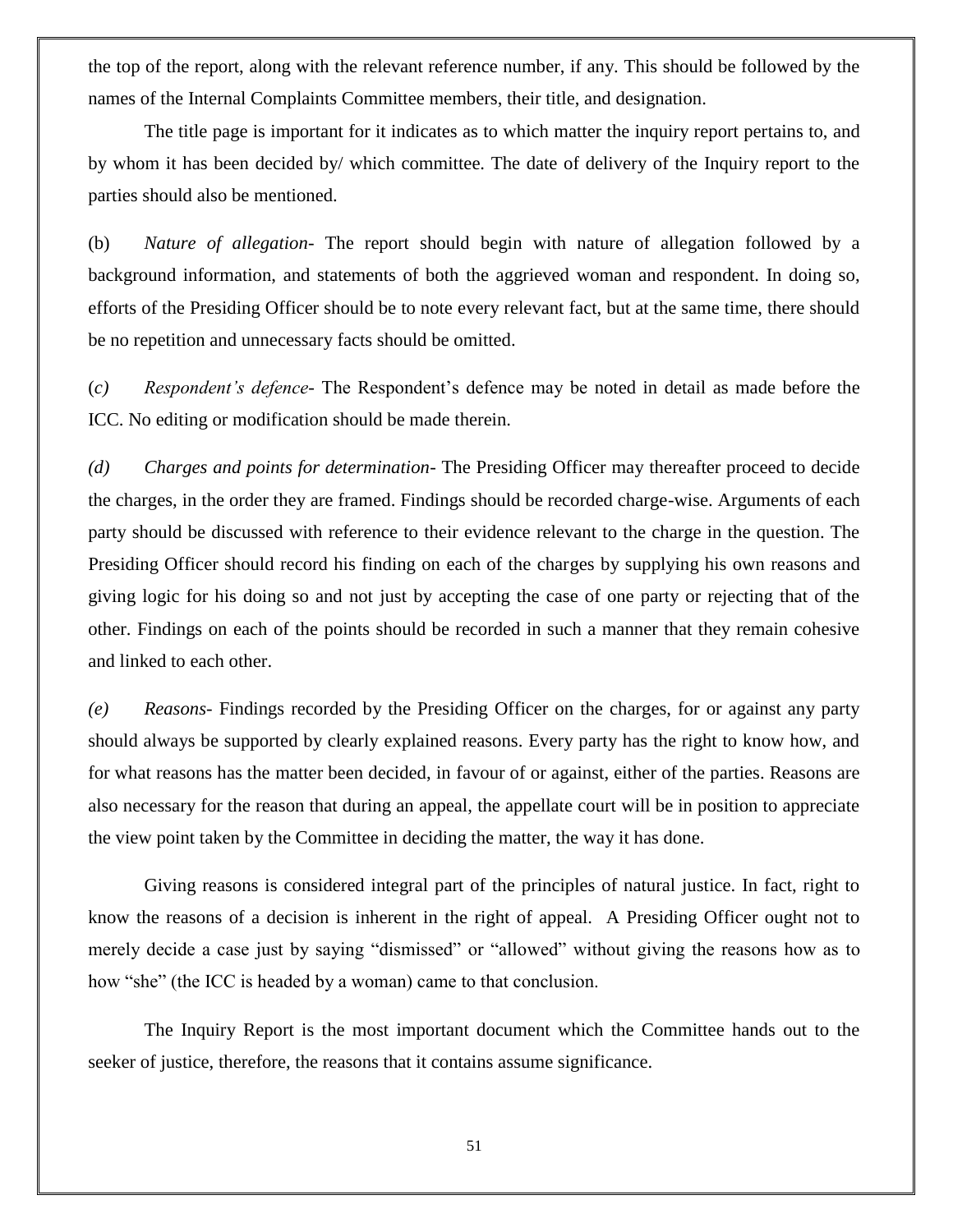*(f) Conclusion and recommendations for corrective action-* The operative part of the Inquiry Report comprises the conclusion and recommendations for corrective action as to whether sexual harassment occurred; along with the supporting rationale for disciplinary action. Where disciplinary action or termination is warranted the Presiding Officer should ensure that the recommendation is appropriate, and reflects the seriousness of the offense, and is not reactionary.

*(g) Disciplinary action recommended*- Once the inquiry is completed, the Committee has to determine what disciplinary action is recommended to be taken against the respondent. A balance has to be found to ensure that the aggrieved woman should not suffer any adverse consequences, and conversely, it should not be assumed that a finding of misconduct will always be sufficient to establish "cause" for termination. Each incident should be reviewed based on the following factors-

- The severity of the misconduct
- The employee's prior work history (progressive discipline)
- Are there mitigating circumstances (ask the employee)
- Are human rights defences raised
- Is there a contravention of a separate policy or collective agreement.
- Assess the impact of the termination vis-à-vis the impact of retaining the employee
- The cost of termination

The complaints committee in the Inquiry report can recommend penalties ranging from ‗censure' to dismissal' as per Rule 11 of the CCS (CCA) Rules, 1965 ‗for good and sufficient reasons'. Penalties classified as major and minor penalties that can be recommended to be imposed on a Government servant, are as under:-

### **Minor Penalties-**

- i. Censure;
- ii. Withholding of promotion;
- iii. Recovery from his pay any pecuniary loss caused to the Government by negligence or breach of orders;
- iv. Reduction to a lower stage in the time-scale of pay by one stage for a period not exceeding three years, but without cumulative effect and not adversely affecting his pension.
- v. Withholding of increments of pay;

#### **Major Penalties-**

vi. Reduction to a lower stage in the time-scale of pay for a specified period, with further directions as to whether or not the Government servant will earn increments of pay during the period of such reduction and whether on the expiry of such period, the reduction will or will not have the effect of postponing the future increments of his pay: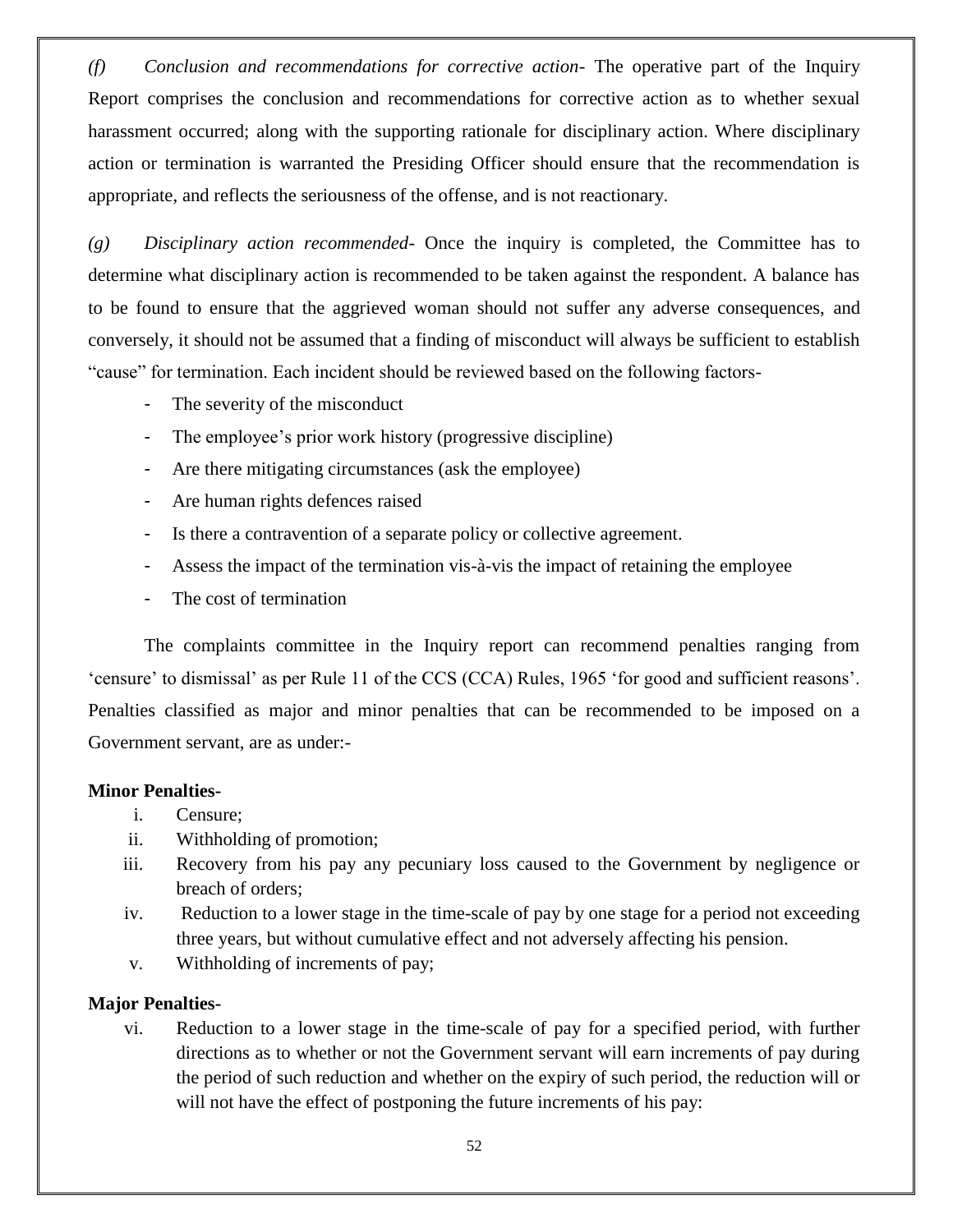- vii. Reduction to lower time-scale of pay, grade, post or Service for a specified period, which shall be a bar to the promotion of the Government servant during such specified period
- viii. Compulsory retirement;
- ix. Removal from service;
- x. Dismissal from service.
- 1. Reversion of a Government servant, appointed on probation to any other Service, grade or post;
- 2. Replacement of the services of a Government servant, whose services had been borrowed from a State Government or any authority;

*(h) Signature-* The end of the Inquiry Report should have the signatures of the Presiding Officer and all the members of the Committee. Each person's typed written name should be in brackets along with designation and date of signing.

### **(iv) Time Frame**

The Sexual Harassment Act of 2013 has a strict time fame of 90 days for completion of enquiry as provided in Section 11 (4) being well aware that undue delays and faulty disposal are not uncommon in government

### **D. POST INQUIRY- SUBMISSION OF ENQUIRY REPORT TO EMPLOYER**

As per Section 13 of the 2013 Act, on the completion of an inquiry under the Act, the Internal Committee is required to provide a report of its findings to the employer within a period of ten days from the date of completion of the inquiry. It is also mandatory to provide the Inquiry Report to both the aggrieved woman and respondent.

In case the committee finds that the allegations have been proved, it shall recommend to the employer, to take action for sexual harassment as a misconduct in accordance with the provisions of the service rules applicable to the respondent or to deduct, from the salary or wages of the respondent such sum as it may consider appropriate to be paid to the aggrieved woman.

In the event of the aggrieved woman expiring during the Inquiry, her legal heirs are entitled, to the compensation amount recommended by the committee.

### **E. PENALTY**

In most situations, the powers for imposing major penalties are generally entrusted to the Appointing Authorities, in view of Article 311 clause (1) which provides that no one can be dismissed or removed from service by an authority subordinate to the Authority which appointed him. Thus the Appointing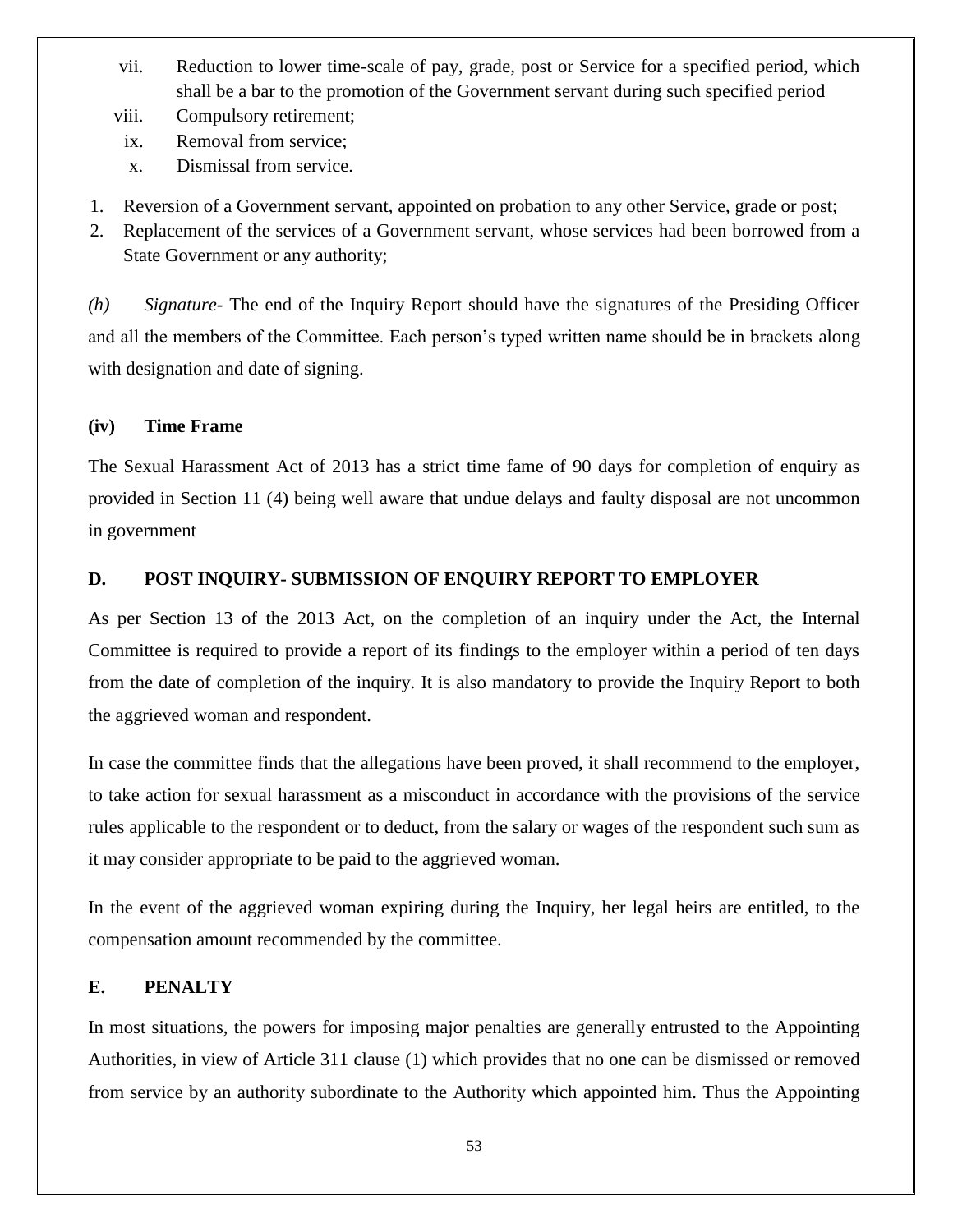authorities who are also disciplinary authorities in the government, shall on receiving the inquiry report impose the recommended penalty on the respondent, within the prescribed time period.

#### **F. COMPENSATION**

The purpose of compensation is to, as far as possible, put the woman in the place she would have been if the sexual harassment had not existed. Sexual harassment has been recognized as a form of discrimination and the law provides entitlement to the aggrieved woman for the consequences of the discriminatory action. As per Section 15 of the Act, the Committee for the purpose of determining the sum to be paid to the aggrieved woman, it shall take into regard the following-

- (a) the mental and suffering;
- (b) the loss in the career opportunity;
- (c) medical expenses incurred by the victim;
- (d) the income and financial status of the respondent;
- (e) feasibility of such payment in lump sum or in installments.

### **G. WHERE SEXUAL HARASSMENT AMOUNTS TO CRIMINAL OFFENCE**

Where the conduct of sexual harassment amounts to a specific offence under the Indian Penal Code (45 of 1860) or under any other law; it shall be the duty of the ICC to immediately inform the complainant of her right to initiate action in accordance with law with the appropriate authority, and to give advice and guidance regarding the same.

She should be informed of her rights and the fact that any such action or proceedings initiated shall be in addition to proceedings initiated and /or any action taken under the Act by the ICC.

It can be concluded that the Act imposes a solemn responsibility on the ICC to conduct an inquiry into a complaint of sexual harassment. Taking into consideration the amended CCS CCA Rules 1965 which provide the procedure for conducting an inquiry in government offices, including recording of statement, articles of charges, written statement of respondent, examination of witnesses and documents, hence it can be concluded that conducting an effective inquiry plays a vital role in providing women a safe and enabling environment to work; and members of the ICC share the responsibility for not only providing relief to the aggrieved woman, but also in prevention and elimination of sexual harassment in the workplace.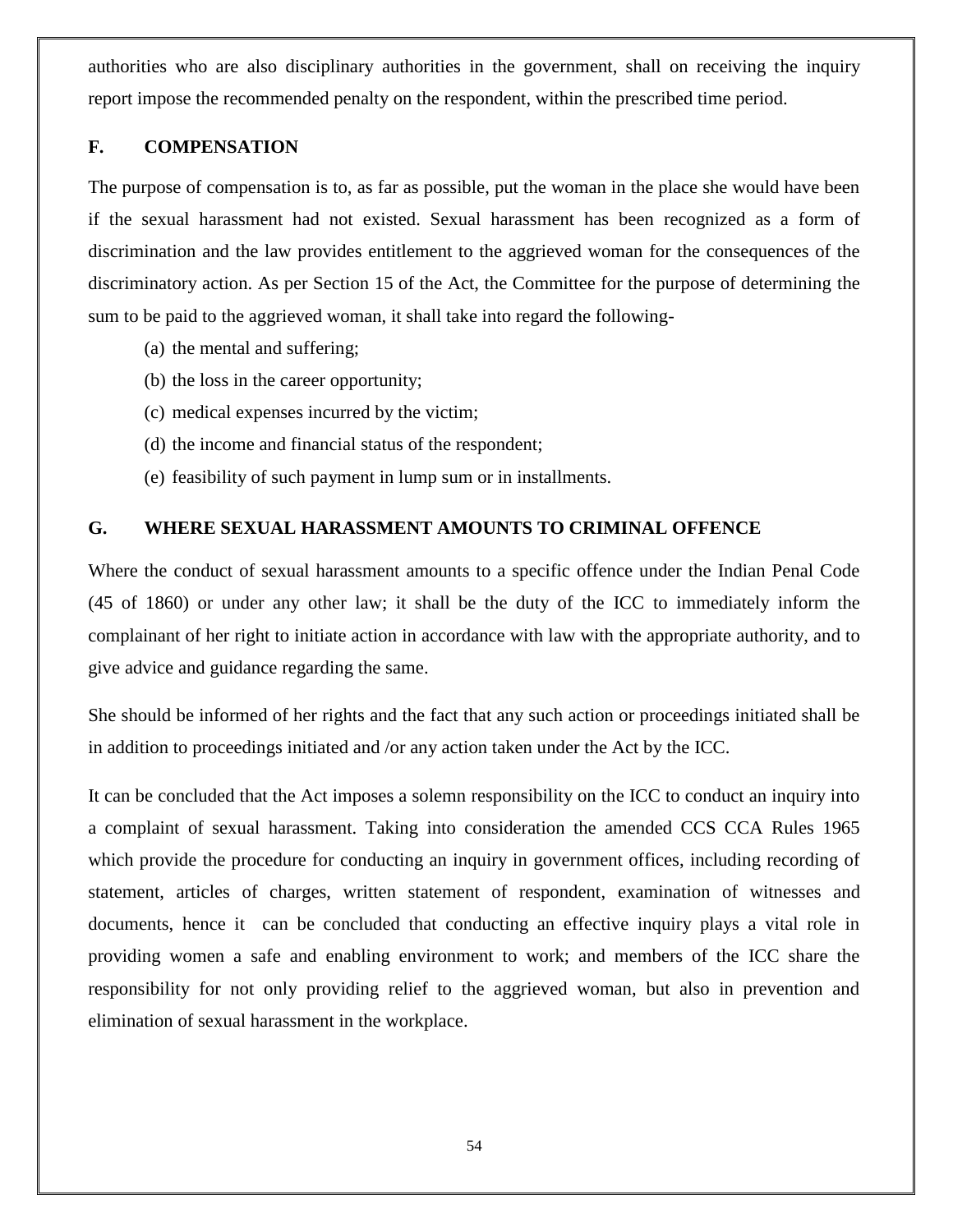# **DAY 2 – SESSIONS 4 & 5**

| <b>SESSION 4 &amp; 5</b>                                 | MOCK SESSION TO UNDERSTAND THE ROLE OF<br>PRESIDING OFFICER AND MEMBERS OF INTERNAL<br><b>COMPLAINTS COMMITTEE (ICC)</b>                                                                                                                                                                                                                                                                             |
|----------------------------------------------------------|------------------------------------------------------------------------------------------------------------------------------------------------------------------------------------------------------------------------------------------------------------------------------------------------------------------------------------------------------------------------------------------------------|
| <b>OBJECTIVE</b>                                         | To understand the technique of:<br>Eliciting facts of the case from the aggrieved woman, the<br>delinquent official and other colleagues by putting forth<br>right kind of questions;<br>Prepare a report to be submitted to the Head of the<br>Department.                                                                                                                                          |
| <b>CONTENT</b>                                           | <b>Questioning Technique</b><br>Technique to understand communication loss<br>Avoidance of bias<br>Unbiased approach                                                                                                                                                                                                                                                                                 |
| <b>DURATION</b>                                          | 120 minutes                                                                                                                                                                                                                                                                                                                                                                                          |
| <b>TRAINING</b><br><b>METHOD</b><br>&<br><b>MATERIAL</b> | Mock Inquiry where the role of aggrieved woman is played by<br>one faculty and the roles of the Presiding Officer and Members<br>of the ICC played by the participants in turn. Debriefing is done<br>by the main faculty - - a practicing lawyer.                                                                                                                                                   |
| <b>LEARNING OUTCOME</b>                                  | The trainees will be able to describe:-<br>How to make meaningful, short questions;<br>How to avoid verbosity;<br>$\bullet$<br>How to tackle over reactions;<br>How to break silences by both moderate and coercive<br>ways;<br>How to steer clear of bias emanated from personal ideas;<br>How to compile an inquiry report; and<br>How to communicate the report to the Head of the<br>Department. |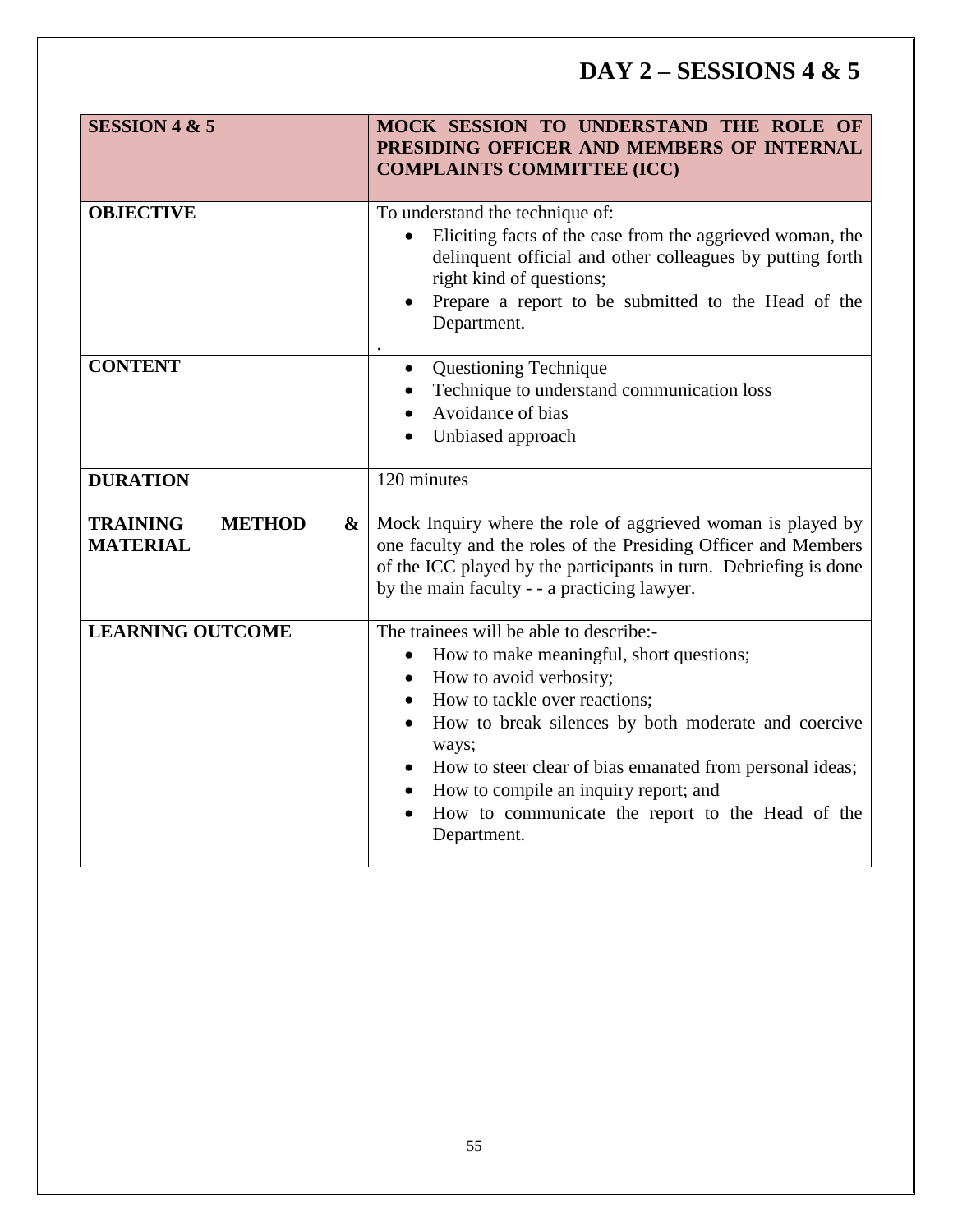# **CASE STUDIES<sup>v</sup>**

#### **CASE-1**

- A young researcher is working under a very senior Scientist of very good repute. It has been her dream to work under him. She has sent him at least 3 mails expressing her excitement and pleasure to work under him. She is always ready to take up any assignment/ work given by him, even unrelated to her research. She has even gone to his residence a couple of times. He is middle aged and has family and children. Once when she went to his home, his family was not there and he asked her to stay over and even told her she could sleep in his bedroom. She was taken aback, did not say much but quietly left. Next few days she remained aloof.
- After a week or so, when she met him, he told her she is like his daughter and would never misbehave with her. However, after that incident though he was showing a lot of concern about her when they were by themselves, he has started publicly reprimanding and overtly criticizing her work. She is very disturbed.
- What should she do now? What would you do if this was brought as a complaint before you?

### **CASE-2**

- A young employee who is 1 year in the Organization speaks to an HR person she is comfortable with and raises issues that she has with her senior who has been her mentor. She says that he has been micro managing her work and also constantly enquires about her through messaging over phone. She also says she does not want to raise a formal complaint.
- The HR person speaks to you, an ICC Member. How would you go about it?

#### **CASE-3**

- You receive a complaint from an employee who is 4 years in the Organization against a very senior employee (Respondent). She says in her complaint that she has been in a relationship with the Respondent, which is an extra marital relationship for him. However, she says it is all over for her and she has made it clear to him, however he has been pursuing and pressurizing her to continue in relationship with him.
- It is also an internal and popular gossip in the Organization that the Respondent is a flirt and women generally are not entirely comfortable with him. However, he is very senior in the Organization, and has been a very important, influential person.